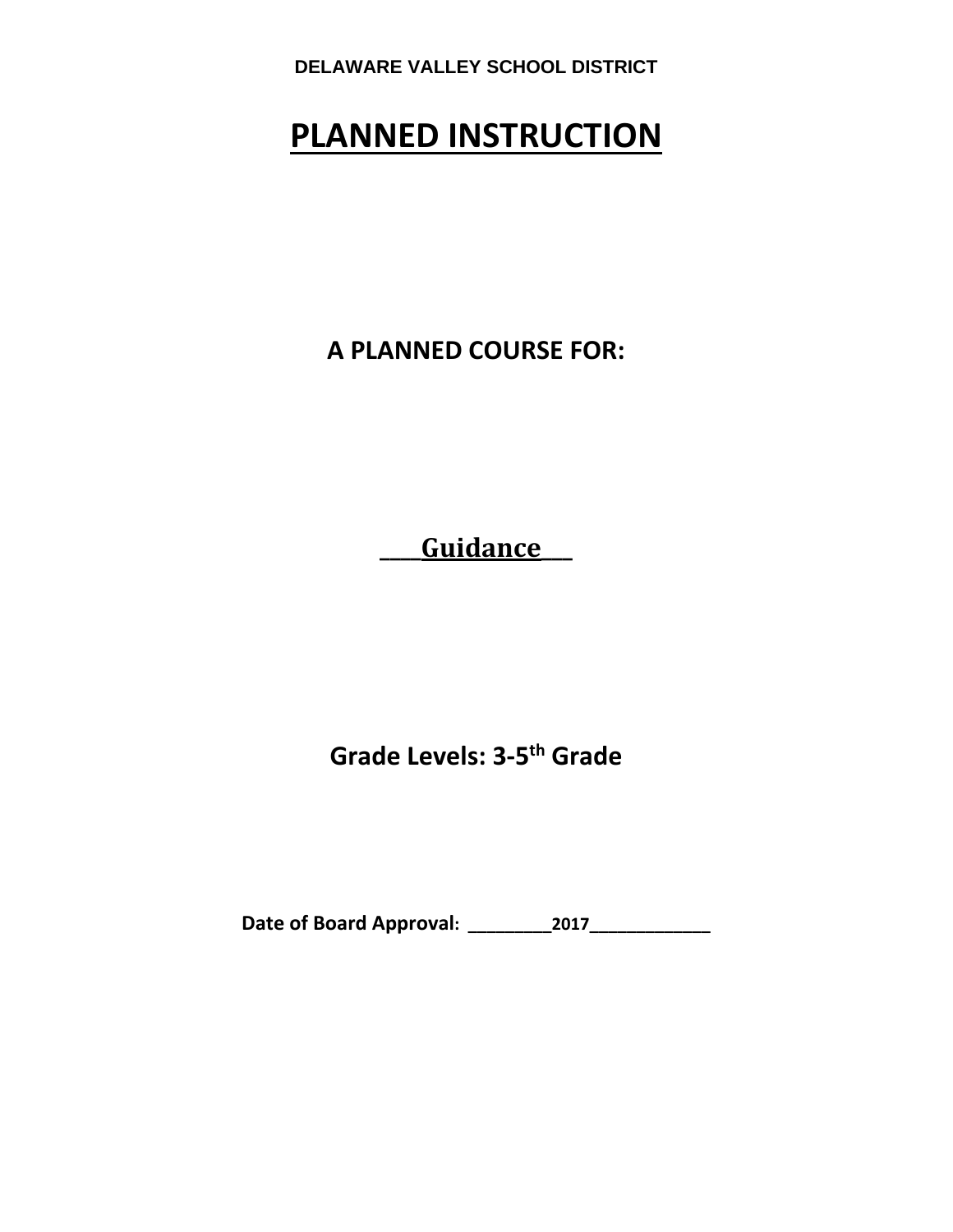# **Planned Instruction**

# **Title of Planned Instruction: Guidance Curriculum**

**Subject Area:** Guidance **Grade(s):** Third Grade

**Course Description:**  Students attend Guidance classes to learn Self‐awareness, Human Personality, Dealing with Death, Positive Attitudes and Emotions, Dealing with Anger, Socialization and Anti‐Bullying, Stranger Awareness, Career Awareness (including preparing for careers through education), and 7 Habits of Successful People (Stephen Covey).

**Time/Credit for the Course**: 5 Units/2 Semesters or bi‐weekly/ up to 19 lessons @ 30 min. each

**Curriculum Writing Committee:** Virginia Kim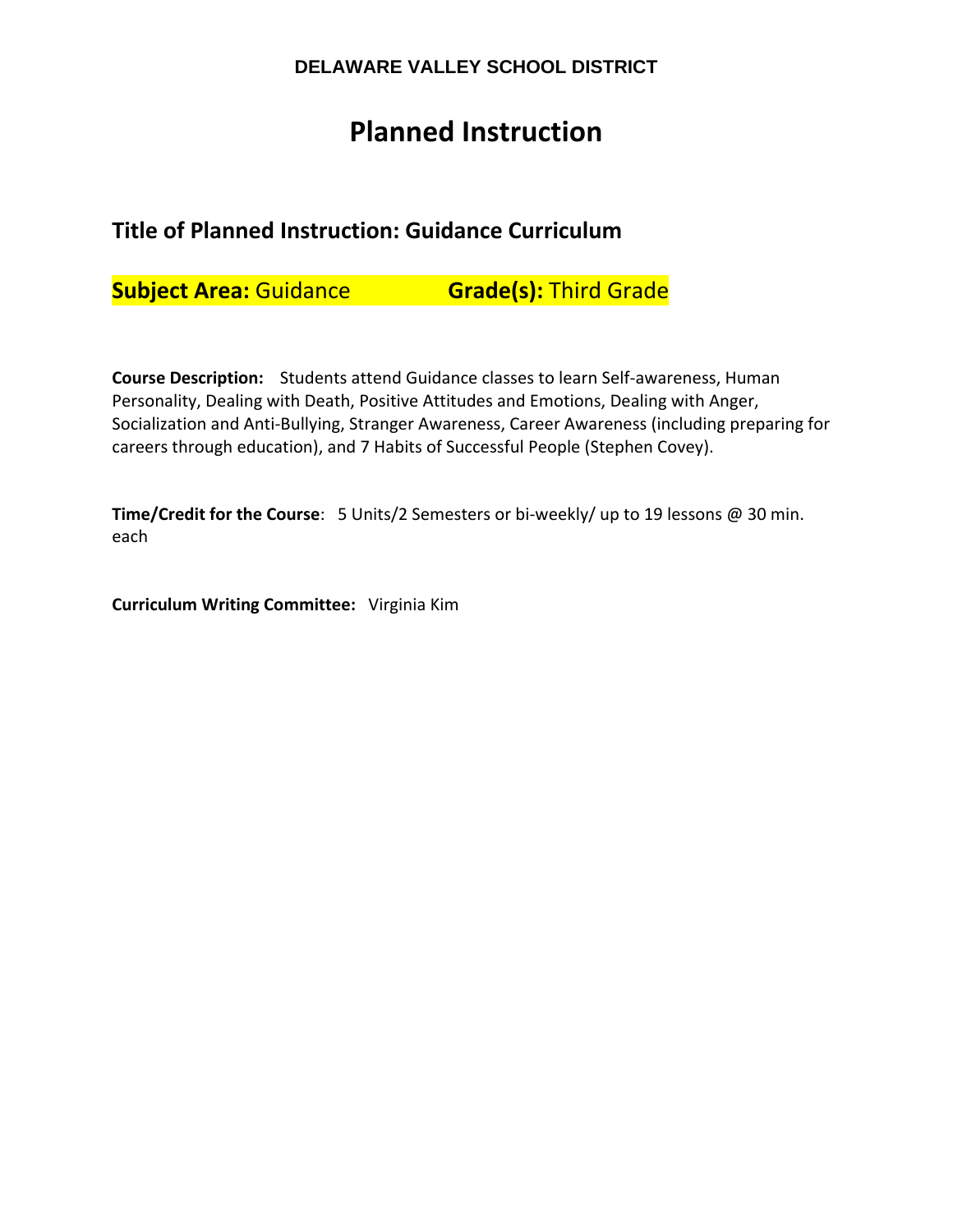# **Curriculum Map**

**1. Unit One ‐Overview with time range in days:** Human Personality/ Self‐ awareness 4 Lessons @ 30 min per lesson

#### **Unit One ‐Goals:**

Students will use writing skills and create a project to express their understanding of self-awareness and human personality.

Students will use oral and physical responses (thumbs up/ thumbs down) to demonstrate understanding of Habit 1 and 2 (Stephen Covey).

 Students will use oral responses to demonstrate appropriate responses to death. **Understanding of:** Human Personality/ Self‐ awareness

**2. Unit Two ‐Overview with time range in days:** Positive Attitudes and Emotions 5 Lessons @ 30 min per lesson

#### **Unit Two ‐Goals:**

Students will use writing skills to express their understanding of positive attitude and emotions.

Students will use oral and physical responses (thumbs up/ thumbs down) to demonstrate understanding of Habit 1 and 5. (Stephen Covey) and how these habits demonstrate positive attitudes.

**Understanding of:** Positive Attitudes and Emotions

**3. Unit Three ‐Overview with time range in days:** Belonging 5 Lessons @ 30 min per lesson

## **Unit Three –Goals:**

Students will use writing skills to express their understanding of social skills and tolerance for others.

Students will use oral and physical responses (thumbs up/ thumbs down or stand up / sit down) to demonstrate understanding of Habit 4 (Stephen Covey) and how to apply habit 4 to social situations; belonging.

Students will use written and verbal skills to express appropriate ways to stop bullying and show stranger awareness.

**Understanding of:** Belonging in a social group/ anti‐bullying/ stranger awareness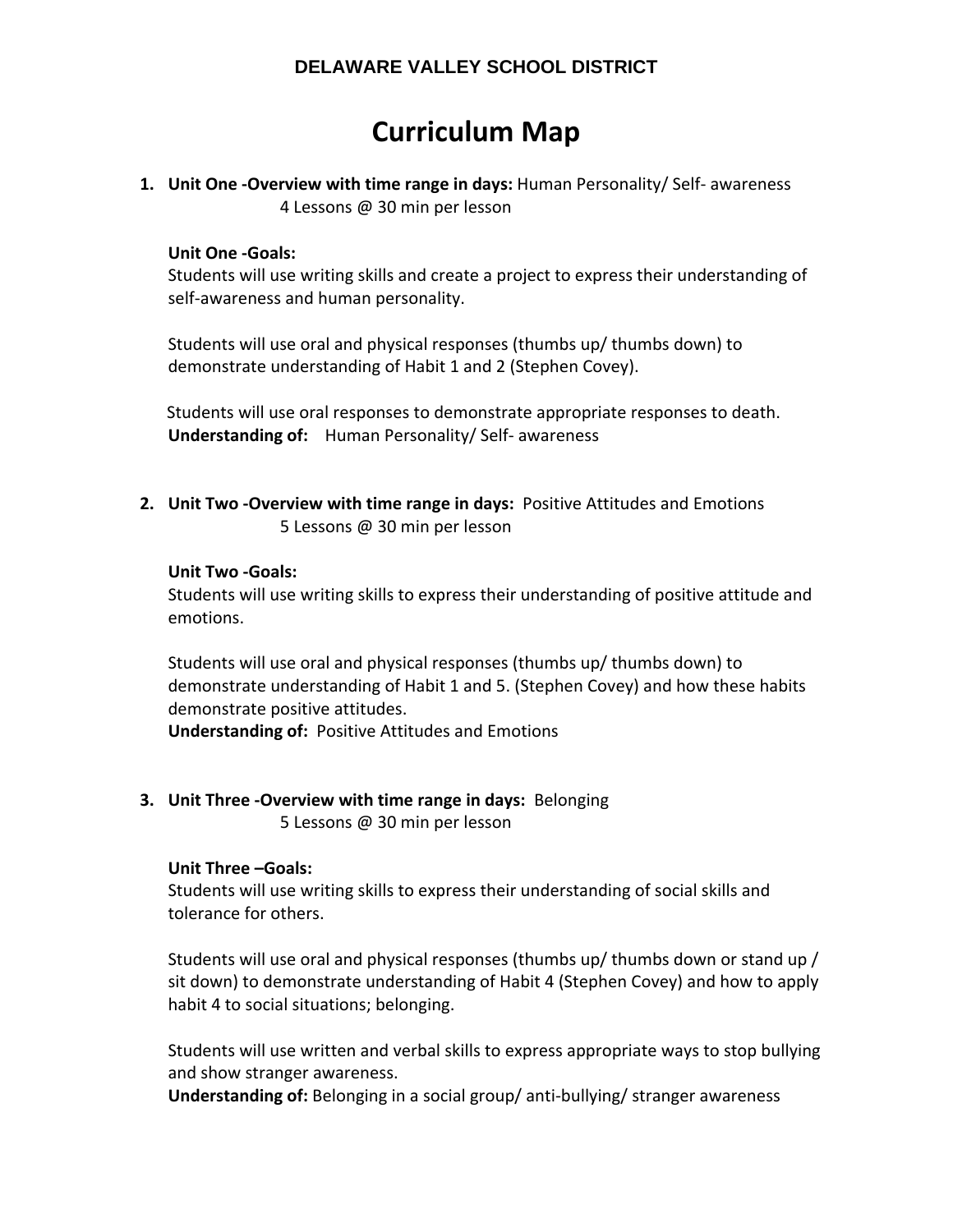**4. Unit Four –Overview with time range in days:** Making and Keeping Friends 2 Lessons @ 30 min per lesson

#### **Marking Period Four ‐Goals:**

Students will use oral and writing skills to demonstrate understanding of Habit 2 &3 (Stephen Covey) and how to apply these habits to making and keeping friends. **Understanding of:** Making and Keeping Friends

**5. Unit Five –Overview with time range in days:** Career Awareness 3 Lessons @ 30 min per lesson

#### **Marking Period Four ‐Goals:**

Students will use oral skills to demonstrate understanding of Habit 2 (Stephen Covey) as it applies to career awareness and preparation. Students will be able to explain career preparation through education.

Students will use oral and writing skills to demonstrate knowledge of various career choices‐ students will expand their knowledge of careers choices available. **Understanding of:** Career Awareness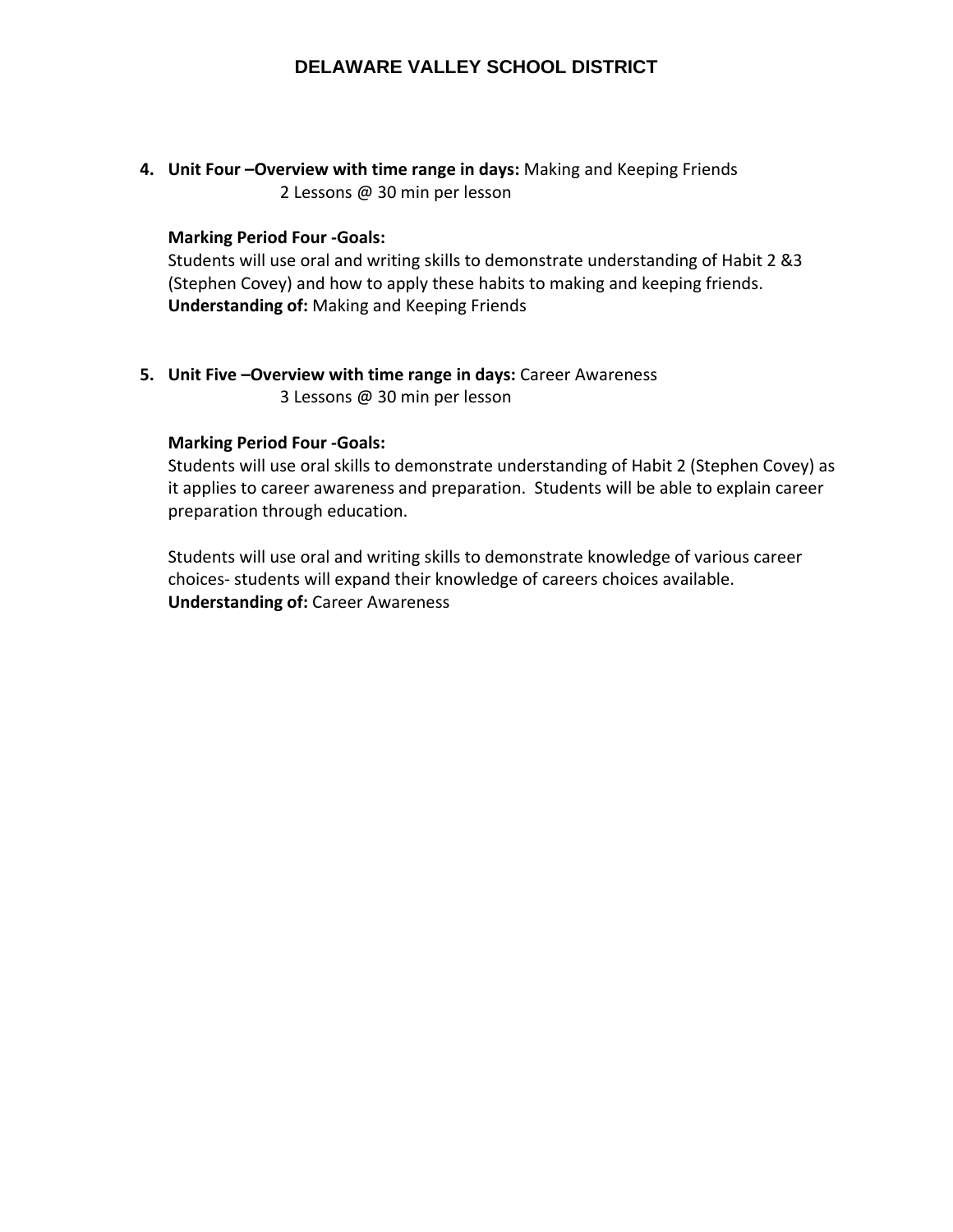# **UNIT 1: Human Personality/ Self‐ awareness**

**Big Idea # 1:** Citizens show respect for others and act responsibly

**Essential Questions:** Why do we always respect others?

**Concepts:** People do not always like or agree with each other, but they must act respectfully toward each other.

## **Competencies:**

- Comply with established school routines and procedures
- Demonstrate respect for property of self and others

**Big Idea # 2:** Career choice and preparation are lifelong processes **Essential Questions:** When does my career journey begin? **Concepts:** 

Uniqueness of individual interests**.**

**Competencies:** 

• Identify personal interests and compare them with others

**Big Idea # 3:** Writing is a recursive process that conveys ideas, thoughts and feelings **Essential Questions:** What role does writing play in our lives?

**Concepts:** Focus, content, organization, style, and conventions work together to impact writing quality

## **Competencies:**

- Identify a specific audience and write about one topic (focus)
- Frame ideas for writing and identify appropriate topic-specific content that is supported by details. (content)
- Write a series of sentences or paragraphs that relate to the topic.

**Big Idea #4:** Effective speaking and listening are essential for productive communication

**Essential Questions:** How does productive oral communication rely on speaking and listening?

**Concepts:** Purpose, context and audience influence the content and delivery in speaking situations

**Competencies:** Interact effectively in discussions by staying on topic being credible by providing evidence and/or examples asking clarifying questions while striving for understanding building on the ideas of others engaging others to participate speaking with enthusiasm, confidence and appropriate body language while making eye contact pronouncing words clearly, carefully and loudly so others will hear, understand and be able to respond demonstrating courtesy when others respond by providing others with attention and respect

(There may be several Big Ideas and associated Essential Questions, Concepts, and Competencies within a unit.)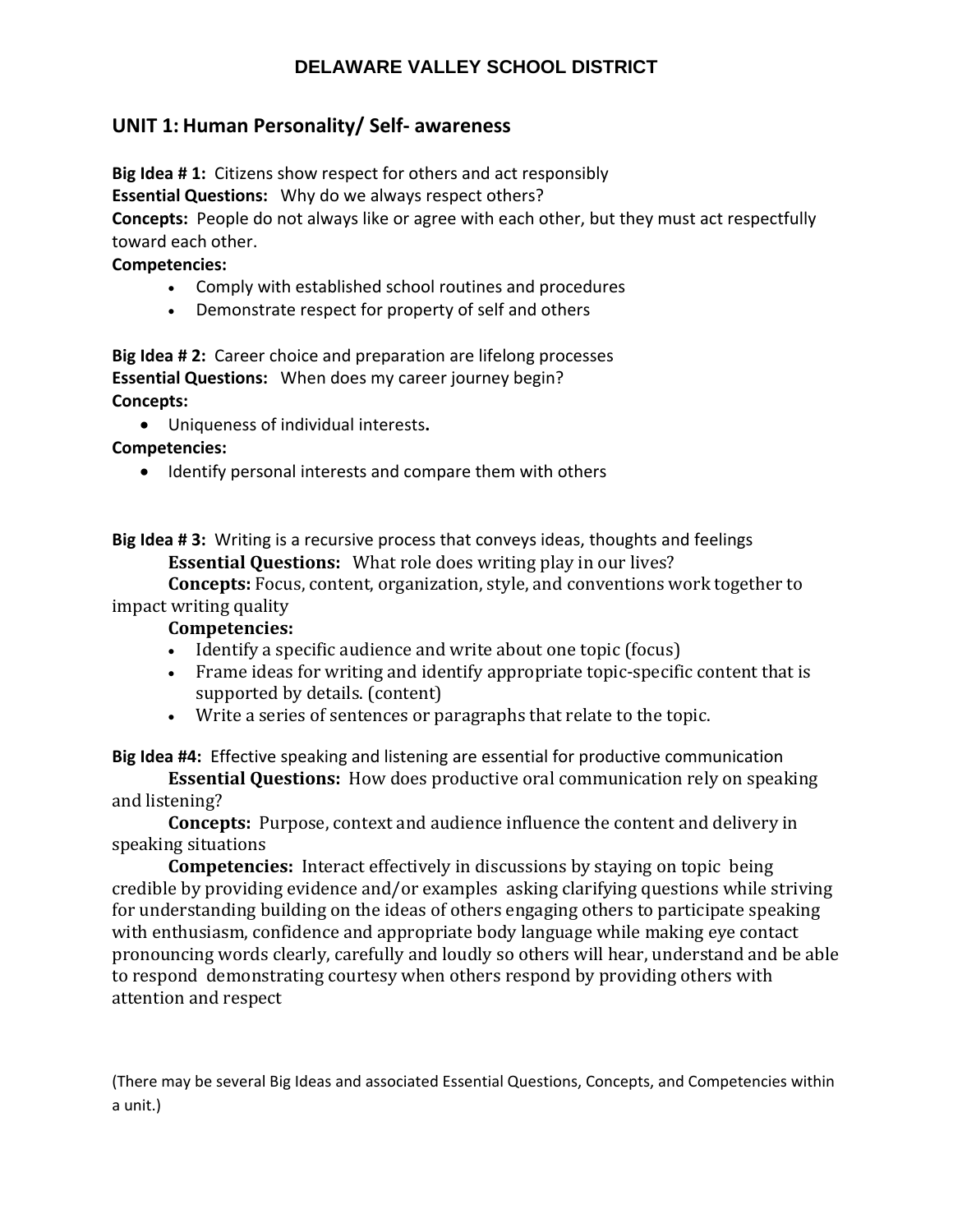# **Curriculum Plan**

#### **UNIT 1: Human Personality/ Self‐ awareness**

**Time Range in Days:** 4 Lessons @ 30 min per lesson

## **Standard(s): PA Core Standards ASCA National Standards**

(PA Academic Standards, PACS English/Language Arts, PACS Math, PACS Reading and Writing for Science and Technology, PACS Reading and Writing for History and Social Studies, National Standards)

#### **Standards Addressed:**

#### **PA Core Standards**

**CC.1.4.3.B** (focus: Writing) **CC.1.4.3C, CC1.4.3H, CC.1.4.3W, CC1.4.4W** (content: writing) **CC1.4.3B, CC1.4.3C, CC1.4.3H, CC1.4.3W** (sentences/paragraph: writing) **CC1.5.3A, CC1.5.3C, CC1.5.5A** (speaking & listening)

#### **ASCA National Standards**

**A:A1, A:A1.1,A:A1.2, A:A1.3 , A:A1.4 , A:A1.5 A:A3 ,A:A3.1,A:A3.2 ,A:A3.3 ,A:A3.4 ,A:A3.5 C:A1.3. ,C:A1.4, C:A1.5, C:A1.6, C:A1.7, C:A1.8, C:A1.9 C:A2.4, C:A2.5, C:A2.7, C:A2.8 PS:A1.1, PS:A1.2, PS:A1.5, PS:A1.6, PS:A1.7, PS:A1.8, PS:A1.9, PS:A1.10 PS:A2.1, PS:A2.2, PS:A2.3, PS:A2.4, PS:A2.6, PS:A2.7, PS:A2.8 PS:B1.2, PS:B1.3, PS:B1.4, PS:B1.5, PS:B1.6, PS:B1.7, PS:B1.8 PS:C1.3, PS:C1.4, PS:C1.5, PS:C1.6, PS:C1.7, PS:C1.9, PS:C1.10** 

(Number Only‐ See Appendix for Description)

#### **Anchor(s):**

(As Applicable)

**Overview:** Human Personality/ Self- awareness

## **Focus Question(s):**

1 What words can express understanding of self‐awareness and human personality; including dealing with feelings of our own uniqueness and tolerance for others?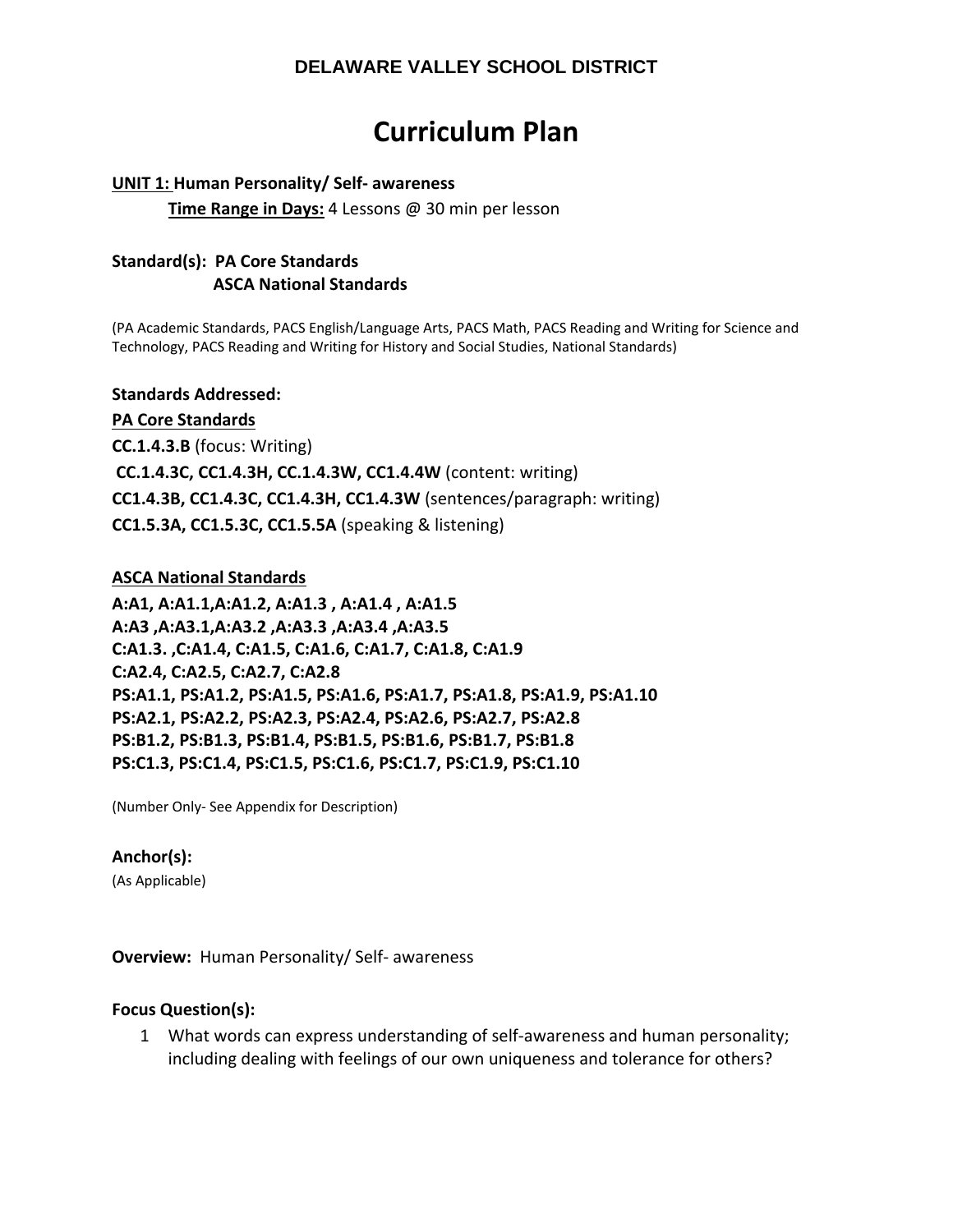- 2. What is the meaning of Habit 1: Be Proactive and Habit 2: Begin with an End in Mind according to Stephen Covey?
- 3. What are appropriate responses to death and feeling associated with death?

## **Goals:**

Students will use writing skills and create a project to express their understanding of self-awareness and human personality.

Students will use oral and physical responses (thumbs up/ thumbs down) to demonstrate understanding of Habit 1 and 2 (Stephen Covey).

Students will use oral responses to demonstrate appropriate responses to death.

## **Objectives:**

**Lesson 1** (Knowing Myself and Others: packet/writing) Students will use writing skills and complete work pages to express their understanding of self‐awareness and human personality.

**DOK 3**: Students will draw conclusions, cite evidence, compare

# **Lesson 2** (vocab note taking/chalkboard & paper/writing)

Students will use writing skills to express their understanding of self‐awareness and human personality terms.

**DOK 1**: Students will define, identify, list and recite

**Lesson 3** (Star project: Habit 2)

Students will use writing skills and create a project to express their understanding of self-awareness and human personality.

**DOK 2**: Students will organize, classify, identify patterns, construct

**Lesson 4** (Light Blue Stationary/DVD: Habit 1)

**DOK 4:** Students will critique, synthesize, and apply concepts

# **Core Activities and Corresponding Instructional Methods:**

Lesson 1 Knowing Myself and Others: Student will discuss and complete a writing packet to demonstrate understanding of their own unique qualities and qualities of others; including tolerance for others.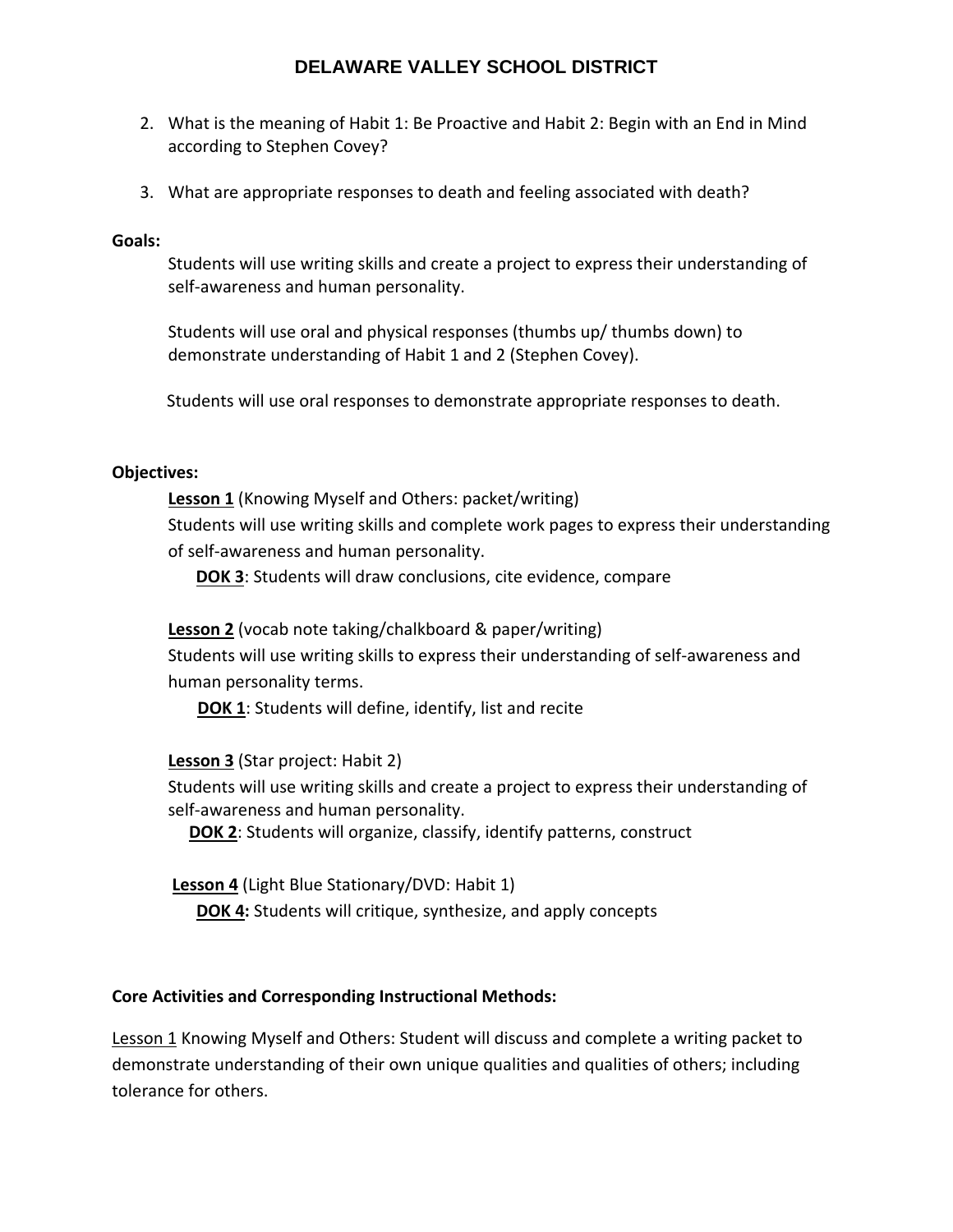Lesson 2 Vocabulary note taking: Student will use listening and speaking skills while the teacher shares terms relating to human personality on the chalkboard. Student will use writing skills to show understanding of these terms on paper.

Lesson 3 Star project/Habit 2: Students will complete a project organizing and categorizing their own unique qualities while showing tolerance for others.

Lesson 4 Light Blue Stationary: Students will use listening skills to watch an informative DVD which will highlight appropriate ways to deal with death and the concept that we all have special unique qualities. Students will respond orally making connections to Habit 1 (Be Proactive) from the DVD presentation. Students will respond orally as they apply the concepts from the presentation to their own lives. Students will respond physically (thumbs up/ thumbs down) as they analyze the behavior or the characters in the story through teacher directed questions.

## **Assessments:**

**Diagnostic:** discussion to assess prior knowledge

**Formative:** observations, on‐going discussions, graphic organizers

**Summative:** student oral, written and kinesthetic responses and student projects

**Extensions:** Students may take work home to continue projects not completed in class if interested. Students are encouraged to help other students make connections, apply concepts and draw conclusions.

**Correctives:** Students may have help from classmates to complete activities. Students may have reduced writing requirements based on abilities.

**Materials and Resources:** Knowing Myself and Others Packet, chalkboard & paper, Star Project, Light Blue Stationary DVD (Human Race Club), The Leader in Me by Stephen R Covey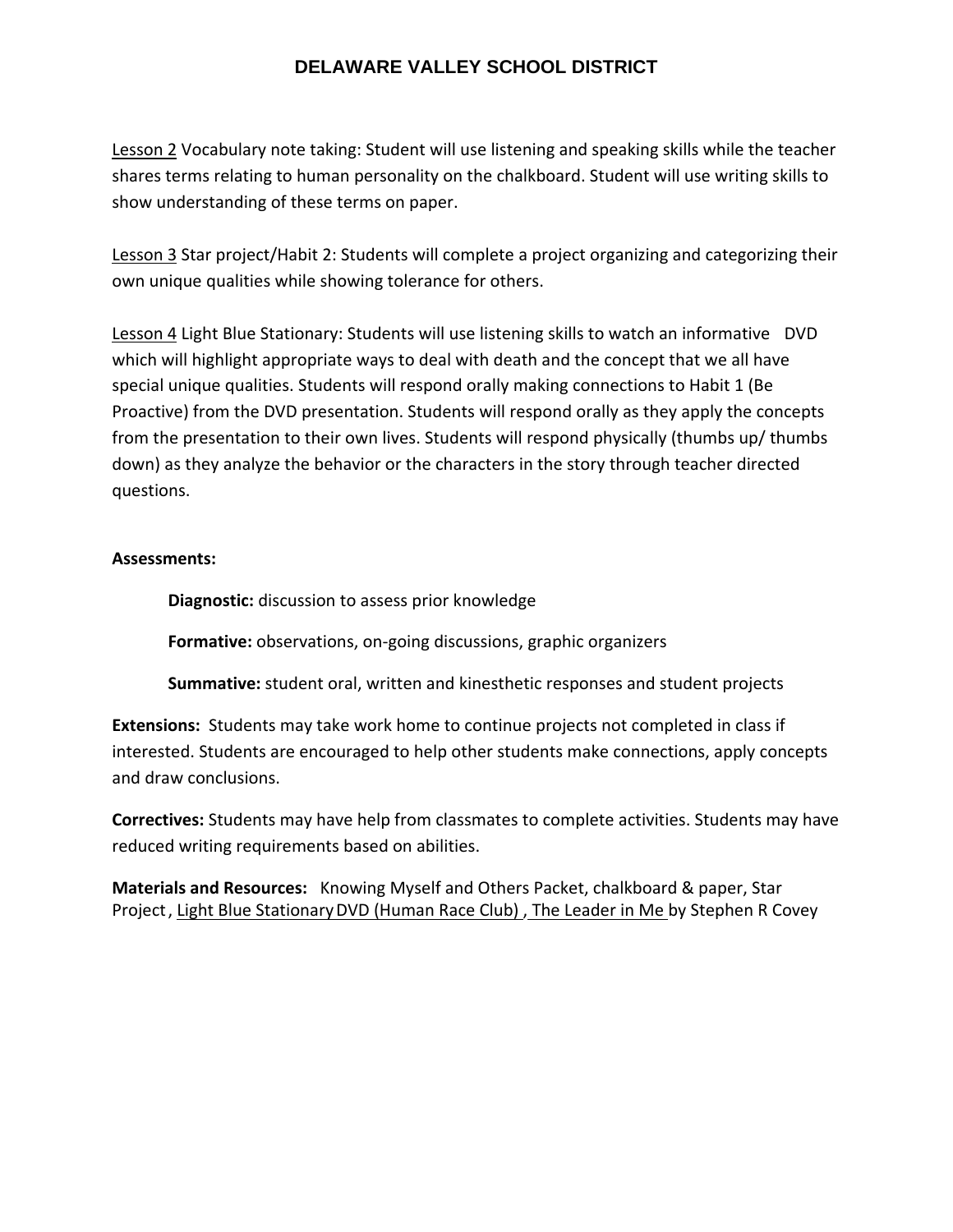# **UNIT 2: Positive Attitudes and Emotions**

**Big Idea # 1:** Citizens show respect for others and act responsibly

**Essential Questions:** Why do we always respect others?

**Concepts:** People do not always like or agree with each other, but they must act respectfully toward each other.

## **Competencies:**

- Comply with established school routines and procedures
- Demonstrate respect for property of self and others

**Big Idea # 2:** Career choice and preparation are lifelong processes **Essential Questions:** When does my career journey begin? **Concepts:** 

Uniqueness of individual interests**.**

**Competencies:** 

• Identify personal interests and compare them with others

**Big Idea # 3:** Writing is a recursive process that conveys ideas, thoughts and feelings **Essential Questions:** What role does writing play in our lives?

**Concepts:** Focus, content, organization, style, and conventions work together to impact writing quality

## **Competencies:**

- Identify a specific audience and write about one topic (focus)
- Frame ideas for writing and identify appropriate topic-specific content that is supported by details. (content)
- Write a series of sentences or paragraphs that relate to the topic.

**Big Idea #4:** Effective speaking and listening are essential for productive communication

**Essential Questions:** How does productive oral communication rely on speaking and listening?

**Concepts:** Purpose, context and audience influence the content and delivery in speaking situations

**Competencies:** Interact effectively in discussions by staying on topic being credible by providing evidence and/or examples asking clarifying questions while striving for understanding building on the ideas of others engaging others to participate speaking with enthusiasm, confidence and appropriate body language while making eye contact pronouncing words clearly, carefully and loudly so others will hear, understand and be able to respond demonstrating courtesy when others respond by providing others with attention and respect

(There may be several Big Ideas and associated Essential Questions, Concepts, and Competencies within a unit.)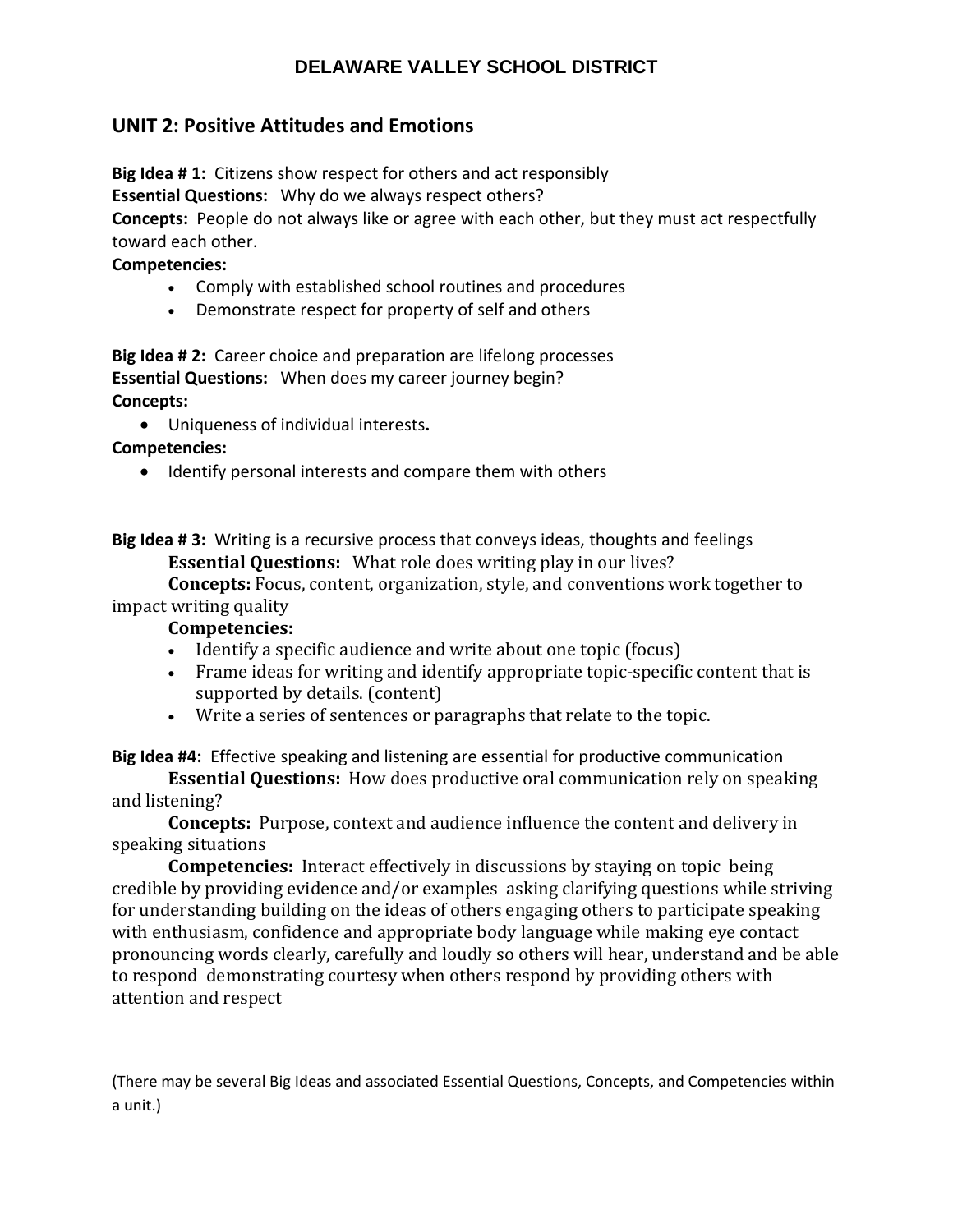# **Curriculum Plan**

## **UNIT 2: Positive Attitudes and Emotions**

**Time Range in Days:** 5 Lessons @ 30 min per lesson

## **Standard(s): PA Core Standards ASCA National Standards**

**Standards Addressed:** 

**PA Core Standards** 

**CC.1.4.3C, CC1.4.3H, CC.1.4.3W, CC1.4.4W** (content: writing) **CC1.4.3B, CC1.4.3C, CC1.4.3H, CC1.4.3W** (sentences/paragraph: writing) **CC1.5.3A, CC1.5.3C, CC1.5.5A** (speaking & listening)

## **ASCA National Standards**

**A:A1, A:A1.1,A:A1.2, A:A1.3 , A:A1.4 , A:A1.5 A:A2.3 A:A3 ,A:A3.1,A:A3.2 ,A:A3.3 ,A:A3.4 ,A:A3.5 A:B1.4, A.B.1.7 C:A1.3. ,C:A1.4, C:A1.5, C:A1.6, C:A1.7, C:A1.8, C:A1.9 C:A2.4, C:A2.5, C:A2.7, C:A2.8 PS:A1.1, PS:A1.2, PS:A1.5, PS:A1.6, PS:A1.7, PS:A1.8, PS:A1.9, PS:A1.10 PS:A2.1, PS:A2.2, PS:A2.3, PS:A2.4, PS:A2.6, PS:A2.7, PS:A2.8 PS:B1.2, PS:B1.3, PS:B1.4, PS:B1.5, PS:B1.6, PS:B1.7, PS:B1.8 PS:C1.3, PS:C1.4, PS:C1.5, PS:C1.6, PS:C1.7, PS:C1.9, PS:C1.10** 

(Number Only‐ See Appendix for Description)

## **Anchor(s):**

(As Applicable) **Overview: Positive Attitudes and Emotions** 

## **Focus Question(s):**

- 1 How do positive attitudes and emotions; including feeling good about self help me to deal with anger?
- 2 How does understanding emotions help deal with anger in appropriate ways?
- 3 What is the meaning of Habit 1: Be Proactive and Habit 5 Seek First to Understand: according to Stephen Covey and how does it help us deal with emotions?
- 4 What are appropriate responses to feelings associated with anger?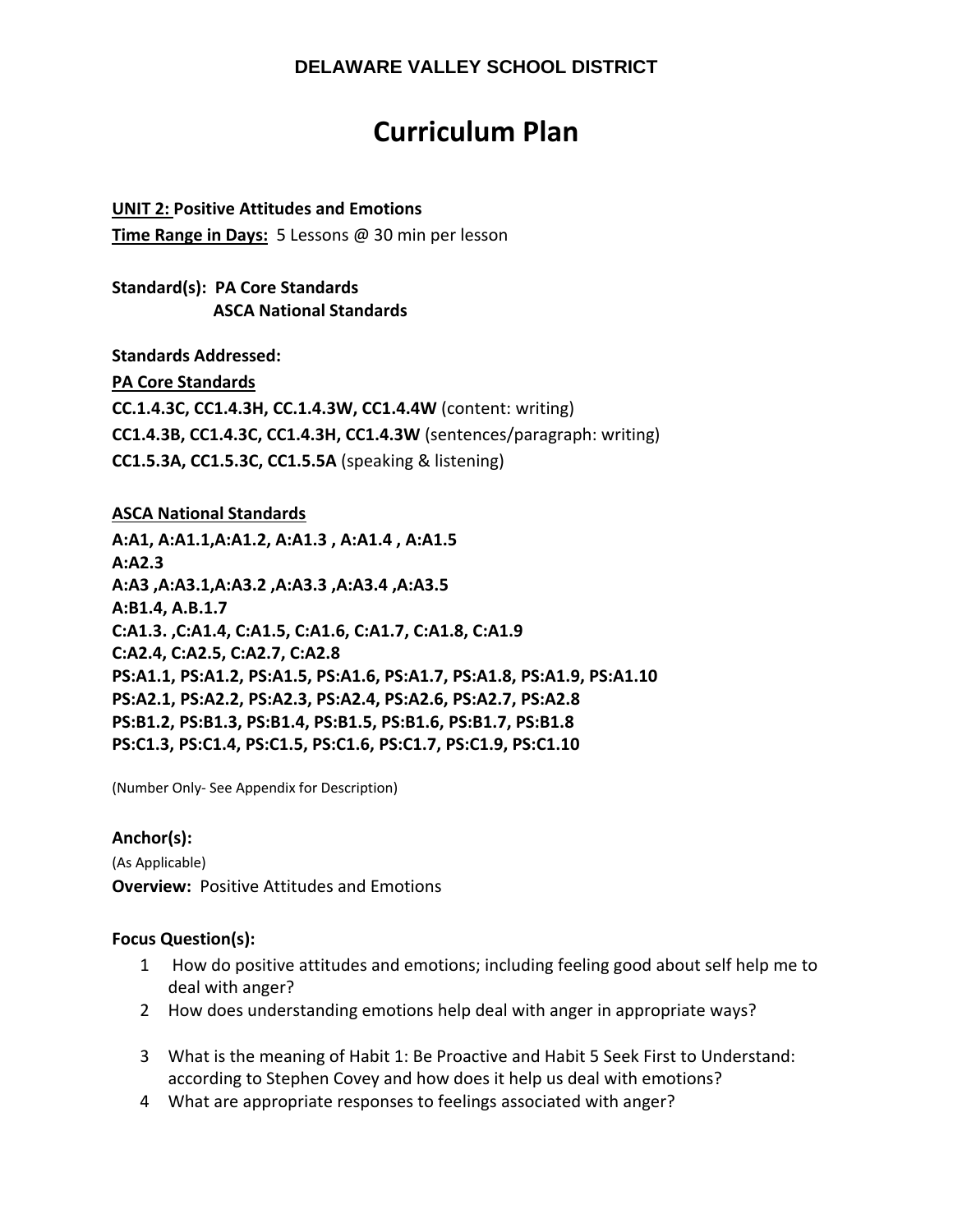#### **Goals:**

Students will use writing skills compete work pages and create a poem to express their understanding of emotions.

Students will use oral and physical responses (thumbs up/ thumbs down) to demonstrate understanding of Habit 1 and 5 (Stephen Covey).

Students will use oral responses to demonstrate appropriate responses to anger.

#### **Objectives:**

**Lesson 1** (Feeling Good: packet/writing)

Students will use writing skills and create a project to express their understanding of self‐concept).

**DOK 3**: Students will draw conclusions, cite evidence, compare

**Lesson 2** (Feelings Poems)

Students will use writing skills to express their understanding of emotions by composing poems.

**DOK 3**: Students will construct, cite evidence, and compare

#### **Lesson 3** (Anger word find)

Students will use skills to find words that are associated with appropriate ways of handling anger.

**DOK 2**: Students will organize, classify, identify patterns, construct

**Lesson 4** (Temper Book)

Students will use listening and speaking skills to demonstrate knowledge of appropriate ways of dealing with anger.

**DOK 1:** Students will recall, recite, and recognize

#### **Lesson 5** (Lean Mean Machine DVD)

Students will use listening and speaking skills to demonstrate knowledge of appropriate ways of dealing with anger.

**DOK 4:** Students will critique, synthesize, and apply concepts

#### **Core Activities and Corresponding Instructional Methods:**

Lesson 1 Feeling Good: Student will discuss and complete a writing packet to demonstrate understanding of their own unique qualities and qualities of others; including tolerance for others.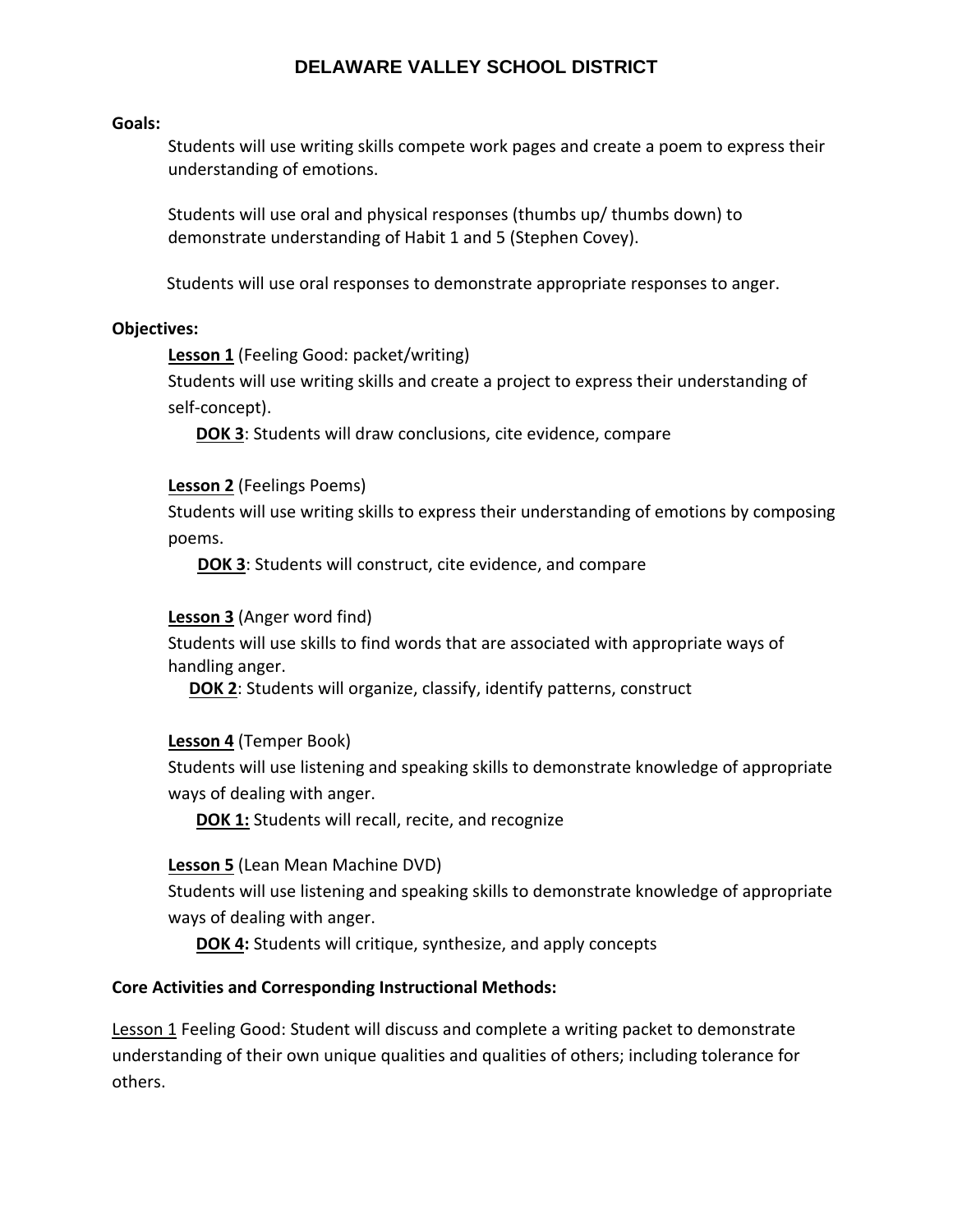Lesson 2 Poem project: Students will construct a poem organizing and categorizing their understanding of emotions.

Lesson 3 Word Find: Students will use skills to find words that are associated with appropriate ways of handling anger and relate these strategies to Habit 1 (Be Proactive).

Lesson 4 Temper Book: Student will use listening skills to a read aloud during which the counselors will which highlight appropriate ways to deal with will anger. Students will respond orally as they apply the concepts from the presentation to their own lives. Students will respond physically (thumbs up/ thumbs down) as they analyze the behavior or the characters in the story through teacher directed questions.

Lesson 5 Lean Mean Machine: Students will use listening skills to watch an informative DVD which will highlight appropriate ways to deal with anger. Students will respond orally making connections to Habit 5 (Seek First to Understand) from the DVD presentation. Students will respond orally as they apply the concepts from the presentation to their own lives. Students will respond physically (thumbs up/ thumbs down) as they analyze the behavior or the characters in the story through teacher directed questions.

## **Assessments:**

**Diagnostic:** discussion to assess prior knowledge

**Formative:** observations, on‐going discussions, graphic organizers

**Summative:** student oral, written and kinesthetic responses and student projects

**Extensions:** Students may take work home to continue projects not completed in class if interested. Students are encouraged to help other students make connections, apply concepts and draw conclusions.

**Correctives:** Students may have help from classmates to complete activities. Students may have reduced writing requirements based on abilities.

**Materials and Resources:** Feeling Good Packet, chalkboard & paper, Poem Guidelines, Word Find, Lean Mean Machine DVD (Human Race Club), The Leader in Me by Stephen R Covey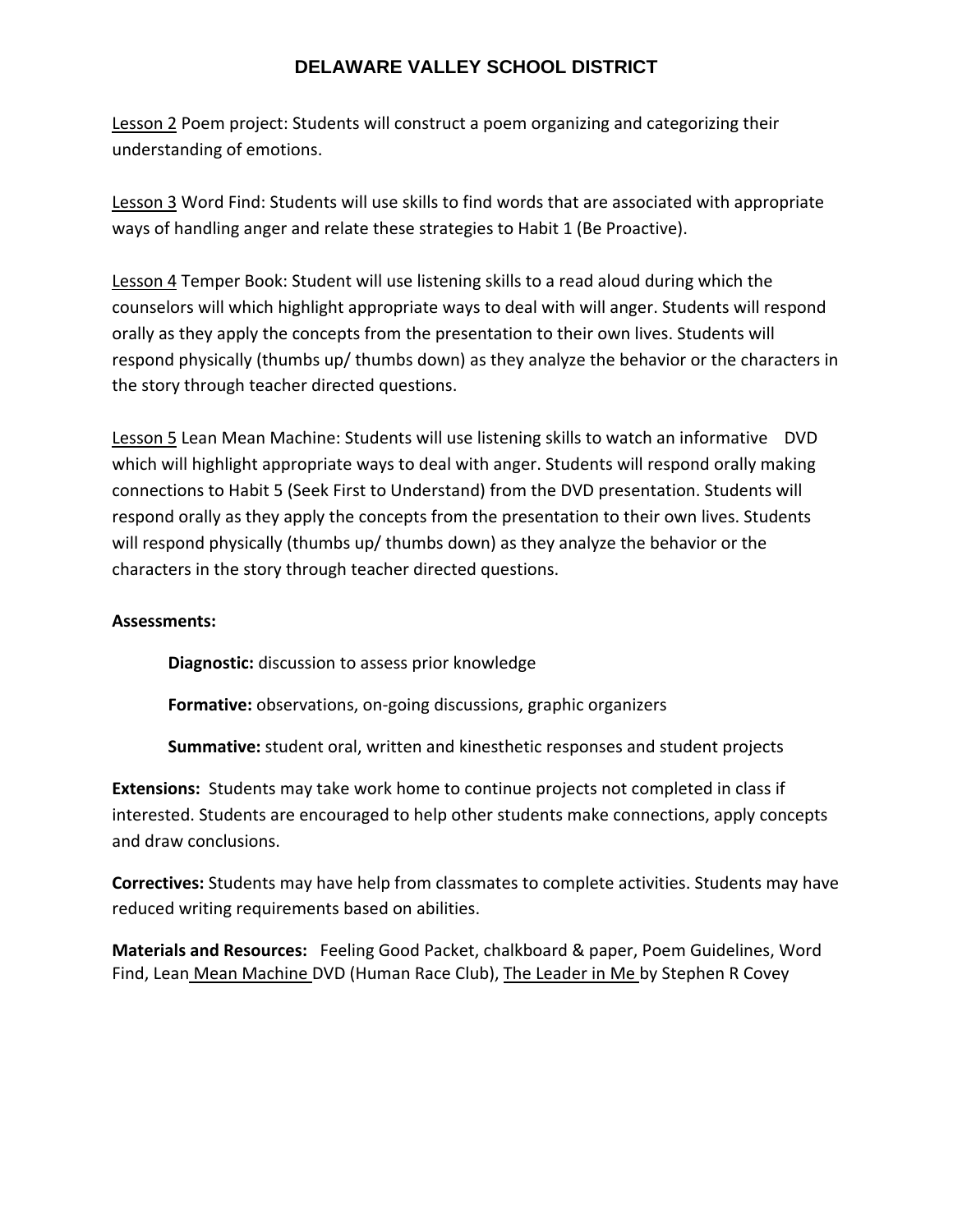## **UNIT 3: Belonging**

**Big Idea # 1:** Citizens show respect for others and act responsibly **Essential Questions:** Why do we always respect others?

**Concepts:** People do not always like or agree with each other, but they must act respectfully toward each other.

#### **Competencies:**

- Comply with established school routines and procedures
- Demonstrate respect for property of self and others

**Big Idea # 2:** Career choice and preparation are lifelong processes **Essential Questions:** When does my career journey begin? **Concepts:** 

Uniqueness of individual interests**.**

**Competencies:** 

• Identify personal interests and compare them with others

**Big Idea # 3:** Writing is a recursive process that conveys ideas, thoughts and feelings **Essential Questions:** What role does writing play in our lives?

**Concepts:** Focus, content, organization, style, and conventions work together to impact writing quality

## **Competencies:**

- Identify a specific audience and write about one topic (focus)
- Frame ideas for writing and identify appropriate topic-specific content that is supported by details. (content)
- Write a series of sentences or paragraphs that relate to the topic.

**Big Idea #4:** Effective speaking and listening are essential for productive communication

**Essential Questions:** How does productive oral communication rely on speaking and listening?

**Concepts:** Purpose, context and audience influence the content and delivery in speaking situations

**Competencies:** Interact effectively in discussions by staying on topic being credible by providing evidence and/or examples asking clarifying questions while striving for understanding building on the ideas of others engaging others to participate speaking with enthusiasm, confidence and appropriate body language while making eye contact pronouncing words clearly, carefully and loudly so others will hear, understand and be able to respond demonstrating courtesy when others respond by providing others with attention and respect

(There may be several Big Ideas and associated Essential Questions, Concepts, and Competencies within a unit.)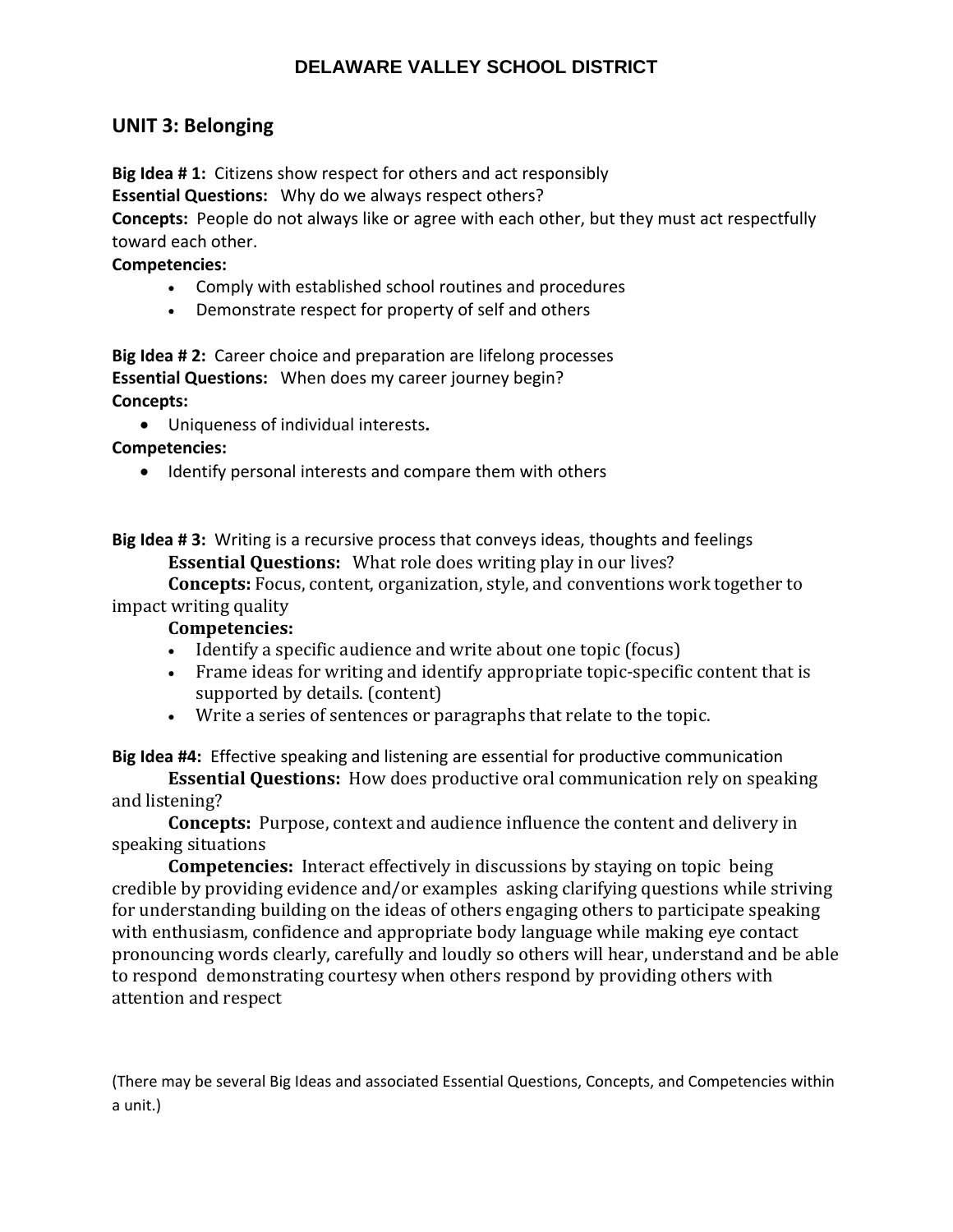# **Curriculum Plan**

**UNIT 3: Belonging Time Range in Days:** 5 Lessons @ 30 min per lesson

**Standard(s): PA Core Standards**,  **ASCA National Standards**

**Standards Addressed: PA Core Standards CC.1.4.3.B** (focus: Writing) **CC.1.4.3C, CC1.4.3H, CC.1.4.3W, CC1.4.4W** (content: writing) **CC1.4.3B, CC1.4.3C, CC1.4.3H, CC1.4.3W** (sentences/paragraph: writing) **CC1.5.3A, CC1.5.3C, CC1.5.5A** (speaking & listening)

## **ASCA National Standards**

**A:A1, A:A1.1,A:A1.2, A:A1.3 , A:A1.4 , A:A1.5 A:A3 ,A:A3.1,A:A3.2 ,A:A3.3 ,A:A3.4 ,A:A3.5 C:A1.3. ,C:A1.4, C:A1.5, C:A1.6, C:A1.7, C:A1.8, C:A1.9 C:A2.4, C:A2.5, C:A2.7, C:A2.8 PS:A1.1, PS:A1.2, PS:A1.5, PS:A1.6, PS:A1.7, PS:A1.8, PS:A1.9, PS:A1.10 PS:A2.1, PS:A2.2, PS:A2.3, PS:A2.4, PS:A2.6, PS:A2.7, PS:A2.8 PS:B1.2, PS:B1.3, PS:B1.4, PS:B1.5, PS:B1.6, PS:B1.7, PS:B1.8 PS:C1.3, PS:C1.4, PS:C1.5, PS:C1.6, PS:C1.7, PS:C1.9, PS:C1.10** 

(Number Only‐ See Appendix for Description)

## **Anchor(s):**

(As Applicable)

**Overview:** Belonging to a Social Group

## **Focus Question(s):**

- 1 What are appropriate ways to deal with bullying behaviors, how to prevent bullying?
- 2 How do I show tolerance for others?
- 3 What is the meaning of Habit 4: Think Win‐Win according to Stephen Covey and how does this habit apply to dealing with others?
- 4 What are appropriate responses to dealing with strangers?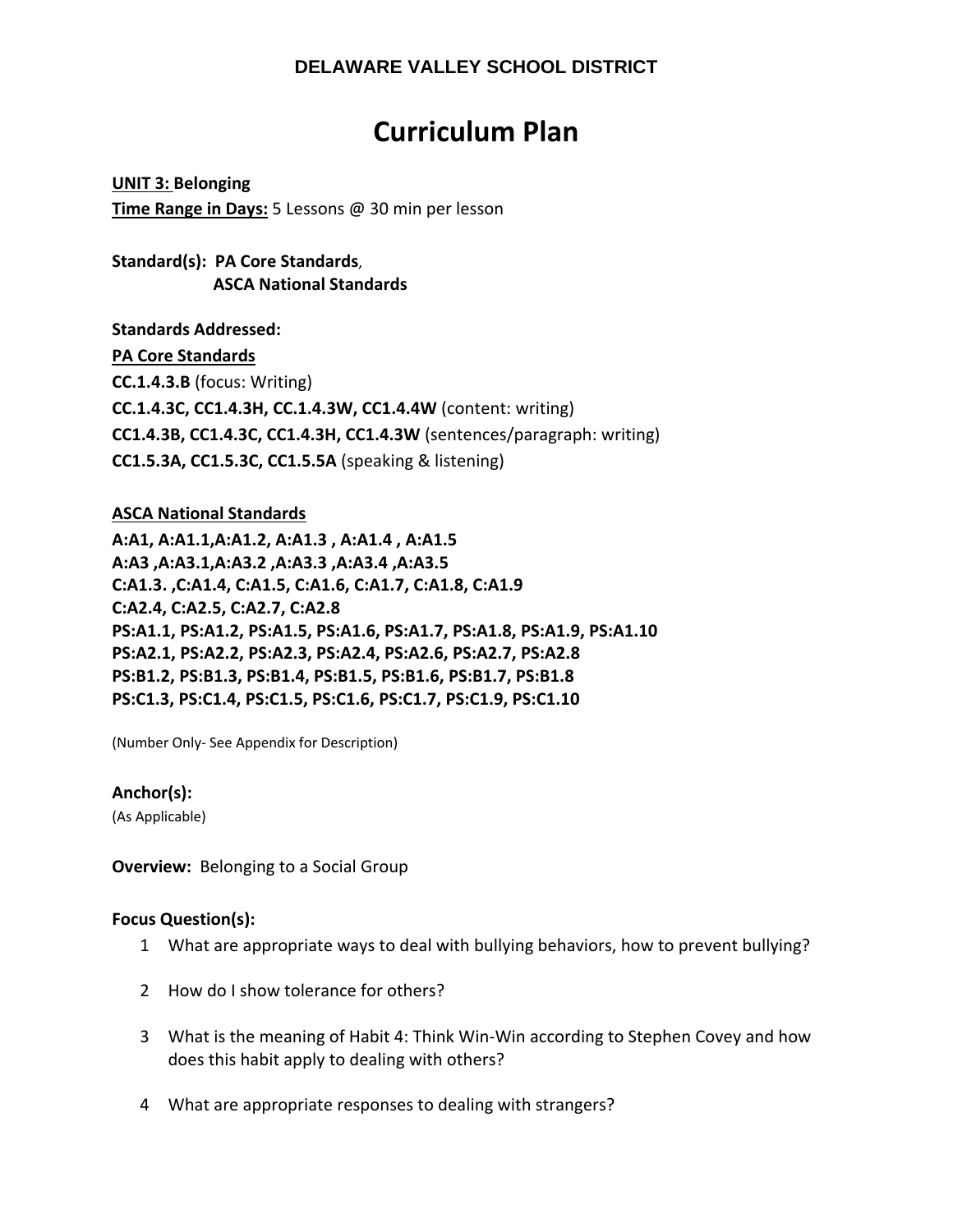#### **Goals:**

Students will use writing skills and create a project to express their understanding of self-awareness and human personality.

Students will use oral and physical responses (thumbs up/ thumbs down) to demonstrate understanding of Habit 4 (Stephen Covey).

Students will use oral responses to demonstrate appropriate responses to strangers.

#### **Objectives:**

**Lesson 1** (Stop Bulling Now Webisodes/ Habit 4)

Students will use listening skills to analyze and express their understanding of bullying behaviors, how to respond and reduce bullying behaviors.

**DOK 4:** Students will critique, synthesize, and apply concepts

#### **Lesson 2** (Stanger Danger DVD)

Students will use listening skills to analyze and express their understanding of strangers, how to respond and how to ask for help.

**DOK 4:** Students will critique, synthesize, and apply concepts

**Lesson 3** (Partners in Grime Chapter Book/ Responding /Habit 4)

Students will use writing skills and create responses to express their understanding of appropriate responses to teasing and bullying.

**DOK 4:** Students will critique, synthesize, and apply concepts

**Lesson 4** (Partners in Grime Chapter Book/ Four Square)

Students will use writing skills and create responses to express their understanding of tolerance.

**DOK 4**: Students will critique, synthesize, and apply concepts

**Lesson 5** (Partners in Grime Chapter Book/ Essay)

Students will use writing skills and create responses to express their understanding of tolerance.

**DOK 4**: Students will critique, synthesize, and apply concepts

## **Core Activities and Corresponding Instructional Methods:**

**Lesson 1** (Stop Bulling Now Webisodes/ Habit 4) Students will use listening skills to analyze and express their understanding of bullying behaviors. Student will use verbal responses to explain how to respond and reduce bullying behaviors. Students will learn about self‐worth and the importance of themselves.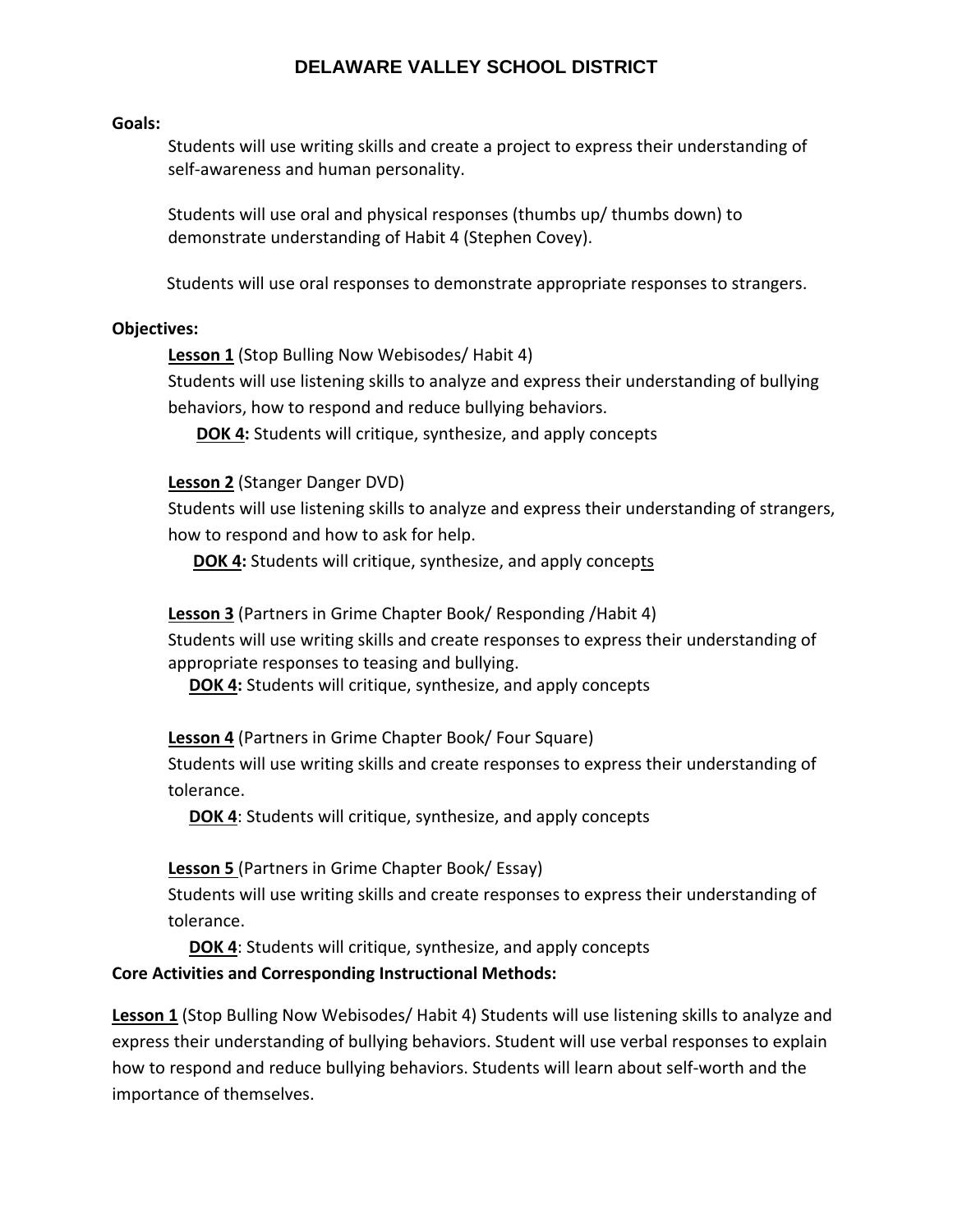## **Lesson 2** (Stanger Danger DVD)

Students will use listening skills to analyze and express their understanding of strangers, how to respond and how to ask for help.

**Lesson 3** (Partners in Grime Chapter Book/ Responding /Habit 4) Students will use writing skills and create responses to express their understanding of appropriate responses to teasing and bullying.

**Lesson 4** (Partners in Grime Chapter Book/ Four Square)

Students will use writing skills to complete a Four Square Graphic Organizer and to express their understanding of tolerance through the characters in the story and the lessons they learned.

**Lesson 5** (Partners in Grime Chapter Book/ Essay)

Students will use writing skills to create an essay to express their understanding of tolerance through the characters in the story and the lessons they learned in the story.

## **Assessments:**

**Diagnostic:** discussion to assess prior knowledge

**Formative:** observations, on‐going discussions, graphic organizers

**Summative:** student oral, written and kinesthetic responses and student projects

**Extensions:** Students may take work home to continue projects not completed in class if interested. Students are encouraged to help other students make connections, apply concepts and draw conclusions.

**Correctives:** Students may have help from classmates to complete activities. Students may have reduced writing requirements based on abilities.

**Materials and Resources:** Stop Bullying Now Webisodes PDA, cartoon pages, chalkboard & paper, Star Project, Stranger Danger DVD, Partners in Grime chapter book by Joy Berry, The Leader in Me by Stephen R Covey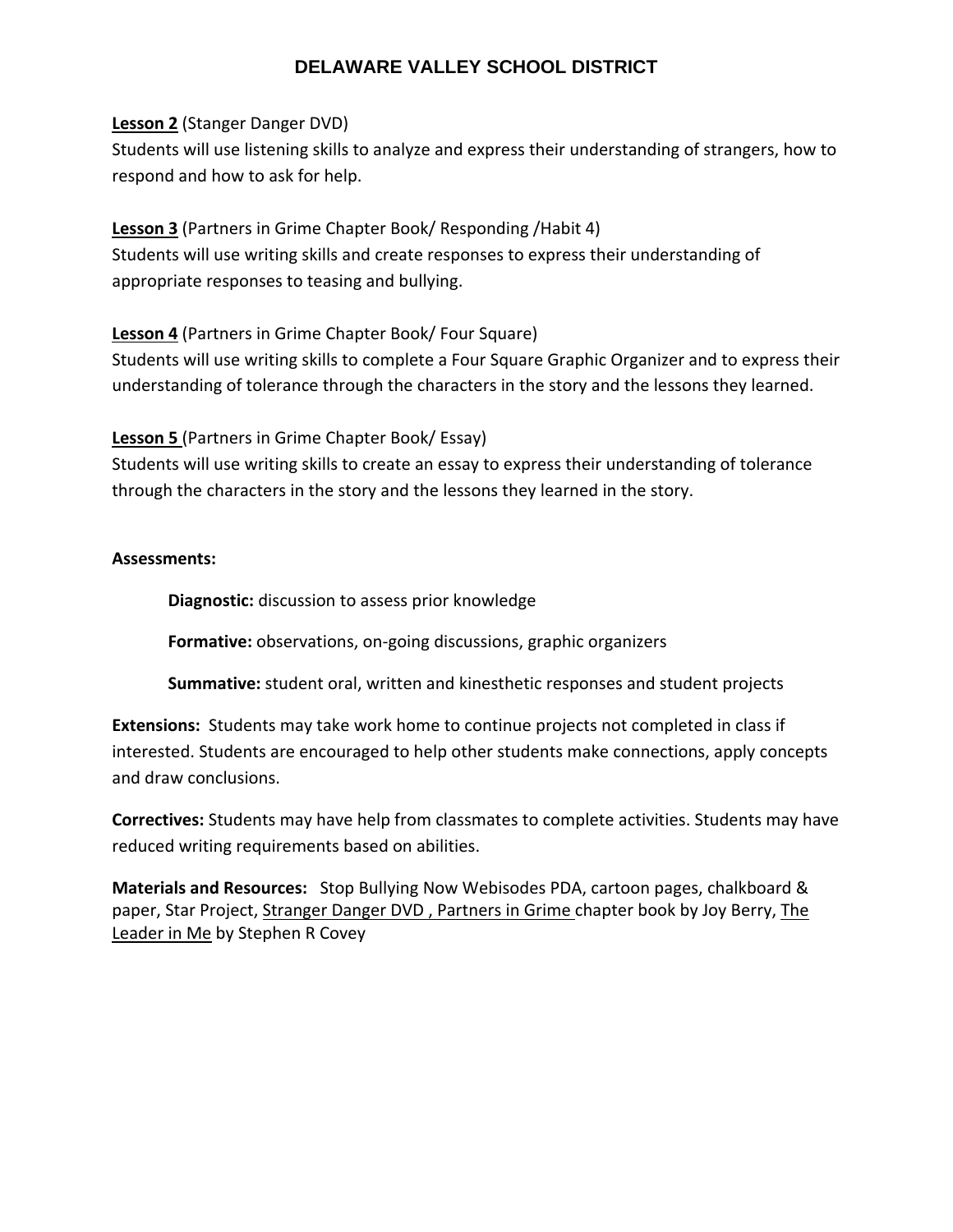# **UNIT 4: Making and Keeping Friends**

**Big Idea # 1:** Citizens show respect for others and act responsibly

**Essential Questions:** Why do we always respect others?

**Concepts:** People do not always like or agree with each other, but they must act respectfully toward each other.

## **Competencies:**

- Comply with established school routines and procedures
- Demonstrate respect for property of self and others

**Big Idea # 2:** Career choice and preparation are lifelong processes **Essential Questions:** When does my career journey begin? **Concepts:** 

Uniqueness of individual interests**.**

**Competencies:** 

• Identify personal interests and compare them with others

**Big Idea # 3:** Writing is a recursive process that conveys ideas, thoughts and feelings **Essential Questions:** What role does writing play in our lives?

**Concepts:** Focus, content, organization, style, and conventions work together to impact writing quality

## **Competencies:**

- Identify a specific audience and write about one topic (focus)
- Frame ideas for writing and identify appropriate topic-specific content that is supported by details. (content)
- Write a series of sentences or paragraphs that relate to the topic.

# **Big Idea #4:** Effective speaking and listening are essential for productive communication

**Essential Questions:** How does productive oral communication rely on speaking and listening?

**Concepts:** Purpose, context and audience influence the content and delivery in speaking situations

**Competencies:** Interact effectively in discussions by staying on topic being credible by providing evidence and/or examples asking clarifying questions while striving for understanding building on the ideas of others engaging others to participate speaking with enthusiasm, confidence and appropriate body language while making eye contact pronouncing words clearly, carefully and loudly so others will hear, understand and be able to respond demonstrating courtesy when others respond by providing others with attention and respect

(There may be several Big Ideas and associated Essential Questions, Concepts, and Competencies within a unit.)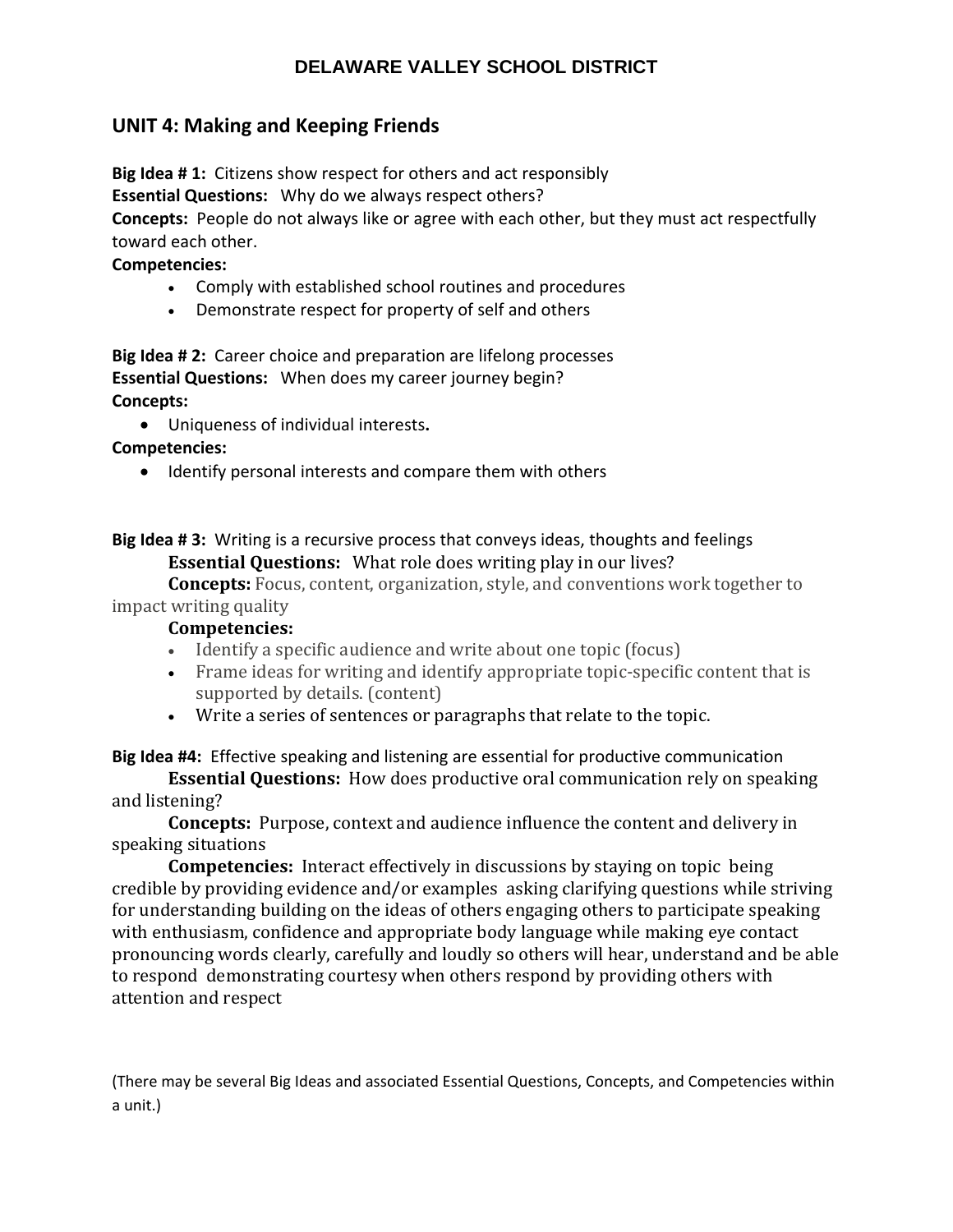# **Curriculum Plan**

## **UNIT 4: Making and Keeping Friends**

**Time Range in Days:** 2 Lessons @ 30 min per lesson

## **Standard(s): PA Core Standards ASCA National Standards**

**Standards Addressed: PA Core Standards CC.1.4.3.B** (focus: Writing) **CC.1.4.3C, CC1.4.3H, CC.1.4.3W, CC1.4.4W** (content: writing) **CC1.4.3B, CC1.4.3C, CC1.4.3H, CC1.4.3W** (sentences/paragraph: writing) **CC1.5.3A, CC1.5.3C, CC1.5.5A** (speaking & listening)

## **ASCA National Standards**

**A:A1, A:A1.1,A:A1.2, A:A1.3 , A:A1.4 , A:A1.5 A:A3 ,A:A3.1,A:A3.2 ,A:A3.3 ,A:A3.4 ,A:A3.5 C:A1.3. ,C:A1.4, C:A1.5, C:A1.6, C:A1.7, C:A1.8, C:A1.9 C:A2.4, C:A2.5, C:A2.7, C:A2.8 PS:A1.1, PS:A1.2, PS:A1.5, PS:A1.6, PS:A1.7, PS:A1.8, PS:A1.9, PS:A1.10 PS:A2.1, PS:A2.2, PS:A2.3, PS:A2.4, PS:A2.6, PS:A2.7, PS:A2.8 PS:B1.2, PS:B1.3, PS:B1.4, PS:B1.5, PS:B1.6, PS:B1.7, PS:B1.8 PS:C1.3, PS:C1.4, PS:C1.5, PS:C1.6, PS:C1.7, PS:C1.9, PS:C1.10** 

(Number Only‐ See Appendix for Description)

## **Anchor(s):**

(As Applicable)

**Overview:** Making and Keeping Friends

#### **Focus Question(s):**

- 1 What are appropriate ways to deal with making and keeping friends?
- 2 How do I show tolerance for others?
- 3 What is the meaning of Habit 2: Think Win‐Win and Habit 3 Put First Things First according to Stephen Covey?
- 4 What are appropriate responses to deal with friends?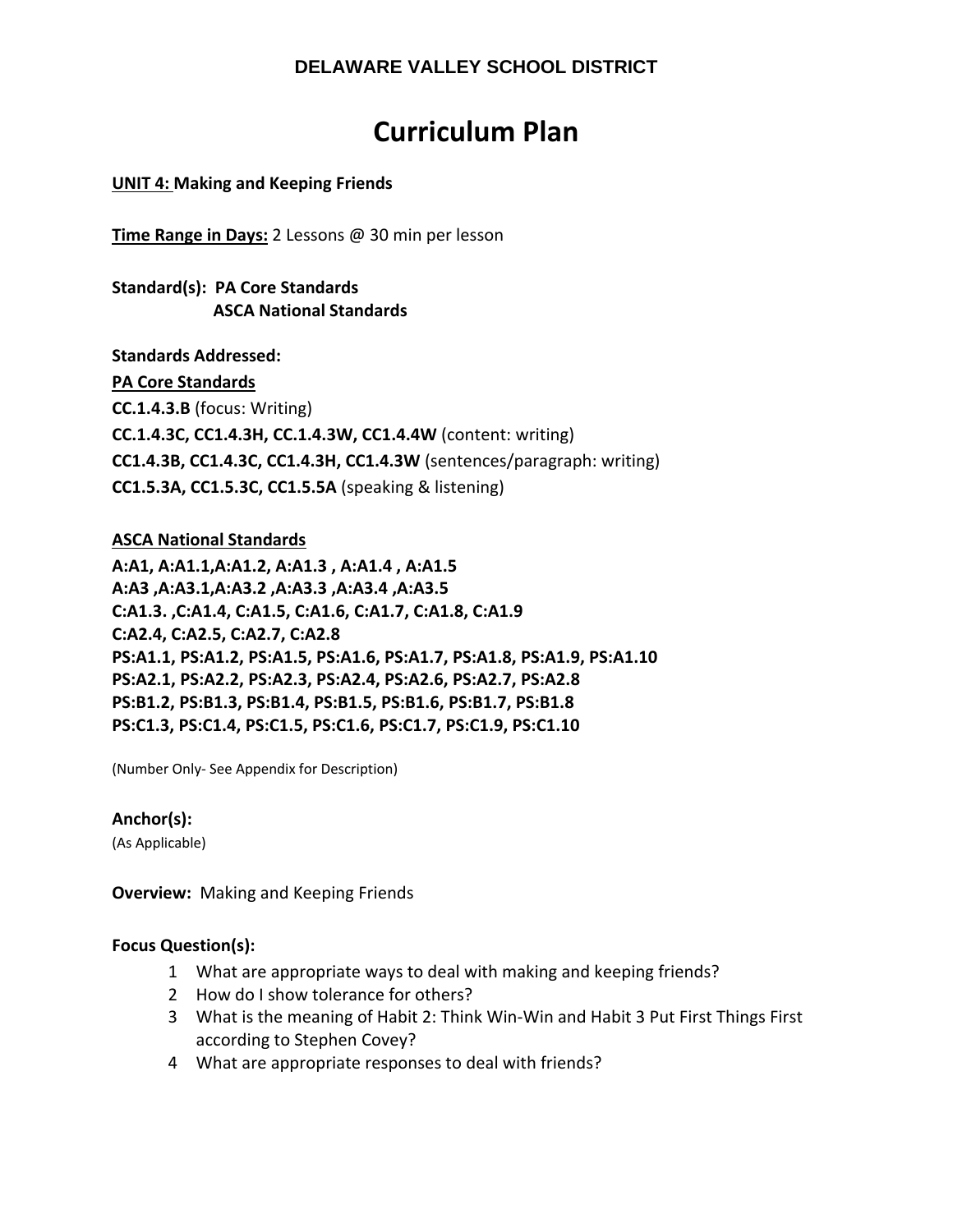#### **Goals:**

Students will use writing skills and complete work pages to express their understanding of making and keeping friends.

Students will use oral and physical responses (thumbs up/ thumbs down) to demonstrate understanding of Habit 2 and 3 (Stephen Covey) and how does this habit apply to dealing with friends.

Students will use oral responses to demonstrate appropriate responses for making and keeping friends.

## **Objectives:**

**Lesson 1** (Making and Keeping Friends work pages/ Habit 2)

Students will use writing skills and complete work pages to express their understanding of making and keeping friends.

**DOK 3**: Students will draw conclusions, cite evidence, compare

**Lesson 2** (Quality of Friends work pages/ Habit 3)

Students will use writing skills and complete work pages to express their understanding of making and keeping friends.

**DOK 3**: Students will draw conclusions, cite evidence, compare

## **Core Activities and Corresponding Instructional Methods:**

**Lesson 1** (Making and Keeping Friends work pages/ Habit 2)

Students will use writing skills and complete work pages to express their understanding of making and keeping friends. Students will use oral and physical responses (thumbs up/ thumbs down) to demonstrate understanding of Habit 2 (Stephen Covey). Students will use oral responses to demonstrate appropriate responses for making and keeping friends.

## **Lesson 2** (Quality of Friends work pages/ Habit 3)

Students will use writing skills and complete work pages to express their understanding of making and keeping friends. Students will use oral and physical responses (thumbs up/ thumbs down) to demonstrate understanding of Habit 3 (Stephen Covey). Students will use oral responses to demonstrate appropriate responses for making and keeping friends.

## **Assessments:**

**Diagnostic:** discussion to assess prior knowledge

**Formative:** observations, on‐going discussions, graphic organizers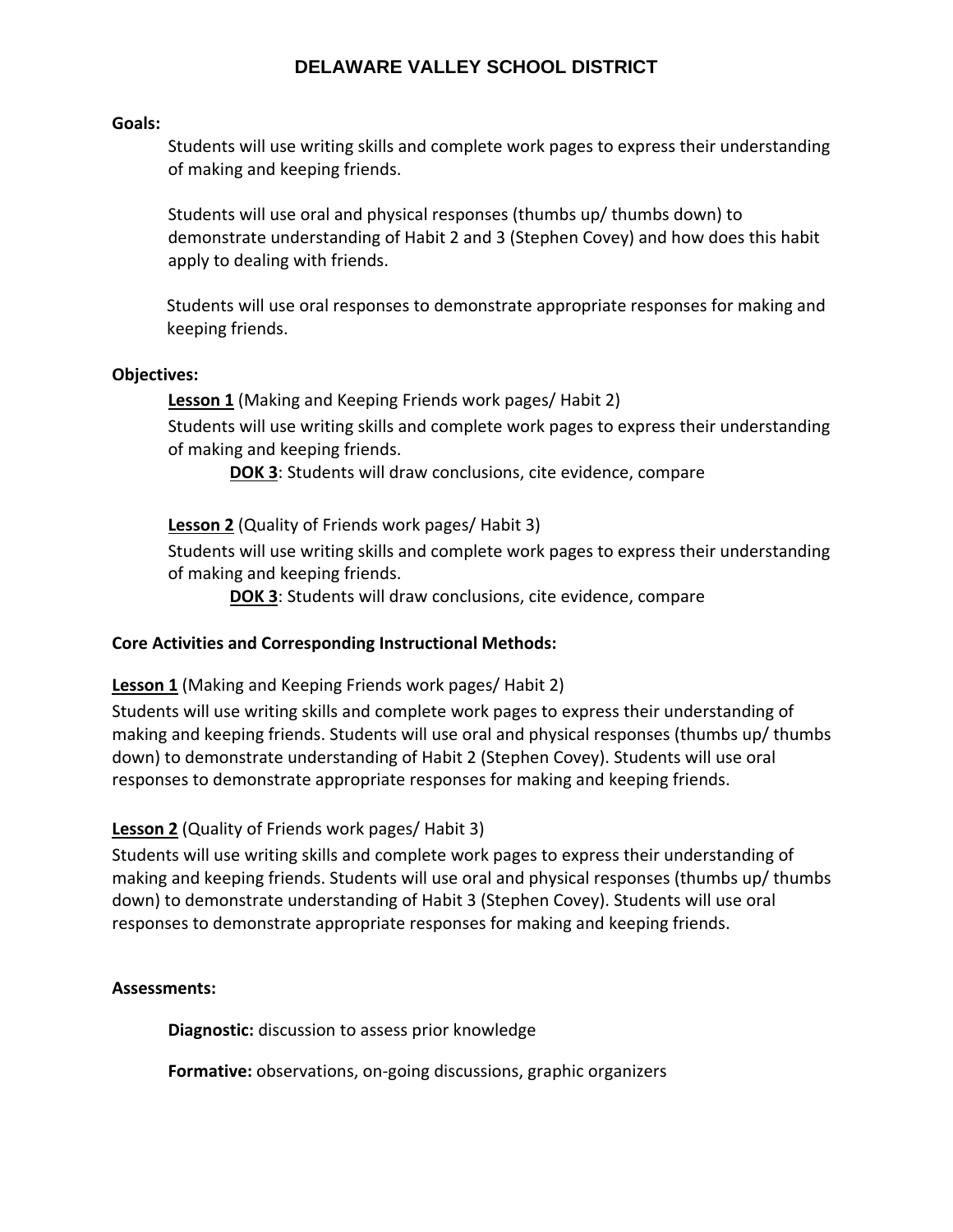**Summative:** student oral, written and kinesthetic responses and student projects

**Extensions:** Students may take work home to continue projects not completed in class if interested. Students are encouraged to help other students make connections, apply concepts and draw conclusions.

**Correctives:** Students may have help from classmates to complete activities. Students may have reduced writing requirements based on abilities.

**Materials and Resources:** Making and Keeping Friends work pages, Quality of Friends work pages, The Leader in Me by Stephen R Covey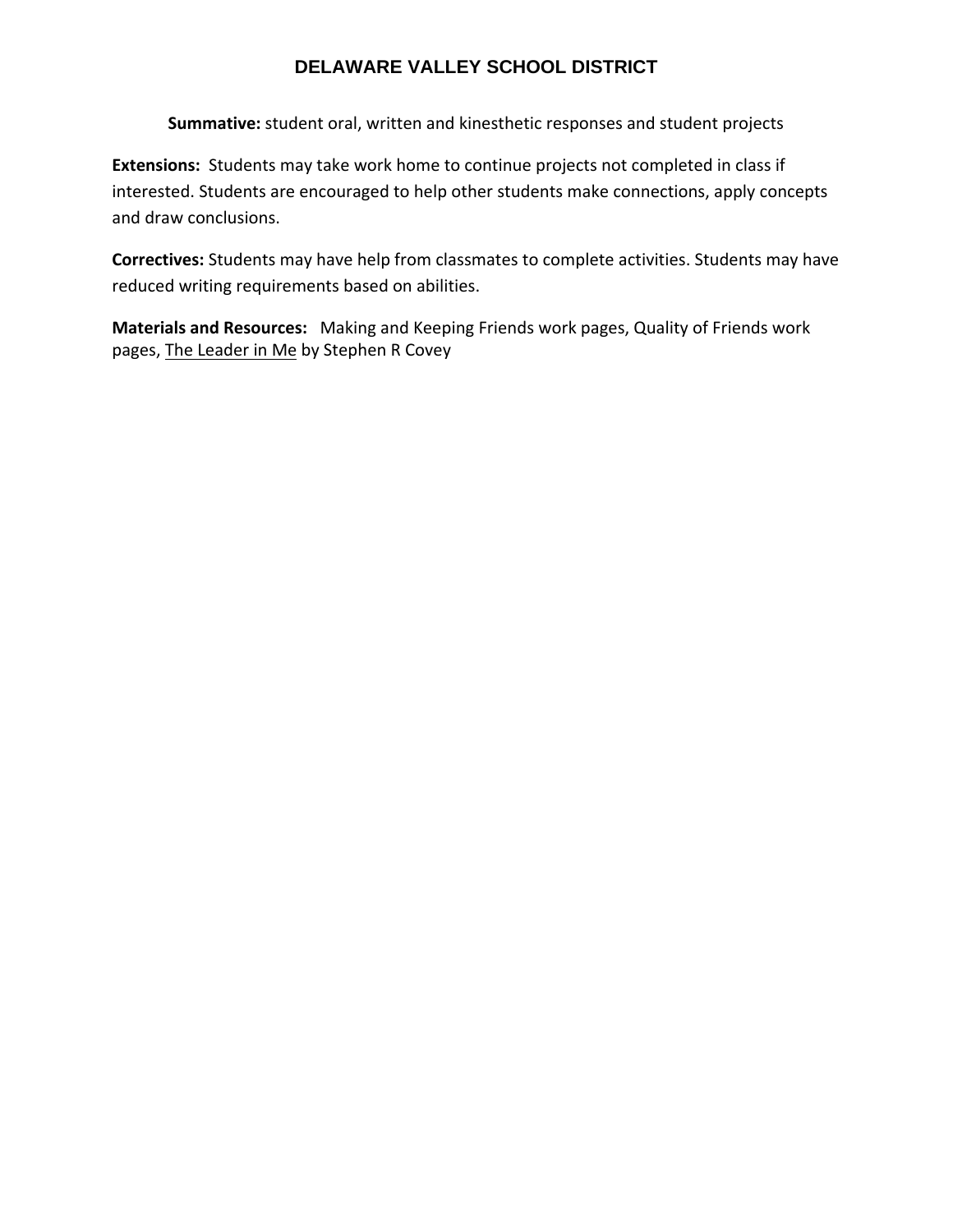## **UNIT 5: Career Awareness**

**Big Idea # 1:** Citizens show respect for others and act responsibly

**Essential Questions:** Why do we always respect others?

**Concepts:** People do not always like or agree with each other, but they must act respectfully toward each other.

## **Competencies:**

- Comply with established school routines and procedures
- Demonstrate respect for property of self and others

**Big Idea # 2:** Career choice and preparation are lifelong processes **Essential Questions:** When does my career journey begin? **Concepts:** 

Uniqueness of individual interests**.**

## **Competencies:**

• Identify personal interests and compare them with others

**Big Idea # 3:** Writing is a recursive process that conveys ideas, thoughts and feelings **Essential Questions:** What role does writing play in our lives?

**Concepts:** Focus, content, organization, style, and conventions work together to impact writing quality

## **Competencies:**

- Identify a specific audience and write about one topic (focus)
- Frame ideas for writing and identify appropriate topic-specific content that is supported by details. (content)
- Write a series of sentences or paragraphs that relate to the topic.

**Big Idea #4:** Effective speaking and listening are essential for productive communication

**Essential Questions:** How does productive oral communication rely on speaking and listening?

**Concepts:** Purpose, context and audience influence the content and delivery in speaking situations

**Competencies:** Interact effectively in discussions by staying on topic being credible by providing evidence and/or examples asking clarifying questions while striving for understanding building on the ideas of others engaging others to participate speaking with enthusiasm, confidence and appropriate body language while making eye contact pronouncing words clearly, carefully and loudly so others will hear, understand and be able to respond demonstrating courtesy when others respond by providing others with attention and respect

(There may be several Big Ideas and associated Essential Questions, Concepts, and Competencies within a unit.)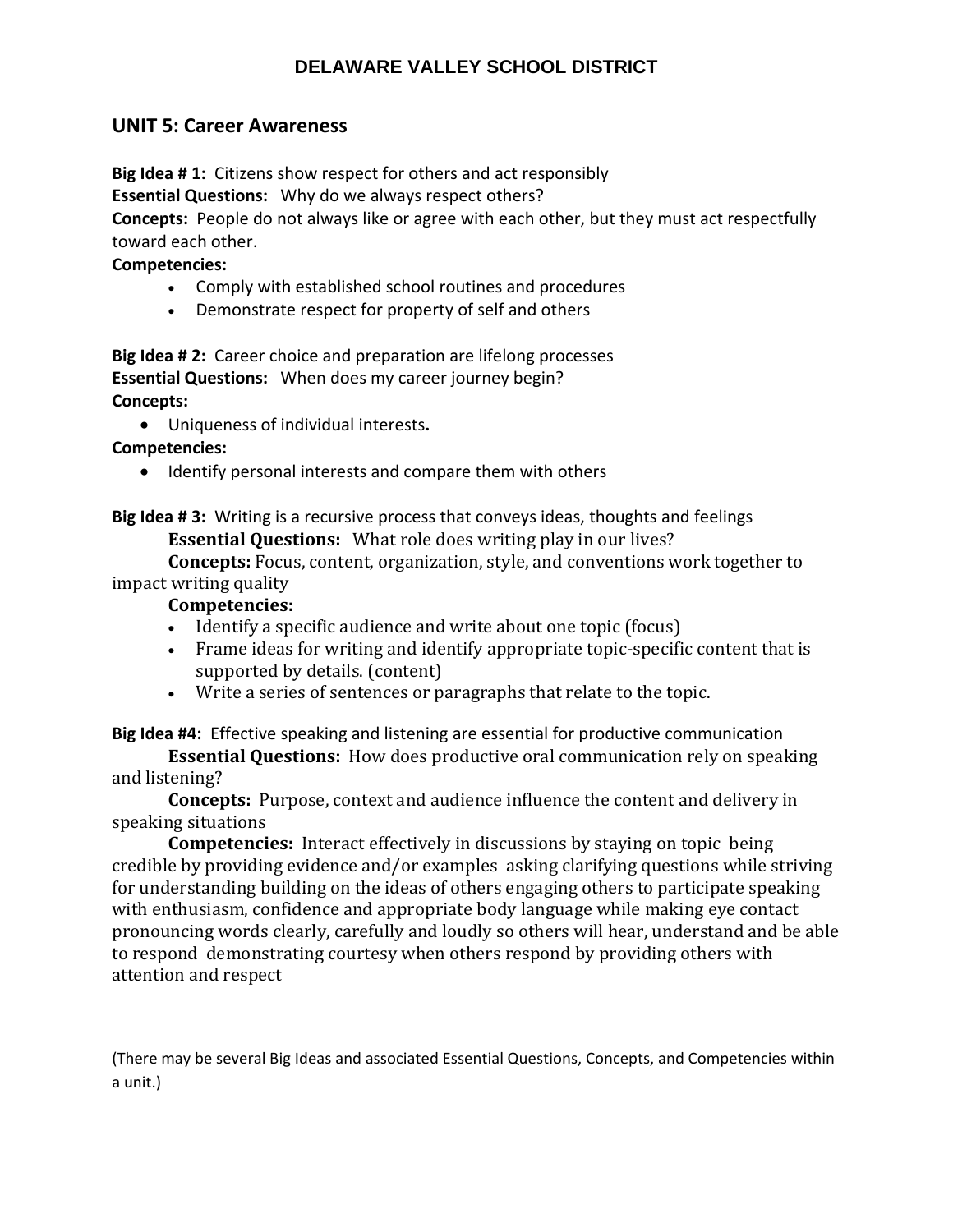# **Curriculum Plan**

**UNIT 5: Career Awareness Time Range in Days:** 3 Lessons @ 30 min per lesson

**Standard(s): PA Core Standards**,  **ASCA National Standards**

**Standards Addressed: PA Core Standards, CC.1.4.3.B** (focus: Writing) **CC.1.4.3C, CC1.4.3H, CC.1.4.3W, CC1.4.4W** (content: writing) **CC1.4.3B, CC1.4.3C, CC1.4.3H, CC1.4.3W** (sentences/paragraph: writing) **CC1.5.3A, CC1.5.3C, CC1.5.5A** (speaking & listening)

## **ASCA National Standards**

**A:A1, A:A1.1,A:A1.2, A:A1.3 , A:A1.4 , A:A1.5 A:A3 ,A:A3.1,A:A3.2 ,A:A3.3 ,A:A3.4 ,A:A3.5 C:A1.3. ,C:A1.4, C:A1.5, C:A1.6, C:A1.7, C:A1.8, C:A1.9 C:A2.4, C:A2.5, C:A2.7, C:A2.8 PS:A1.1, PS:A1.2, PS:A1.5, PS:A1.6, PS:A1.7, PS:A1.8, PS:A1.9, PS:A1.10 PS:A2.1, PS:A2.2, PS:A2.3, PS:A2.4, PS:A2.6, PS:A2.7, PS:A2.8 PS:B1.2, PS:B1.3, PS:B1.4, PS:B1.5, PS:B1.6, PS:B1.7, PS:B1.8 PS:C1.3, PS:C1.4, PS:C1.5, PS:C1.6, PS:C1.7, PS:C1.9, PS:C1.10** 

(Number Only‐ See Appendix for Description)

## **Anchor(s):**

(As Applicable)

**Overview: Career Awareness** 

#### **Focus Question(s):**

- 1 What are appropriate ways to prepare for a career?
- 2 What is the meaning of Habit 2: Think Win‐Win according to Stephen Covey and how does this habit apply to career planning?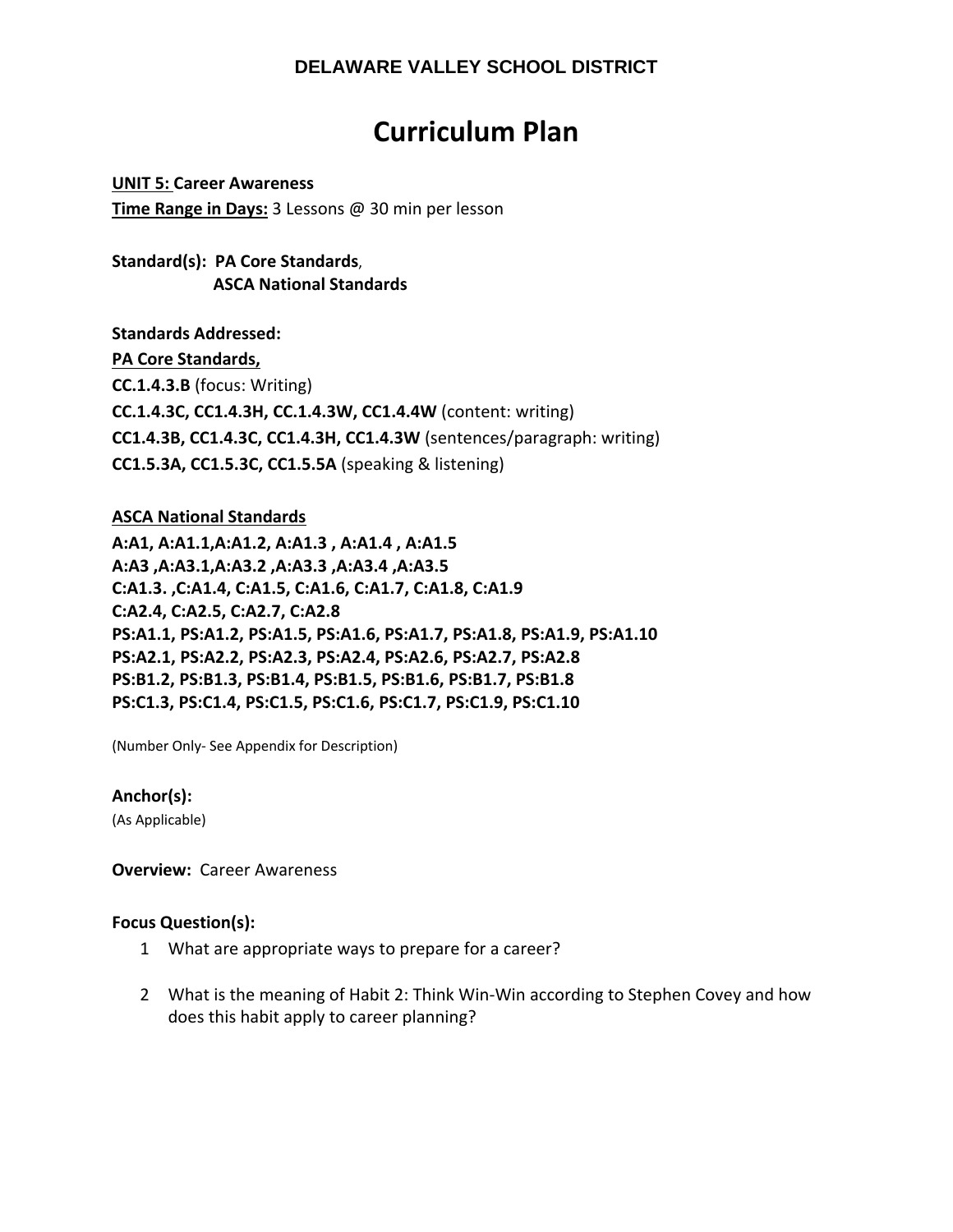#### **Goals:**

Students will use oral and physical responses (thumbs up/ thumbs down) to demonstrate understanding of Habit 2 (Stephen Covey).

Students will use oral responses to demonstrate appropriate responses preparing for a career.

#### **Objectives:**

**Lesson 1** (class discussion)

Counselor leads discussion with students to brainstorm career opportunities. **DOK 3**: Students will draw conclusions, cite evidence, compare

**Lesson 2** (discussion and work pages)

Counselor will lead students to 1) explore how people prepare for careers, 2) explain why education and training plans what is learned in the classroom

**DOK 3**: Students will draw conclusions, cite evidence, compare

## **Lesson 3** (career DVD)

Audio/visual presentations will help students expand their repertoire of career choices **DOK 3**: Students will draw conclusions, cite evidence, compare

## **Core Activities and Corresponding Instructional Methods:**

## **Lesson 1** (Career class discussion/Habit 2)

Counselor leads discussion with students to brainstorm career opportunities. Discussion will help students recognize: 1) identify the range of jobs available in the community, 2) describe the work done by school personnel and other individuals in the community. Make a list of 5‐10 Careers on Chalkboard. Review Habit 2 "Begin with an End in Mind" Make Plans. How did people who have these careers plan ahead to get this career? Next to each career on chalkboard write one or more ways to plan for this career – elicit student responses. (Baker‐ cooks at home) (Principal – Go to College) (Nurse – Go to Medical School) (Scientist – Study science in school)

## **Lesson 2** (Career work pages/ habit 2)

Counselor will lead students to 1) explore how people prepare for careers, 2) explain why education and training plans what is learned in the classroom. Students will show understanding for the need to expand their career choices and work hard in school. Handouts will reinforce these concepts. Students will explain how planning for a career through education and training is an example of Habit 2 by completion of classwork and discussion.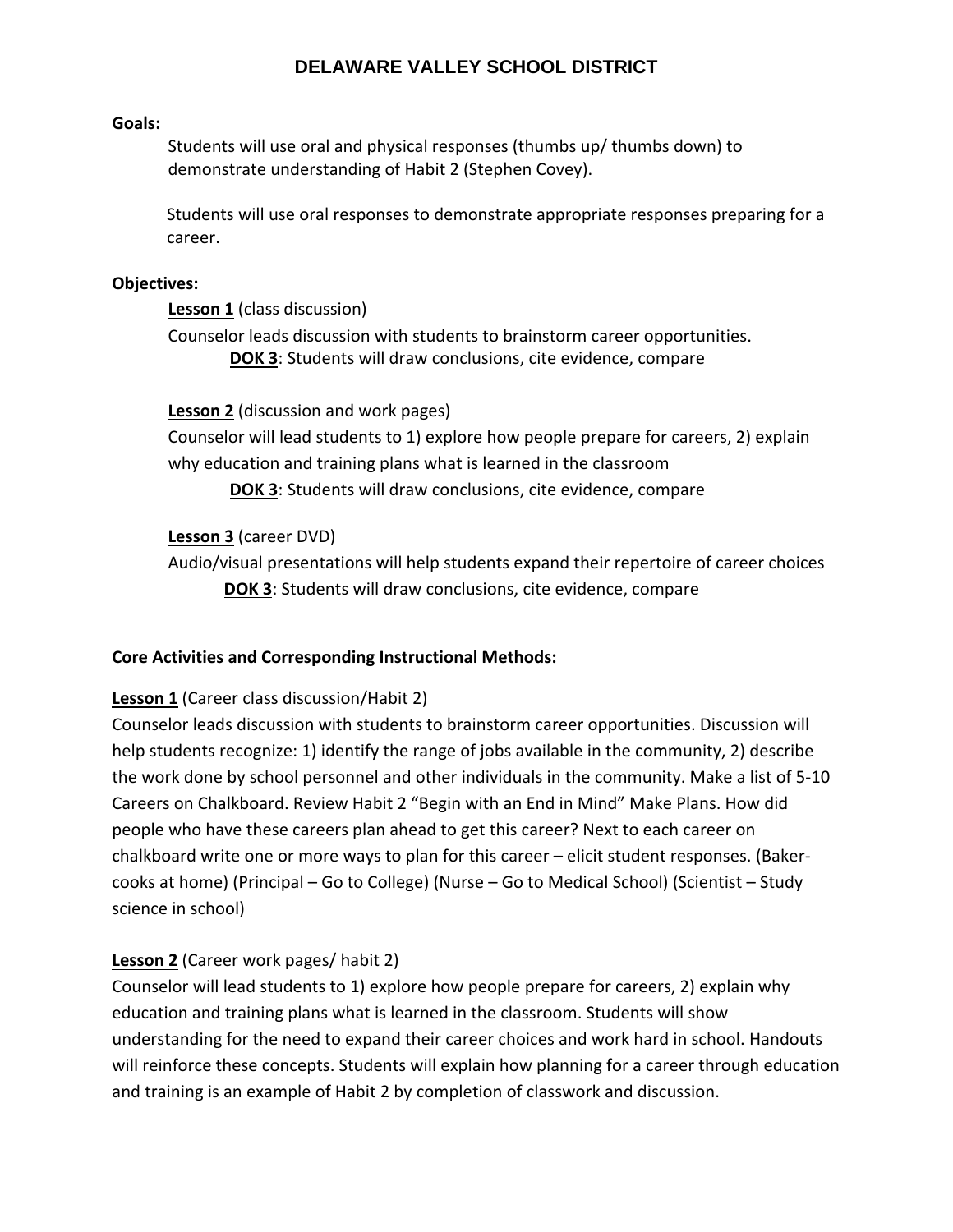**Lesson 3** Audio/visual presentations will help students expand their repertoire of career choices. Counselor will reinforce: 1) roles of individuals are constantly changing, 2) identify the range of jobs available in the community, 3) describe the work done by school personnel and other individuals in the community, 4) explore how people prepare for careers, 5) explain why education and training plans what is learned in the classroom

#### **Assessments:**

**Diagnostic:** discussion to assess prior knowledge

**Formative:** observations, on‐going discussions, graphic organizers

**Summative:** student oral, written and kinesthetic responses and student projects

**Extensions:** Students may take work home to continue projects not completed in class if interested. Students are encouraged to help other students make connections, apply concepts and draw conclusions.

**Correctives:** Students may have help from classmates to complete activities. Students may have reduced verbal and writing requirements based on abilities.

**Materials and Resources:** Chalkboard, whiteboard or smart board for presentation, Career work pages, Career DVD, The Leader in Me by Stephen R Covey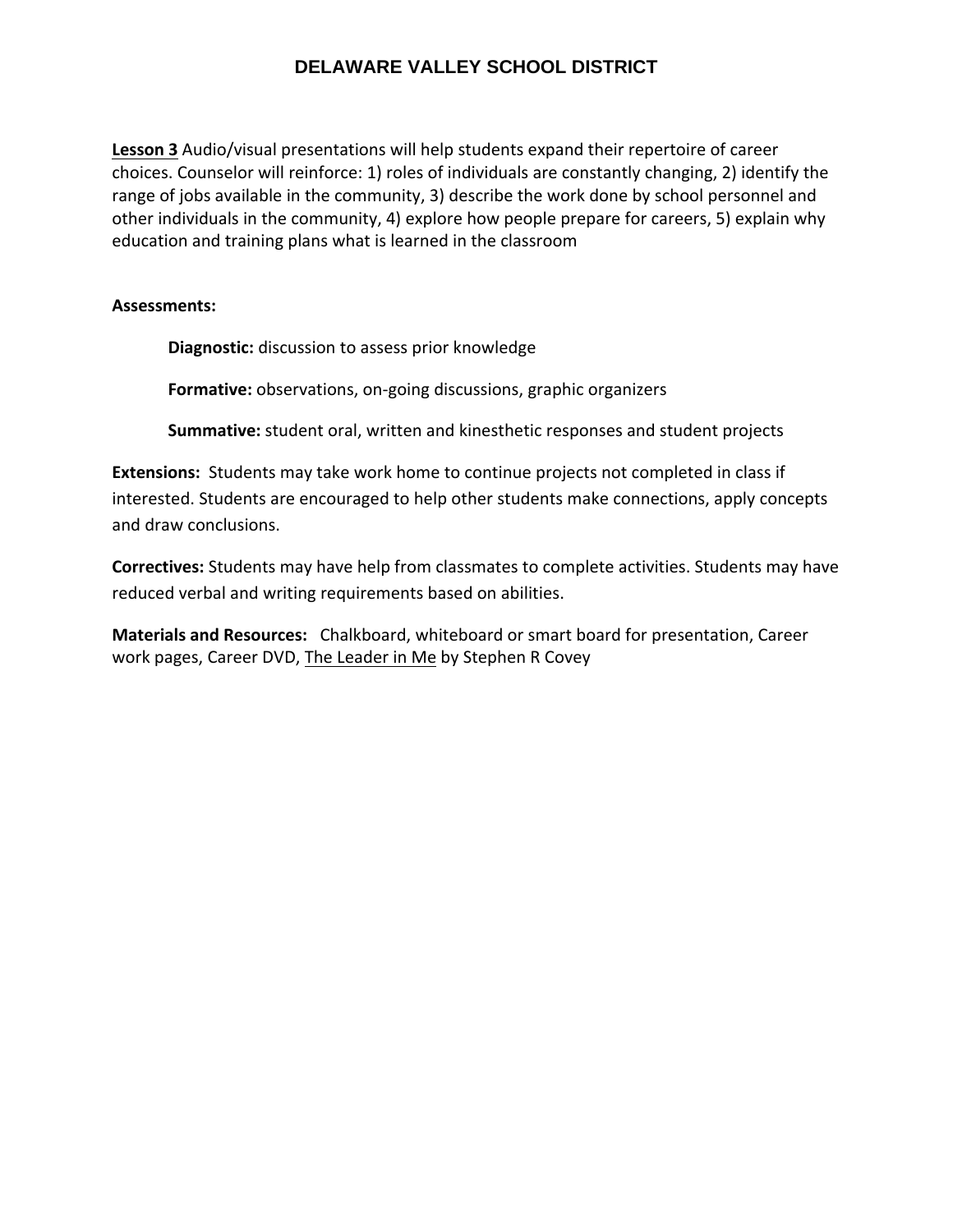# **Planned Instruction**

# **Title of Planned Instruction: Guidance Curriculum**

**Subject Area:** Guidance **Grade(s):** Fourth Grade

**,**

**Course Description:**  Students attend Guidance classes to learn decision making, resolving human conflicts, Career Awareness (including preparing for careers through education), and 7 Habits of Successful People (Stephen Covey).

**Time/Credit for the Course**: 3 Units/2 Semesters or bi‐weekly/ up to 19 lessons @ 30 min. each

**Curriculum Writing Committee:** Virginia Kim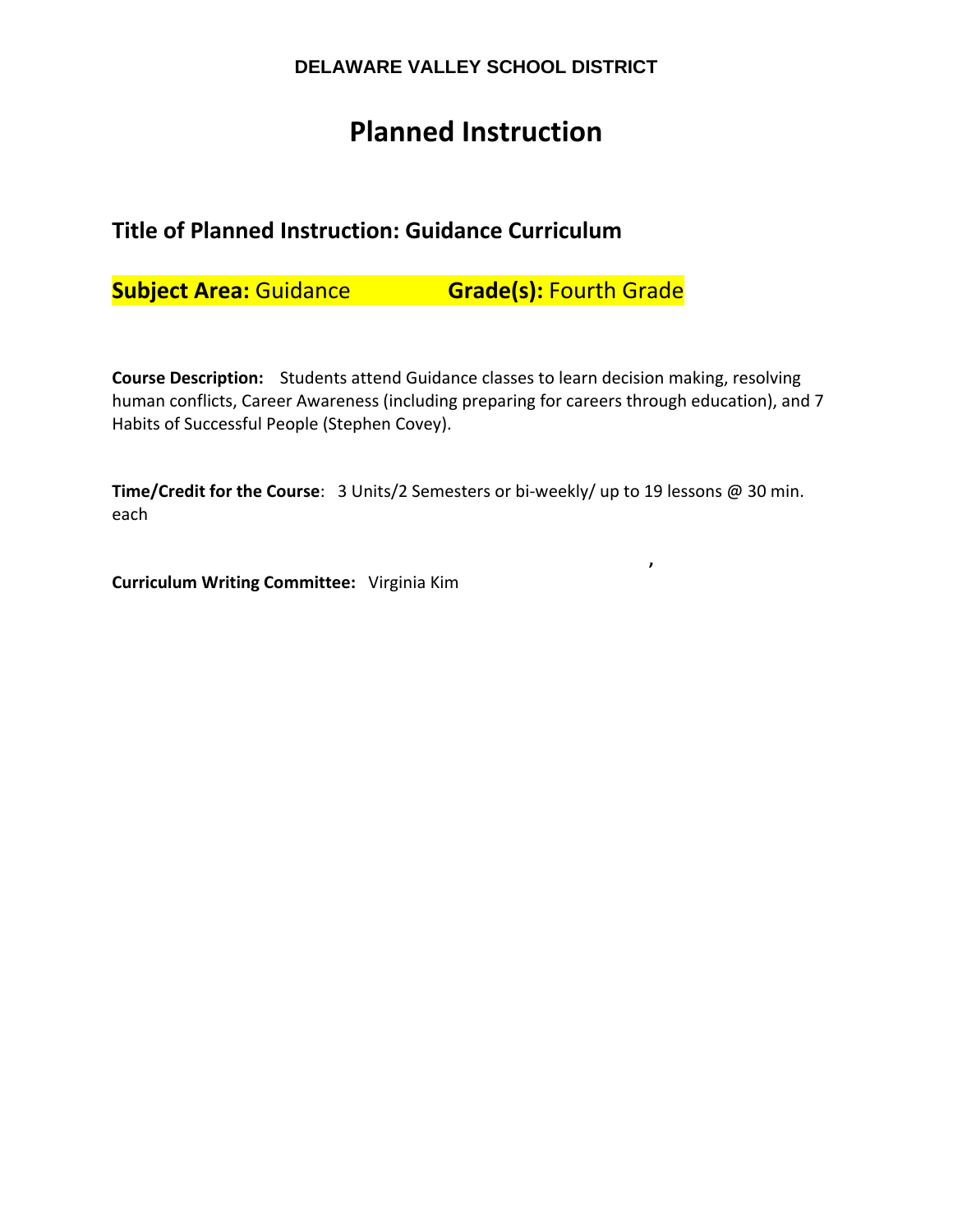# **Curriculum Map**

# **1 Unit One ‐Overview with time range in days:** Decision Making

6 Lessons @ 30 min per lesson

## **Unit One ‐Goals:**

Students will use writing skills to express their understanding of decision making.

Students will use oral and physical responses (thumbs up/ thumbs down) to demonstrate understanding of Habit 1 and 4 (Stephen Covey) and how these habits relate to decision making.

 Students will use oral responses to demonstrate appropriate decision making strategies. **Understanding of:** Decision Making

**2 Unit Two ‐Overview with time range in days:** Resolving Human Conflicts 3 Lessons @ 30 min per lesson

## **Unit Two ‐Goals:**

Students will use writing skills to express their understanding of appropriate ways to resolve human conflicts. Students will use oral and physical responses (thumbs up/ thumbs down) to

demonstrate understanding of Habit 5. (Stephen Covey).

**Understanding of: Resolving Human Conflicts** 

**3 Unit Three –Overview with time range in days:** Career Awareness 8 Lessons @ 30 min per lesson

## **Marking Period Four ‐Goals:**

Students will use oral skills to demonstrate understanding of Habit 2, Habit 3, and Habit 6 (Stephen Covey) as these habits relate to career awareness.

Students will use written and oral language to demonstrate understanding of career preparation through education.

Students will use oral and writing skills to demonstrate knowledge of various career choices‐ students will expand their knowledge of careers choices available. **Understanding of:** Career Awareness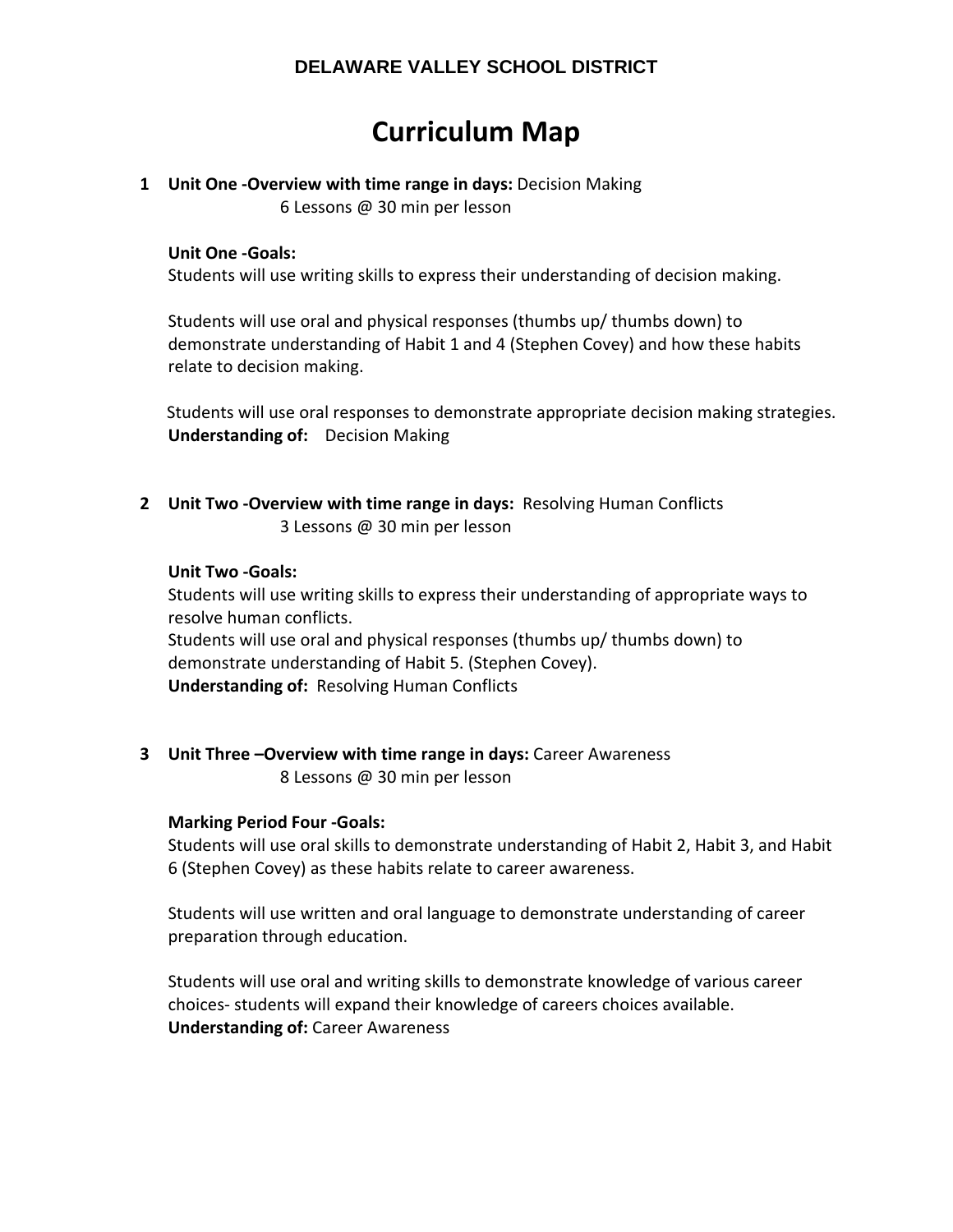## **UNIT 1: Decision Making**

**Big Idea # 1:** Citizens show respect for others and act responsibly **Essential Questions:** Why do we always respect others?

**Concepts:** People do not always like or agree with each other, but they must act respectfully toward each other.

#### **Competencies:**

- Comply with established school routines and procedures
- Demonstrate respect for property of self and others

**Big Idea # 2:** Career choice and preparation are lifelong processes **Essential Questions:** When does my career journey begin? **Concepts:** 

Uniqueness of individual interests**.**

## **Competencies:**

• Identify personal interests and compare them with others

**Big Idea # 3:** Writing is a recursive process that conveys ideas, thoughts and feelings **Essential Questions:** What role does writing play in our lives?

**Concepts:** Focus, content, organization, style, and conventions work together to impact writing quality

## **Competencies:**

- Identify a specific audience and write about one topic (focus)
- Frame ideas for writing and identify appropriate topic-specific content that is supported by details. (content)
- Write a series of sentences or paragraphs that relate to the topic.

**Big Idea #4:** Effective speaking and listening are essential for productive communication

**Essential Questions:** How does productive oral communication rely on speaking and listening?

**Concepts:** Purpose, context and audience influence the content and delivery in speaking situations

**Competencies:** Interact effectively in discussions by staying on topic being credible by providing evidence and/or examples asking clarifying questions while striving for understanding building on the ideas of others engaging others to participate speaking with enthusiasm, confidence and appropriate body language while making eye contact pronouncing words clearly, carefully and loudly so others will hear, understand and be able to respond demonstrating courtesy when others respond by providing others with attention and respect

(There may be several Big Ideas and associated Essential Questions, Concepts, and Competencies within a unit.)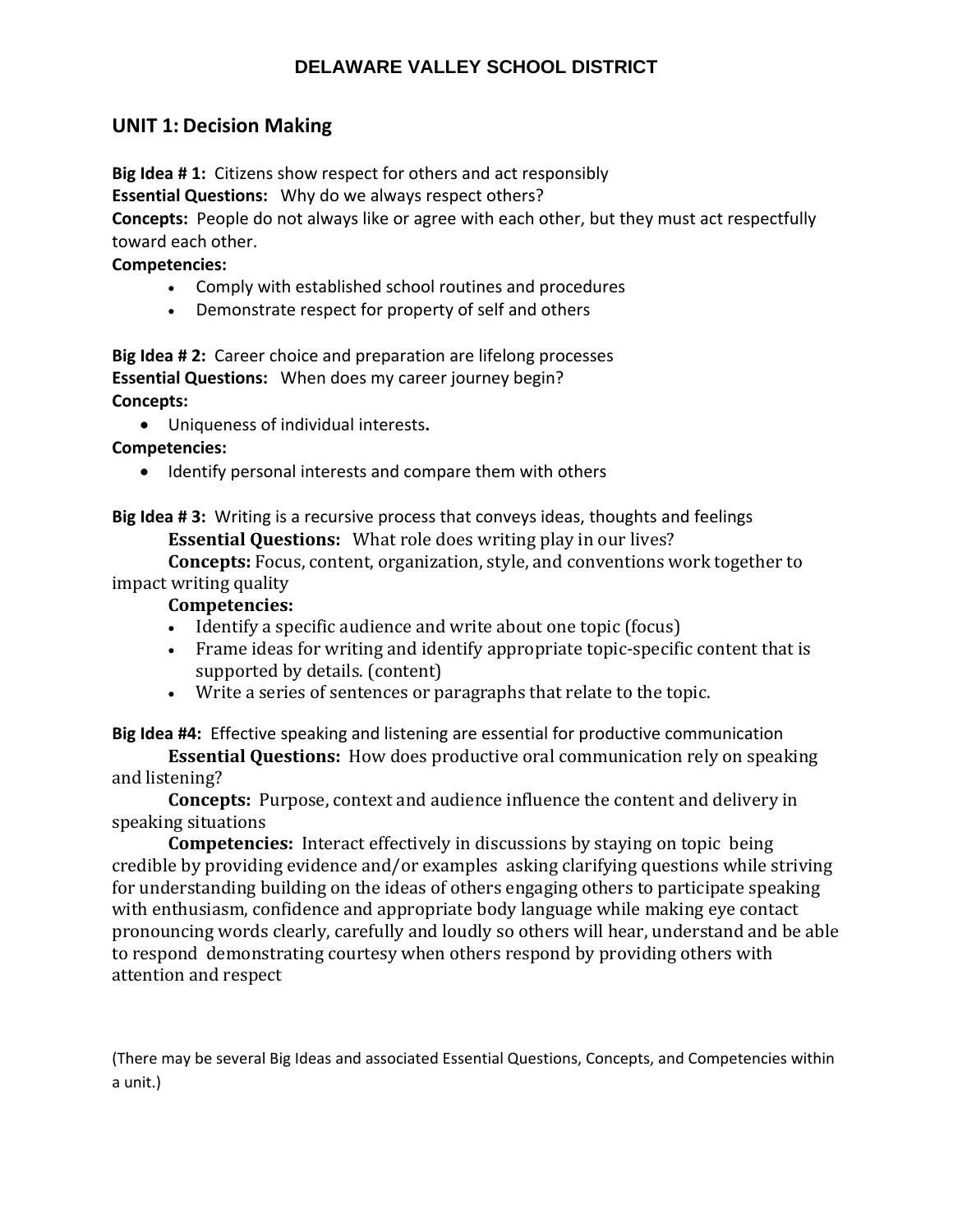# **Curriculum Plan**

#### **UNIT 1: Decision Making**

 **Time Range in Days:** 6 Lessons @ 30 min per lesson

## **Standard(s): PA Core Standards ASCA National Standards**

(PA Academic Standards, PACS English/Language Arts, PACS Math, PACS Reading and Writing for Science and Technology, PACS Reading and Writing for History and Social Studies, National Standards)

#### **Standards Addressed:**

#### **PA Core Standards**

**CC.1.4.3.B** (focus: Writing) **CC.1.4.3C, CC1.4.3H, CC.1.4.3W, CC1.4.4W** (content: writing) **CC1.4.3B, CC1.4.3C, CC1.4.3H, CC1.4.3W** (sentences/paragraph: writing) **CC1.5.3A, CC1.5.3C, CC1.5.5A** (speaking & listening)

#### **ASCA National Standards**

**A:A1, A:A1.1,A:A1.2, A:A1.3 , A:A1.4 , A:A1.5 A:A3 ,A:A3.1,A:A3.2 ,A:A3.3 ,A:A3.4 ,A:A3.5 C:A1.3. ,C:A1.4, C:A1.5, C:A1.6, C:A1.7, C:A1.8, C:A1.9 C:A2.4, C:A2.5, C:A2.7, C:A2.8 PS:A1.1, PS:A1.2, PS:A1.5, PS:A1.6, PS:A1.7, PS:A1.8, PS:A1.9, PS:A1.10 PS:A2.1, PS:A2.2, PS:A2.3, PS:A2.4, PS:A2.6, PS:A2.7, PS:A2.8 PS:B1.2, PS:B1.3, PS:B1.4, PS:B1.5, PS:B1.6, PS:B1.7, PS:B1.8 PS:C1.3, PS:C1.4, PS:C1.5, PS:C1.6, PS:C1.7, PS:C1.9, PS:C1.10** 

(Number Only‐ See Appendix for Description)

## **Anchor(s):**

(As Applicable)

#### **Overview: Decision Making**

## **Focus Question(s):**

- 1 What are strategies that one can use for making decisions?
- 2 What is the meaning of Habit 1: Be Proactive and Habit 4: Think Win-Win, according to Stephen Covey and how do these habits relate to decision making?
- 3 What are appropriate responses to stress and feelings associated with stress?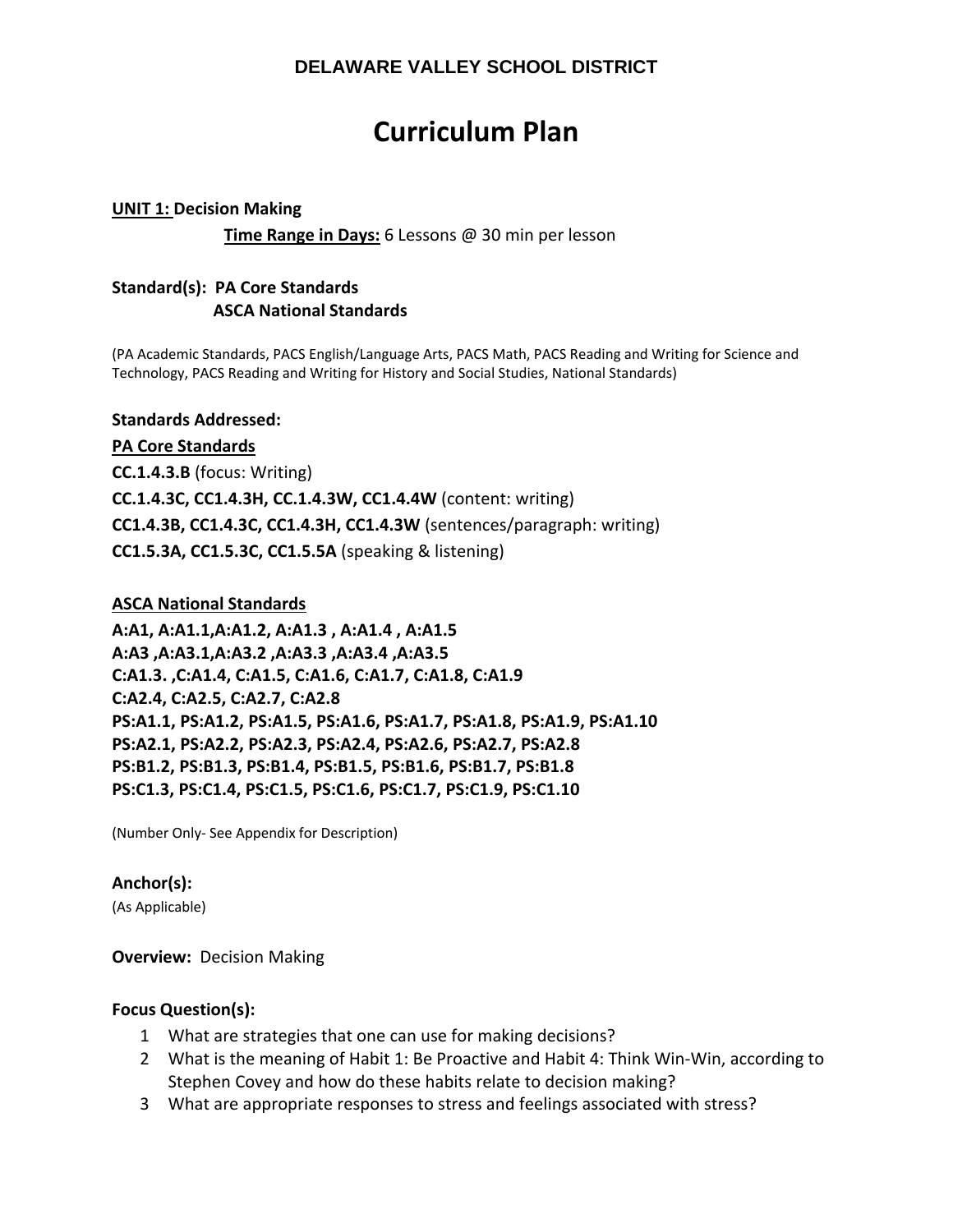#### **Goals:**

Students will use writing skills to create diagrams, graphic organizers and sentences to express their understanding decision making.

Students will use oral and physical responses (thumbs up/ thumbs down) to demonstrate understanding of Habit 1 and 4 (Stephen Covey).

Students will use oral responses to demonstrate appropriate responses to stress.

#### **Objectives:**

**Lesson 1** (Venn Diagram /writing/Habit 1)

Students will use writing skills to compare and contrast being proactive and responsible versus placing the blame on others.

**DOK 3**: Students will draw conclusions, cite evidence, compare

**Lesson 2** (Crafty Chameleon/chalkboard & paper/writing/ Habit 4)

Students will use writing skills to express their understanding of strategies to use for decision making.

**DOK 1**: Students will define, identify, list and recite

#### **Lesson 3** (DVD book of virtues/Habit 4)

Students will discuss and share ideas related to decision making and finding "win‐win resolutions"

**DOK 4:** Students will critique, synthesize, and apply concepts

**Lesson 4** (Responsibility/ Book of Virtues/DVD: Habit 1)

Students will discuss and share ideas related to decision making and finding "win‐win resolutions"

**DOK 4:** Students will critique, synthesize, and apply concepts

**Lesson 5** (stress / graphic organizer/writing/ Habit 4)

Students will use writing skills to express their understanding of strategies to use for dealing with stress.

**DOK 3:** Students will draw conclusions, cite evidence, compare

#### **Lesson 6** (stress / essay writing/ Habit 4)

Students will use writing skills to express their understanding of strategies to use for dealing with stress.

**DOK 3:** Students will draw conclusions, cite evidence, compare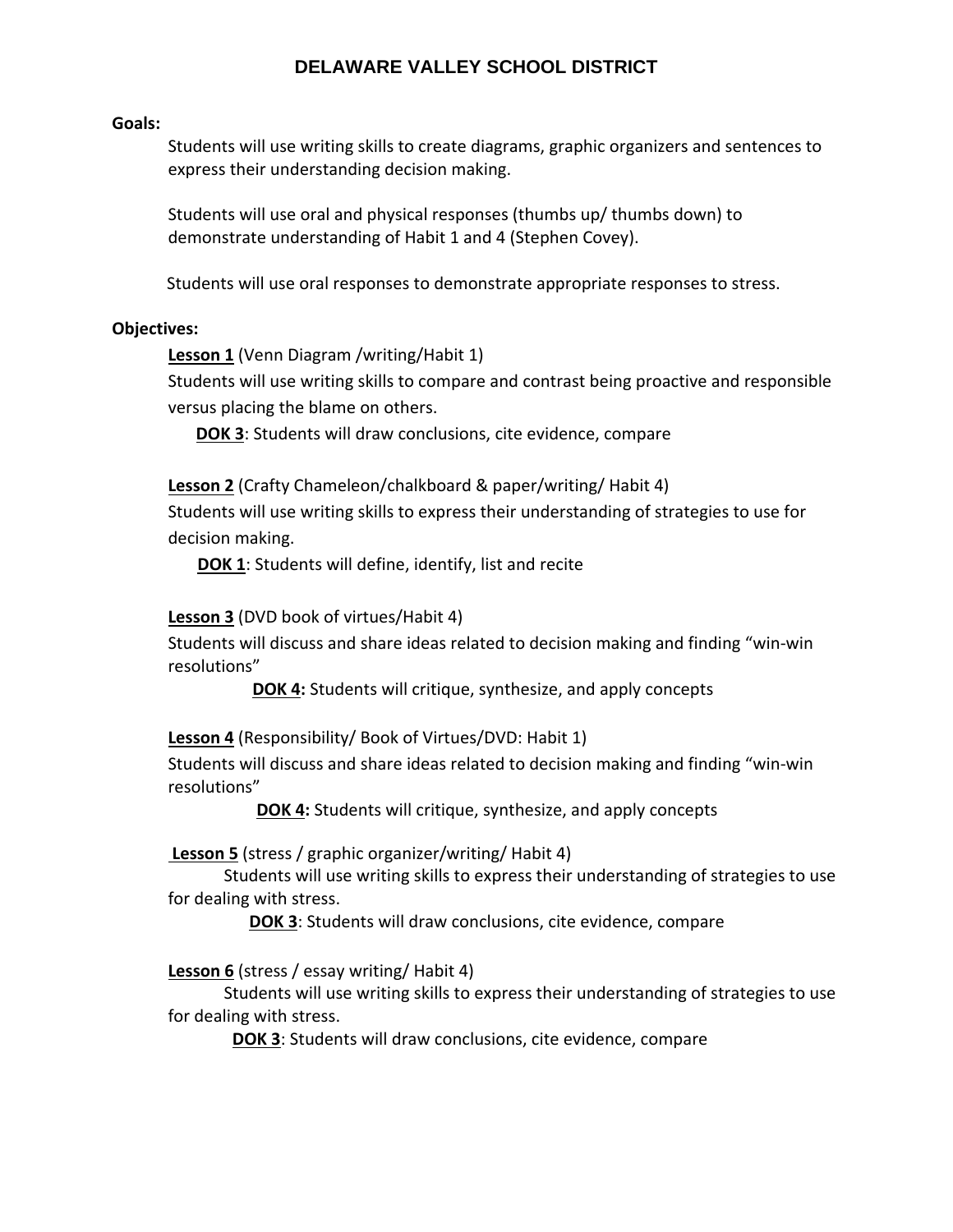## **Core Activities and Corresponding Instructional Methods:**

Lesson 1 Compare/Contrast Students will be introduced to the concepts of decision-making through class discussion. Habit One Be Proactive/ Don't Blame Others. Use writing skills to complete graphic organizer to Compare and Contrast two books "I'll Do It and It Wasn't My Fault" Habit One: Do the right thing Don't Blame Others

Lesson 2 Problem Solving Steps 4‐6 of the 7 Step Model: The counselor will lead students to discuss steps 1‐4 and relate to Habit 4. Counselor will introduce the story The Crafty Chameleon and have students follow steps 1‐4 as the story progresses.

Lesson 3 Book of Virtues, Responsibility Understanding Consequences: The counselor will direct students to take turns reading all 7 steps in problem solving method and relate to Habit 4. The counselor will focus on Step 6 consider the consequences. The video/DVD Responsibility from Book of Virtues will illustrate the importance of problem solving, consequences and responsibility.

Lesson 4 Book of Virtues, Responsibility Understanding Rules and Limits: Discuss Habit 1: follow rules even when no one is looking. Elicit student feedback to reinforce Habit 1. The counselor will use the handout to discuss laws, rules and safety. The video/DVD Responsibility from Book of Virtues will illustrate these concepts.

Lesson 5 Dealing with Stress; Stress Support Scale: Students will understand and demonstrate the importance of maintaining a balance between stress and support (optional pages 177‐ 179 in the supplemental worksheets) Complete Graphic Organizer using writing skills.

Lesson 6 Dealing with Stress; Stress Support Scale: Students will understand and demonstrate the importance of maintaining a balance between stress and support (optional pages 177‐ 179 in the supplemental worksheets)

Use Graphic Organizer using writing skills to create a short essay.

## **Assessments:**

**Diagnostic:** discussion to assess prior knowledge

**Formative:** observations, on‐going discussions, graphic organizers

**Summative:** student oral, written and kinesthetic responses and student projects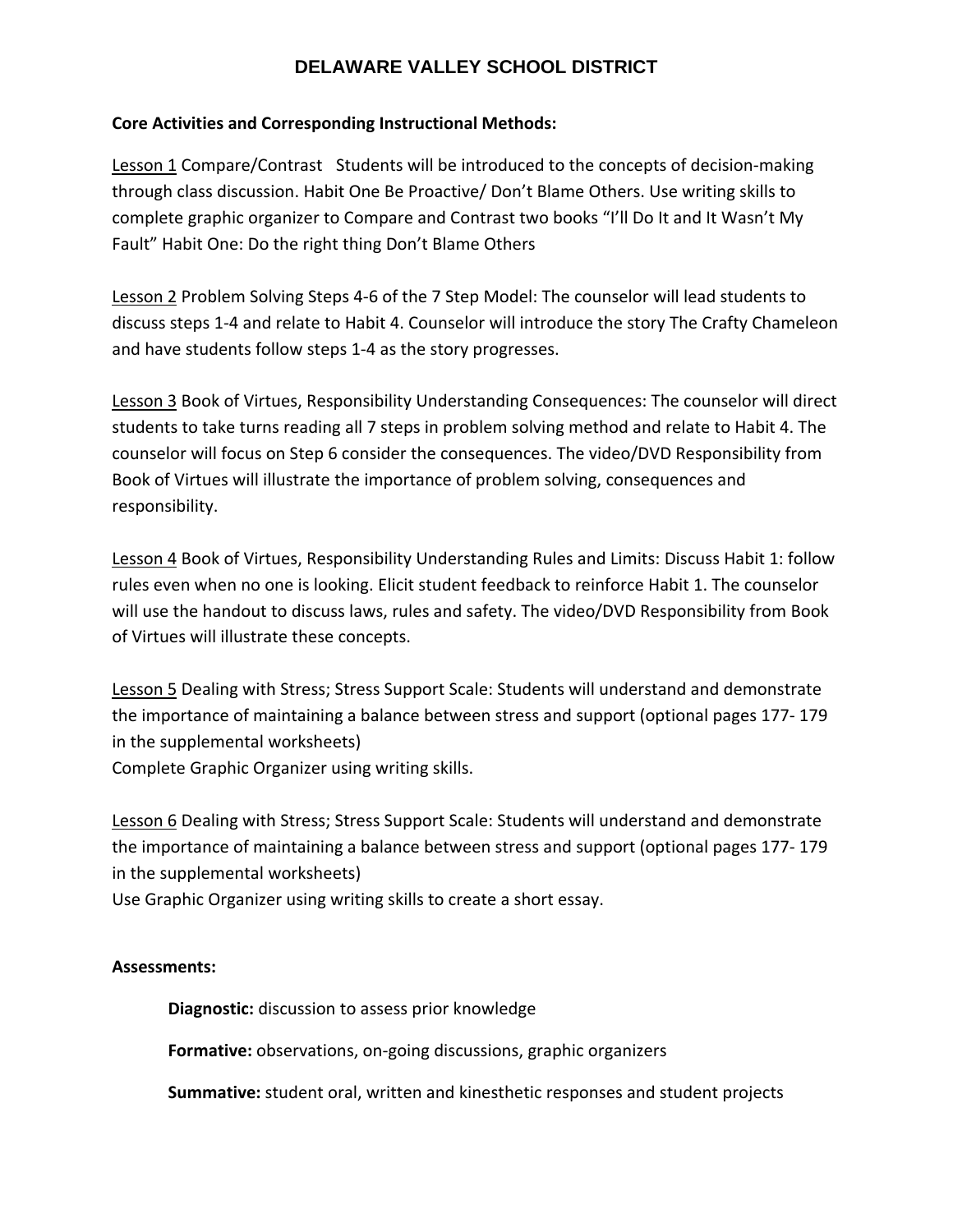**Extensions:** Students may take work home to continue projects not completed in class if interested. Students are encouraged to help other students make connections, apply concepts and draw conclusions.

**Correctives:** Students may have help from classmates to complete activities. Students may have reduced writing requirements based on abilities.

**Materials and Resources:** Crafty Chameleon, Stress Support Scale, Venn Diagram graphic organizer, Four Square graphic organizer, Responsibility DVD (Book of Virtues), The Leader in Me by Stephen R Covey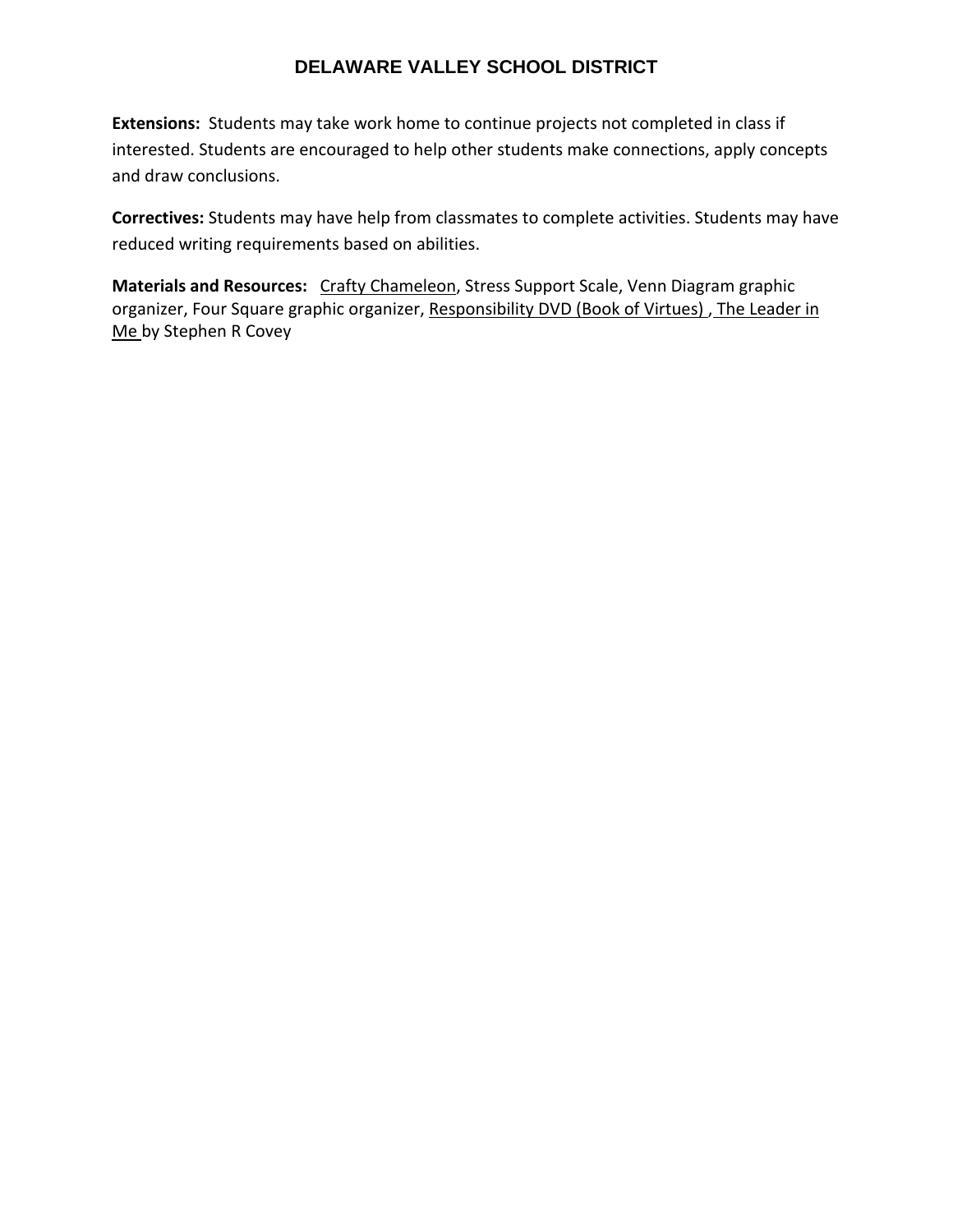# **UNIT 2: Resolving Human Conflicts**

**Big Idea # 1:** Citizens show respect for others and act responsibly

**Essential Questions:** Why do we always respect others?

**Concepts:** People do not always like or agree with each other, but they must act respectfully toward each other.

## **Competencies:**

- Comply with established school routines and procedures
- Demonstrate respect for property of self and others

**Big Idea # 2:** Career choice and preparation are lifelong processes **Essential Questions:** When does my career journey begin? **Concepts:** 

Uniqueness of individual interests**.**

**Competencies:** 

• Identify personal interests and compare them with others

**Big Idea # 3:** Writing is a recursive process that conveys ideas, thoughts and feelings **Essential Questions:** What role does writing play in our lives?

**Concepts:** Focus, content, organization, style, and conventions work together to impact writing quality

## **Competencies:**

- Identify a specific audience and write about one topic (focus)
- Frame ideas for writing and identify appropriate topic-specific content that is supported by details. (content)
- Write a series of sentences or paragraphs that relate to the topic.

**Big Idea #4:** Effective speaking and listening are essential for productive communication

**Essential Questions:** How does productive oral communication rely on speaking and listening?

**Concepts:** Purpose, context and audience influence the content and delivery in speaking situations

**Competencies:** Interact effectively in discussions by staying on topic being credible by providing evidence and/or examples asking clarifying questions while striving for understanding building on the ideas of others engaging others to participate speaking with enthusiasm, confidence and appropriate body language while making eye contact pronouncing words clearly, carefully and loudly so others will hear, understand and be able to respond demonstrating courtesy when others respond by providing others with attention and respect

(There may be several Big Ideas and associated Essential Questions, Concepts, and Competencies within a unit.)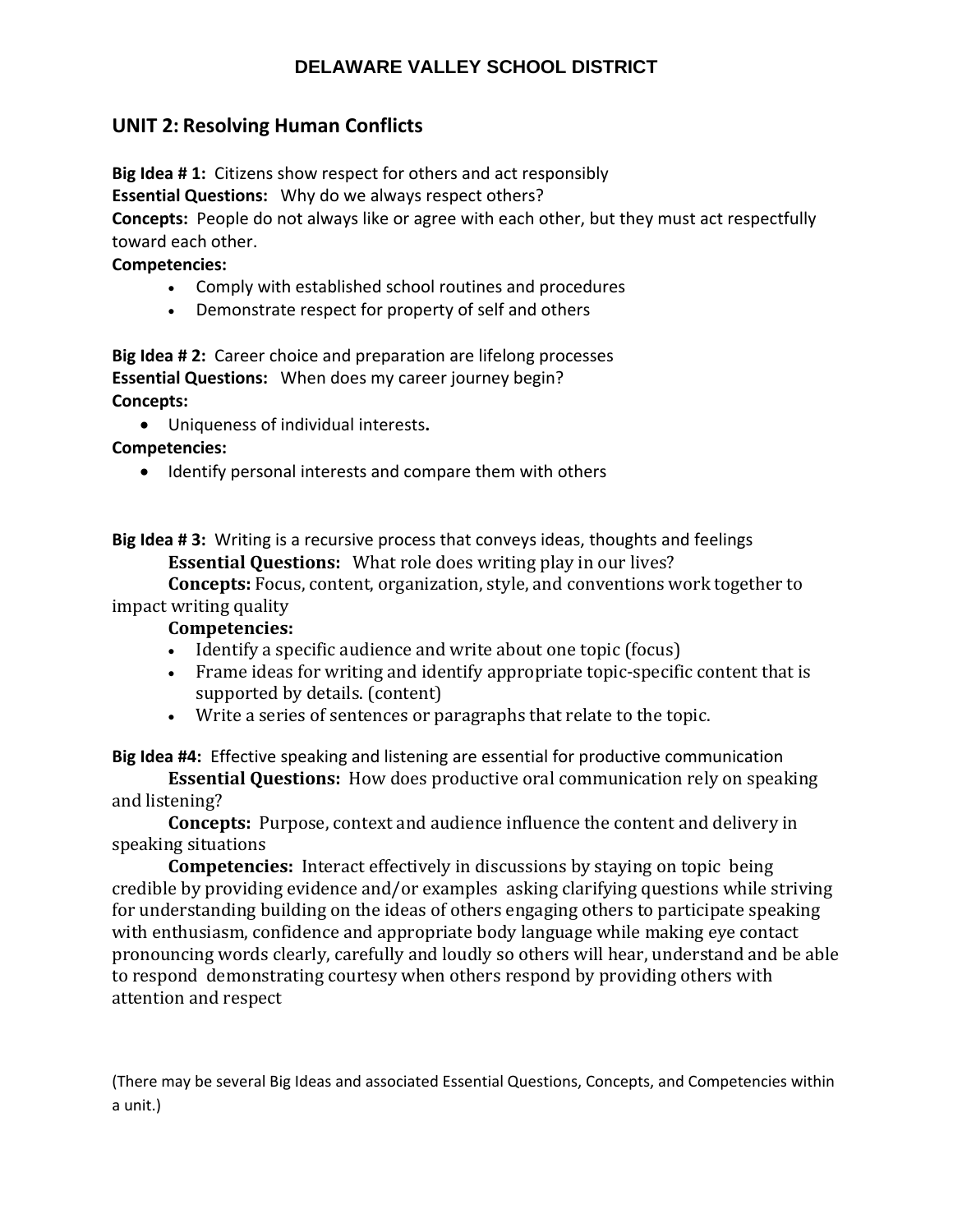# **Curriculum Plan**

**UNIT 2: Resolving Human Conflicts Time Range in Days:** 3 Lessons @ 30 min per lesson

**Standard(s): PA Core Standards**,  **ASCA National Standards**

**Standards Addressed:** 

**PA Core Standards, PA Academic Standards CC.1.4.3.B** (focus: Writing) **CC.1.4.3C, CC1.4.3H, CC.1.4.3W, CC1.4.4W** (content: writing) **CC1.4.3B, CC1.4.3C, CC1.4.3H, CC1.4.3W** (sentences/paragraph: writing) **CC1.5.3A, CC1.5.3C, CC1.5.5A** (speaking & listening)

## **ASCA National Standards**

**A:A1, A:A1.1,A:A1.2, A:A1.3 , A:A1.4 , A:A1.5 A:A2.3 A:A3 ,A:A3.1,A:A3.2 ,A:A3.3 ,A:A3.4 ,A:A3.5 A:B1.4, A.B.1.7 C:A1.3. ,C:A1.4, C:A1.5, C:A1.6, C:A1.7, C:A1.8, C:A1.9 C:A2.4, C:A2.5, C:A2.7, C:A2.8 PS:A1.1, PS:A1.2, PS:A1.5, PS:A1.6, PS:A1.7, PS:A1.8, PS:A1.9, PS:A1.10 PS:A2.1, PS:A2.2, PS:A2.3, PS:A2.4, PS:A2.6, PS:A2.7, PS:A2.8 PS:B1.2, PS:B1.3, PS:B1.4, PS:B1.5, PS:B1.6, PS:B1.7, PS:B1.8 PS:C1.3, PS:C1.4, PS:C1.5, PS:C1.6, PS:C1.7, PS:C1.9, PS:C1.10**  (Number Only‐ See Appendix for Description)

## **Anchor(s):**

(As Applicable)

**Overview: Resolving Human Conflicts** 

## **Focus Question(s):**

- 1 What are strategies that one can use for resolving human conflicts?
- 2 What is the meaning of Habit 5: Seek First to Understand then to Be Understood, according to Stephen Covey and how does this habit apply to resolving human conflicts?
- 3 What are appropriate responses to conflict?
- 4 What are feelings associated with conflict?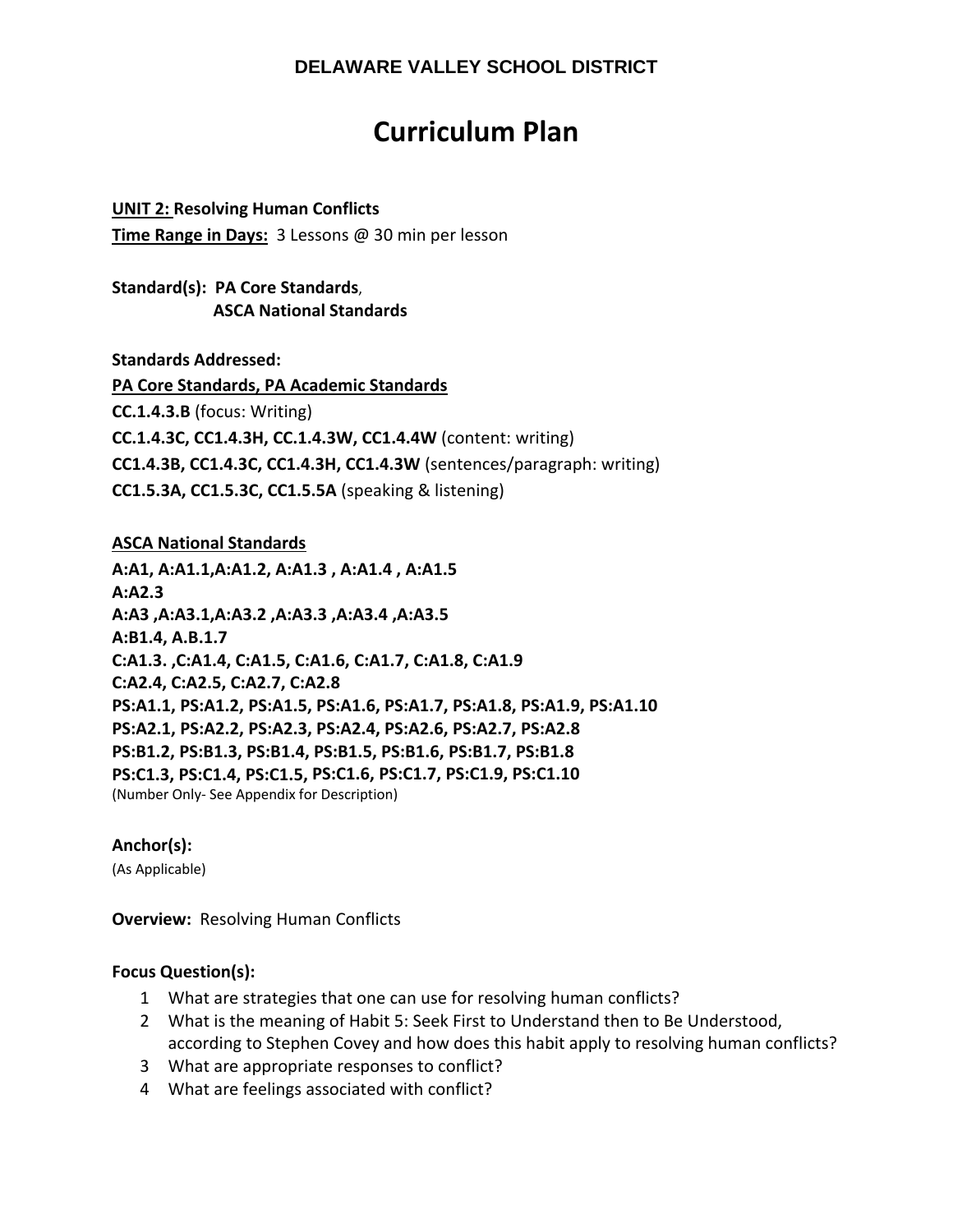#### **Goals:**

Students will use writing skills compete work pages and create a Venn Diagram to express their understanding of appropriate ways to resolve human conflict.

Students will use written, oral and physical responses (thumbs up/ thumbs down) to demonstrate understanding of Habit 5 (Stephen Covey) and how to apply this to solving human conflicts.

Students will use oral responses to demonstrate appropriate responses to resolving human conflict.

#### **Objectives:**

**Lesson 1** (1‐2 Rs Solving Human Conflicts/ Habit 5)

Students will use oral and writing skills to express their understanding of ways to resolve human conflicts and utilize Habit 5 to do so. Student will learn about the benefits of journaling to express internal and external conflicts.

**DOK 4:** Students will critique, synthesize, and apply concepts

## **Lesson 2** (3‐5 Rs Solving Human Conflicts/ Habit 5)

Students will use oral and writing skills to express their understanding of ways to resolve human conflicts and utilize Habit 5 to do so.

**DOK 4:** Students will critique, synthesize, and apply concepts

## **Lesson 3** (Venn Diagram/ 5 R's)

Students will use writing skills to create a Venn Diagram to compare and contrast Problem Solving with Solving Human Conflicts.

**DOK 4:** Students will compare, critique, synthesize, and apply concepts

## **Core Activities and Corresponding Instructional Methods:**

Lesson 1 Definition/Overview ‐ Students will begin to understand conflict resolution through the 5 R's: Relate, Request, Recognize, and Repeat Habit 5 Seek First to Understand when using the 5Rs

Lesson 2 Solving Conflict: Students will be introduced to a classroom program to set up a conflict resolution system, pages 13 ‐21 in the supplemental worksheets. Focus on Rs (Recognize, Relate, and Repeat) Habit 5 Seek First to Understand when using the 5Rs

Lesson 3 Review: Students will review7 steps of Problem Solving and 5Rs for Conflict Resolution using writing skills to complete a Venn Diagram Habit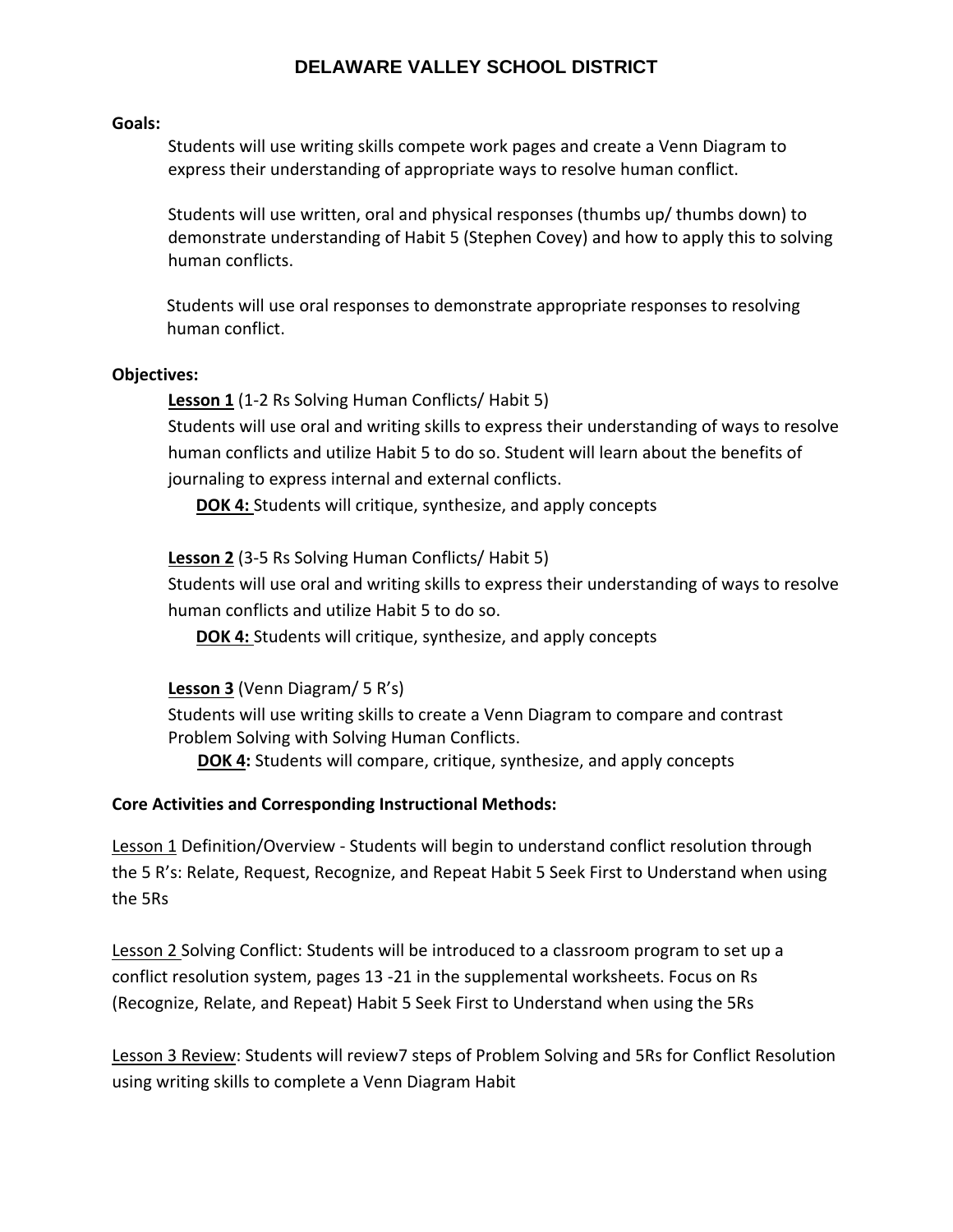## **Assessments:**

**Diagnostic:** discussion to assess prior knowledge

**Formative:** observations, on‐going discussions, graphic organizers

**Summative:** student oral, written and kinesthetic responses and student projects

**Extensions:** Students may take work home to continue projects not completed in class if interested. Students are encouraged to help other students make connections, apply concepts and draw conclusions.

**Correctives:** Students may have help from classmates to complete activities. Students may have reduced writing requirements based on abilities.

**Materials and Resources:** 5 Rs for Conflict Resolution packet, Venn Diagram graphic organizer, The Leader in Me by Stephen R Covey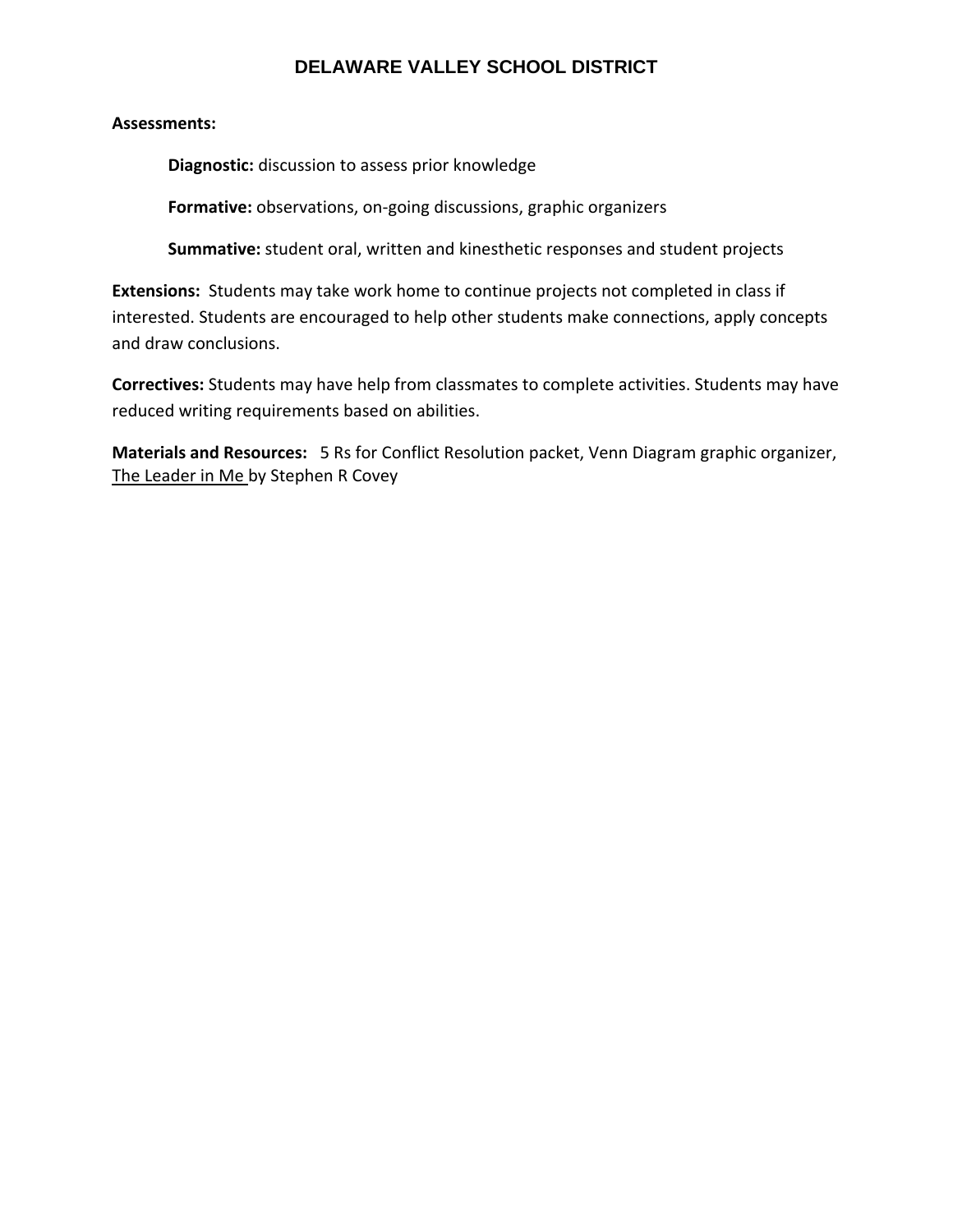## **UNIT 3: Career Awareness**

**Big Idea # 1:** Citizens show respect for others and act responsibly

**Essential Questions:** Why do we always respect others?

**Concepts:** People do not always like or agree with each other, but they must act respectfully toward each other.

## **Competencies:**

- Comply with established school routines and procedures
- Demonstrate respect for property of self and others

**Big Idea # 2:** Career choice and preparation are lifelong processes **Essential Questions:** When does my career journey begin? **Concepts:** 

Uniqueness of individual interests**.**

**Competencies:** 

• Identify personal interests and compare them with others

**Big Idea # 3:** Writing is a recursive process that conveys ideas, thoughts and feelings **Essential Questions:** What role does writing play in our lives?

**Concepts:** Focus, content, organization, style, and conventions work together to impact writing quality

## **Competencies:**

- Identify a specific audience and write about one topic (focus)
- Frame ideas for writing and identify appropriate topic-specific content that is supported by details. (content)
- Write a series of sentences or paragraphs that relate to the topic.

**Big Idea #4:** Effective speaking and listening are essential for productive communication

**Essential Questions:** How does productive oral communication rely on speaking and listening?

**Concepts:** Purpose, context and audience influence the content and delivery in speaking situations

**Competencies:** Interact effectively in discussions by staying on topic being credible by providing evidence and/or examples asking clarifying questions while striving for understanding building on the ideas of others engaging others to participate speaking with enthusiasm, confidence and appropriate body language while making eye contact pronouncing words clearly, carefully and loudly so others will hear, understand and be able to respond demonstrating courtesy when others respond by providing others with attention and respect

(There may be several Big Ideas and associated Essential Questions, Concepts, and Competencies within a unit.)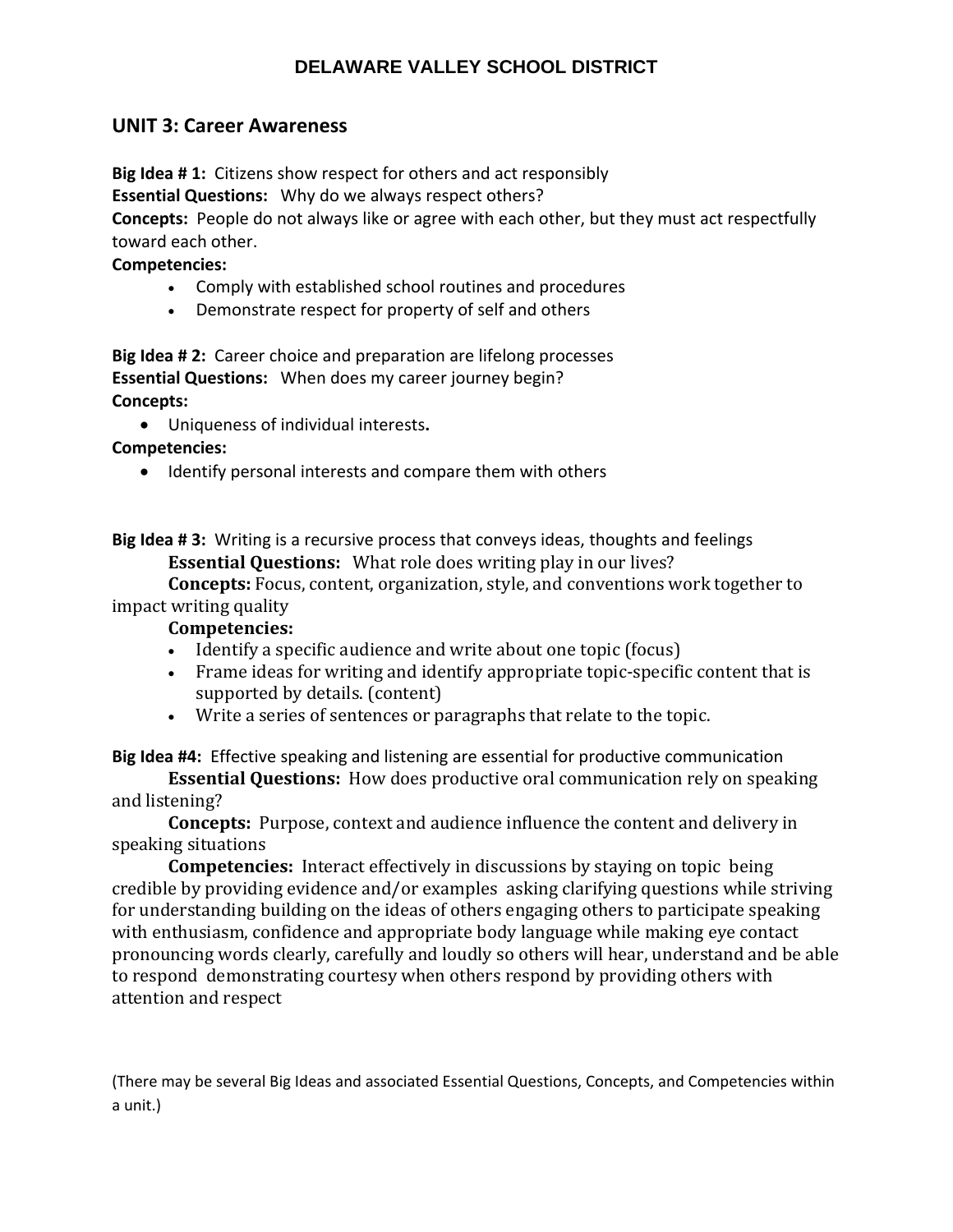# **Curriculum Plan**

**UNIT 5: Career Awareness Time Range in Days:** 9 Lessons @ 30 min per lesson

**Standard(s): PA Core Standards**,  **ASCA National Standards**

**Standards Addressed: PA Core Standards, CC.1.4.3.B** (focus: Writing) **CC.1.4.3C, CC1.4.3H, CC.1.4.3W, CC1.4.4W** (content: writing) **CC1.4.3B, CC1.4.3C, CC1.4.3H, CC1.4.3W** (sentences/paragraph: writing) **CC1.5.3A, CC1.5.3C, CC1.5.5A** (speaking & listening)

## **ASCA National Standards**

**A:A1, A:A1.1,A:A1.2, A:A1.3 , A:A1.4 , A:A1.5 A:A3 ,A:A3.1,A:A3.2 ,A:A3.3 ,A:A3.4 ,A:A3.5 C:A1.3. ,C:A1.4, C:A1.5, C:A1.6, C:A1.7, C:A1.8, C:A1.9 C:A2.4, C:A2.5, C:A2.7, C:A2.8 PS:A1.1, PS:A1.2, PS:A1.5, PS:A1.6, PS:A1.7, PS:A1.8, PS:A1.9, PS:A1.10 PS:A2.1, PS:A2.2, PS:A2.3, PS:A2.4, PS:A2.6, PS:A2.7, PS:A2.8 PS:B1.2, PS:B1.3, PS:B1.4, PS:B1.5, PS:B1.6, PS:B1.7, PS:B1.8 PS:C1.3, PS:C1.4, PS:C1.5, PS:C1.6, PS:C1.7, PS:C1.9, PS:C1.10** 

(Number Only‐ See Appendix for Description)

#### **Anchor(s):**

(As Applicable)

**Overview: Career Awareness** 

#### **Focus Question(s):**

- 1 What are appropriate ways to prepare for a career?
- 2 What is the meaning of Habit 2: Think Win‐Win and how does this habit apply to career preparation?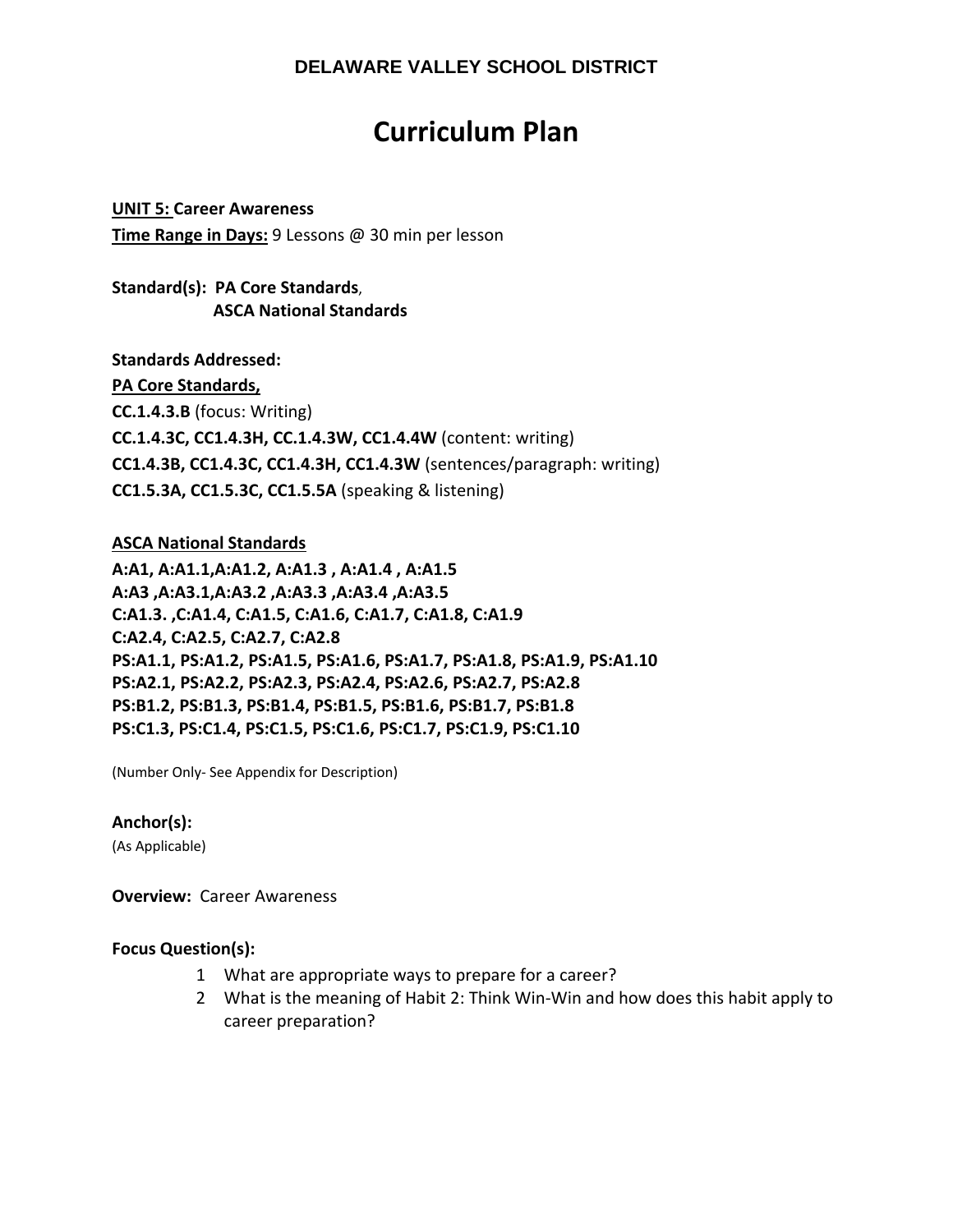- 3 What is the meaning of Habit 3 Put First Things First and how does this habit apply to career preparation?
- 4 What is the meaning of Habit 6 Synergize, according to Stephen Covey and how does this habit apply to career preparation?

## **Goals:**

Students will use writing skills to create a Four Square Graphic organizer, a career project and work pages to express their understanding of appropriate ways to resolve human conflict.

Students will use written, oral and physical responses (thumbs up/ thumbs down) to demonstrate understanding of Habit2, Habit 3 and Habit 6 (Stephen Covey) and how to apply this to career awareness.

Students will use oral responses to demonstrate appropriate responses preparing for a career.

## **Objectives:**

**Lesson 1** (When I Grow Up 4 square/ Habit 6)

Counselor leads discussion with students to brainstorm career opportunities. Students complete a four square. Students draw conclusions from the text and relate this information to their knowledge of Habit 6: Synergize.

**DOK 3**: Students will draw conclusions, cite evidence, compare

## **Lesson 2** (When I Grow Up Essay/ Habit 6)

Counselor leads discussion with students to brainstorm career opportunities. Students complete an essay by using their four square. Students relate this information to their knowledge of Habit 6: Synergize.

**DOK 3**: Students will draw conclusions, cite evidence, compare

# **Lesson 3** (Goal Setting packet/ Habit 2)

Student will use writing skills to complete the goal setting packet. Students will demonstrate knowledge of goal setting and relate this information to their own lives. Students will make connections with Habit 2: Begin with an End in Mind.

**DOK 4**: Students will make connection and apply concepts

# **Lesson 4** (If the Shoe Fits packet)

Student will use writing skills to complete the goal setting packet. Students will demonstrate knowledge of career planning and relate this information to their own lives.

**DOK 3**: Students will draw conclusions, cite evidence, compare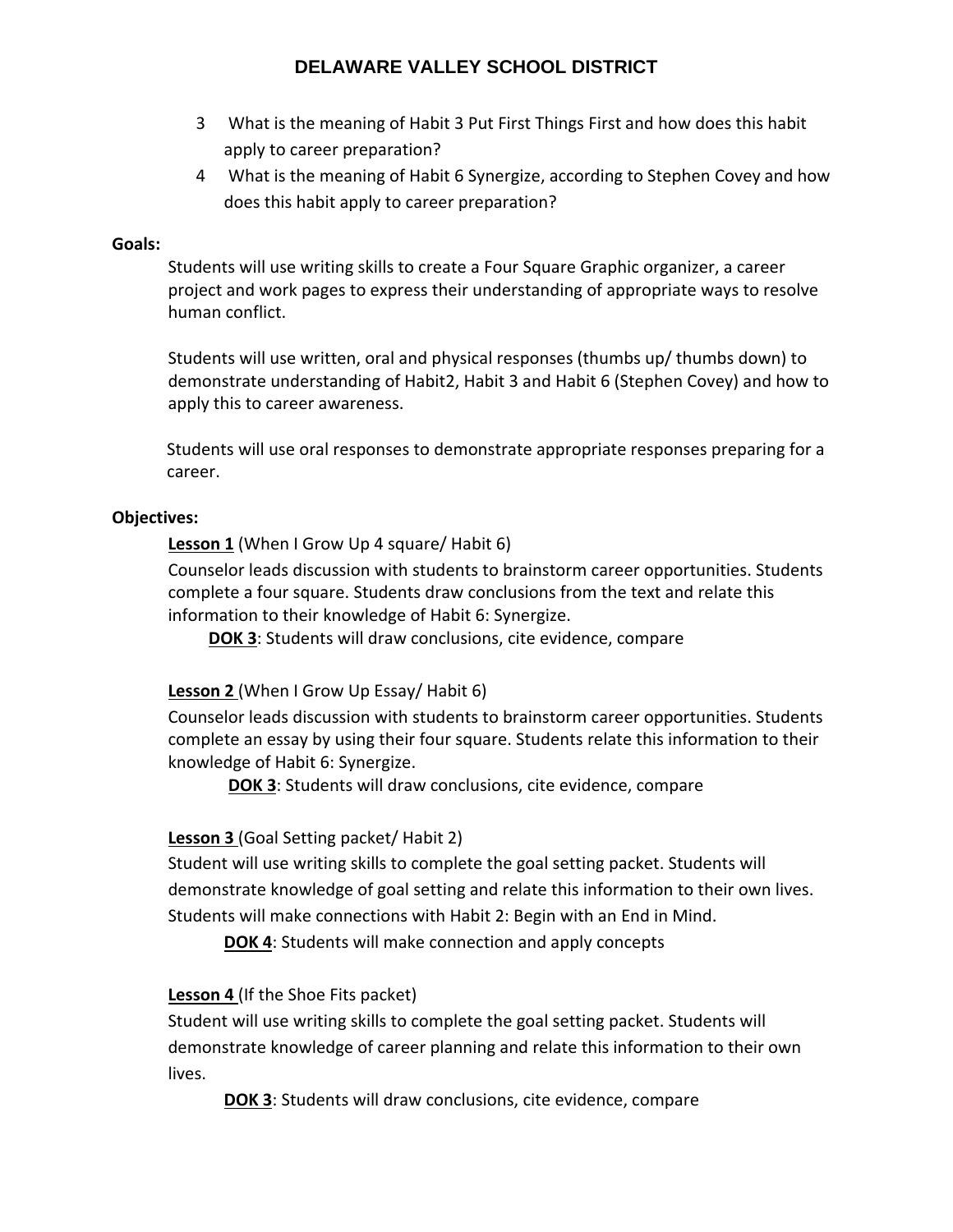## **Lesson 5** (prepare for career project/ Habit 2)

Student will use writing skills to complete the career project. Students will demonstrate knowledge of career planning and relate this information to their own lives. Students will demonstrate their understanding of Habit 2 and how it applies to career planning.

**DOK 4**: Students will make connection and apply concepts

## **Lesson 6** (production worker's DVD)

Audio/visual presentations will help students expand their repertoire of career choices

**DOK 3**: Students will draw conclusions, cite evidence, compare

## **Lesson 7** (needs vs wants DVD)

Audio/visual presentations will help students understand the differences between needs and wants and be able to apply this knowledge to their current lives and their future.

**DOK 3**: Students will draw conclusions, cite evidence, compare

## **Lesson 8** (job application)

Students will use writing skills and cooperative learning to create job applications. **DOK 4**: Students will create, design and apply concepts.

## **Lesson 9** (Radical Rocket DVD)

Audio/visual presentations will help students expand their repertoire of career choices **DOK 1**: Students will identify, recall and recite.

## **Core Activities and Corresponding Instructional Methods:**

## **Lesson 1** (Career class discussion/graphic organizer/Habit 6)

Introduction: The counselor will lead students to understand recognize that the roles are constantly changing. He/she will help students identify the range of jobs available in their community, and school. Utilize pages from the book: When I Grow Up.

Student will use writing skills to complete Four‐Square Graphic organizers to demonstrate understanding of the work done by individuals, in some cases student will explore how people prepare for careers.

Habit 6 Synergize Most jobs in our community require people to work cooperatively, show tolerance for differences and be able to learn from one another.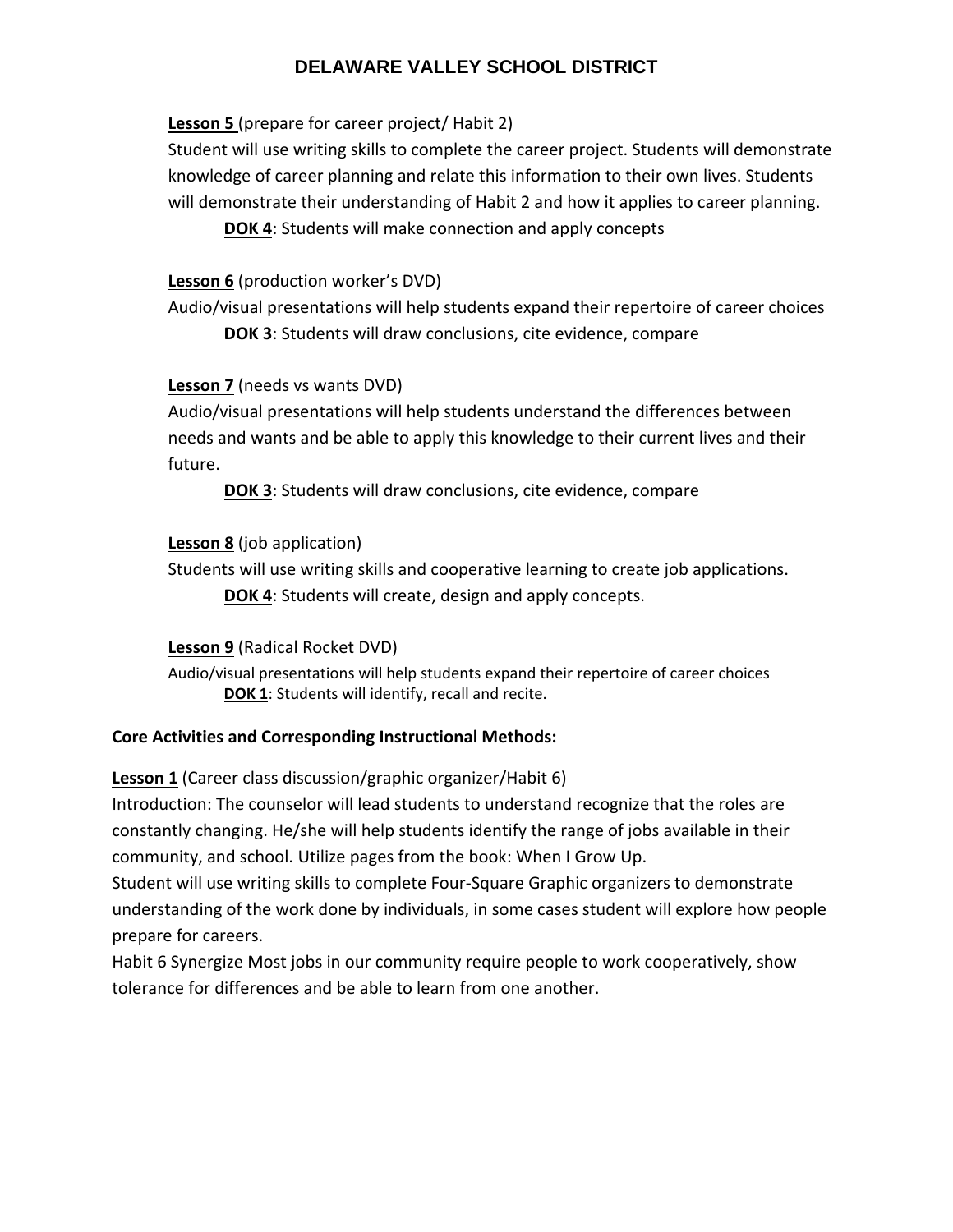## **Lesson 2** (Career essay/ habit 6)

Career Essays: The counselor will lead students to understand recognize that the roles are constantly changing. He/she will help students identify the range of jobs available in their community, and school. Utilize pages from the book: When I Grow Up.

Student will use writing skills to complete short essays on a career using the Four‐Square Graphic organizers. This essay will demonstrate understanding of the work done by individuals, in some cases student will explore how people prepare for careers.

Habit 6 Synergize Most jobs in our community require people to work cooperatively, show tolerance for differences and be able to learn from one another.

## **Lesson 3** (goal setting/Habit 2)

Goal Setting: Review the 7 Habits. Explore how people prepare for careers, and explain why education and training plans what is learned in the classroom. (Habit 2) The counselor will lead students to discuss goal setting terms, vocabulary and steps to setting goals. Goal setting packets will be handed out to students.

## **Lesson 4** (goal setting/ Shoe Fits)

The counselor will help students relate goal setting to career choices. The counselor will teach students why goal setting is necessary for career preparation. The class will utilize goal setting packets. If the Shoe Fits handout will help illustrate brainstorming, planning ahead and goal setting for careers

# **Lesson 5** (career project/Habit 2)

Habit 2 ‐Begin with an End in Mind The counselor will help students explore how people prepare for careers, and explain why education and training plans what is learned in the classroom. Use fortune teller project to illustrate steps needed to prepare for careers

## **Lesson 6** (Production Workers)

Show the DVD Production Workers and Service Workers. The counselor will stress the concepts of career choices and financial management: saving and spending money. Audio/visual presentations will help students expand their repertoire of career choices

## **Lesson 7 (**Prioritizing)

Habit 3: First things First Prioritizing Show the video Needs vs. Wants. The counselor will use the video presentation to illustrate the difference between needs and wants to help students learn to prioritize. Use the mayonnaise jar to demonstrate priority setting. This demonstration and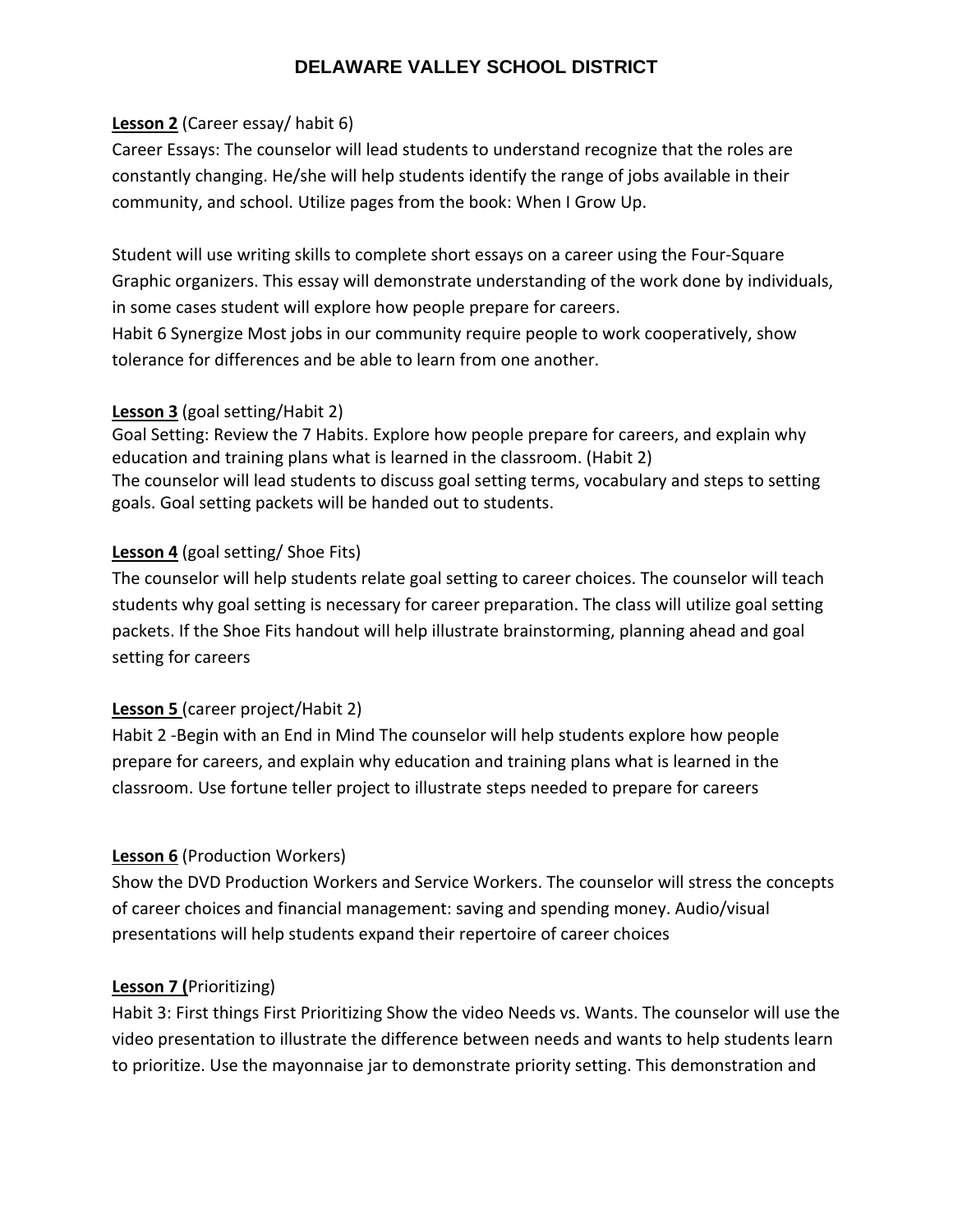discussion will be geared to help students see the importance of taking care of important needs before the wants in their lives.

## **Lesson 8** (job applications)

The counselor will teach students about job applications. The counselor will help students understand what the function of a job application is and how to create one. Students will use writing skills to complete a project of making their own job application. Students will share their projects.

## **Lesson 9** (Radical Rockets DVD)

This lesson will teach students will recognize that the roles of individuals at home, in the workplace and in the community are constantly changing. The counselor will relate this fact to the necessary preparations for achieving a job/career and being able to transition to more than one career as an adult. The counselor will provide direct instruction as well as media illustrations and/or handouts to teach this concept. Popular Mechanics for Kids: Radical Rockets

## **Assessments:**

**Diagnostic:** discussion to assess prior knowledge

**Formative:** observations, on‐going discussions, graphic organizers

**Summative:** student oral, written and kinesthetic responses and student projects

**Extensions:** Students may take work home to continue projects not completed in class if interested. Students are encouraged to help other students make connections, apply concepts and draw conclusions.

**Correctives:** Students may have help from classmates to complete activities. Students may have reduced verbal and writing requirements based on abilities.

**Materials and Resources:** Chalkboard, whiteboard or smart board for presentation, Graphic organizer, essay paper, goal setting packet, shoe fits page, job application information page, Project directions and paper for Fortune Teller career project, Career work pages, Career DVDs (Radical Rockets, Needs Vs Wants, Production Workers), The Leader in Me by Stephen R Covey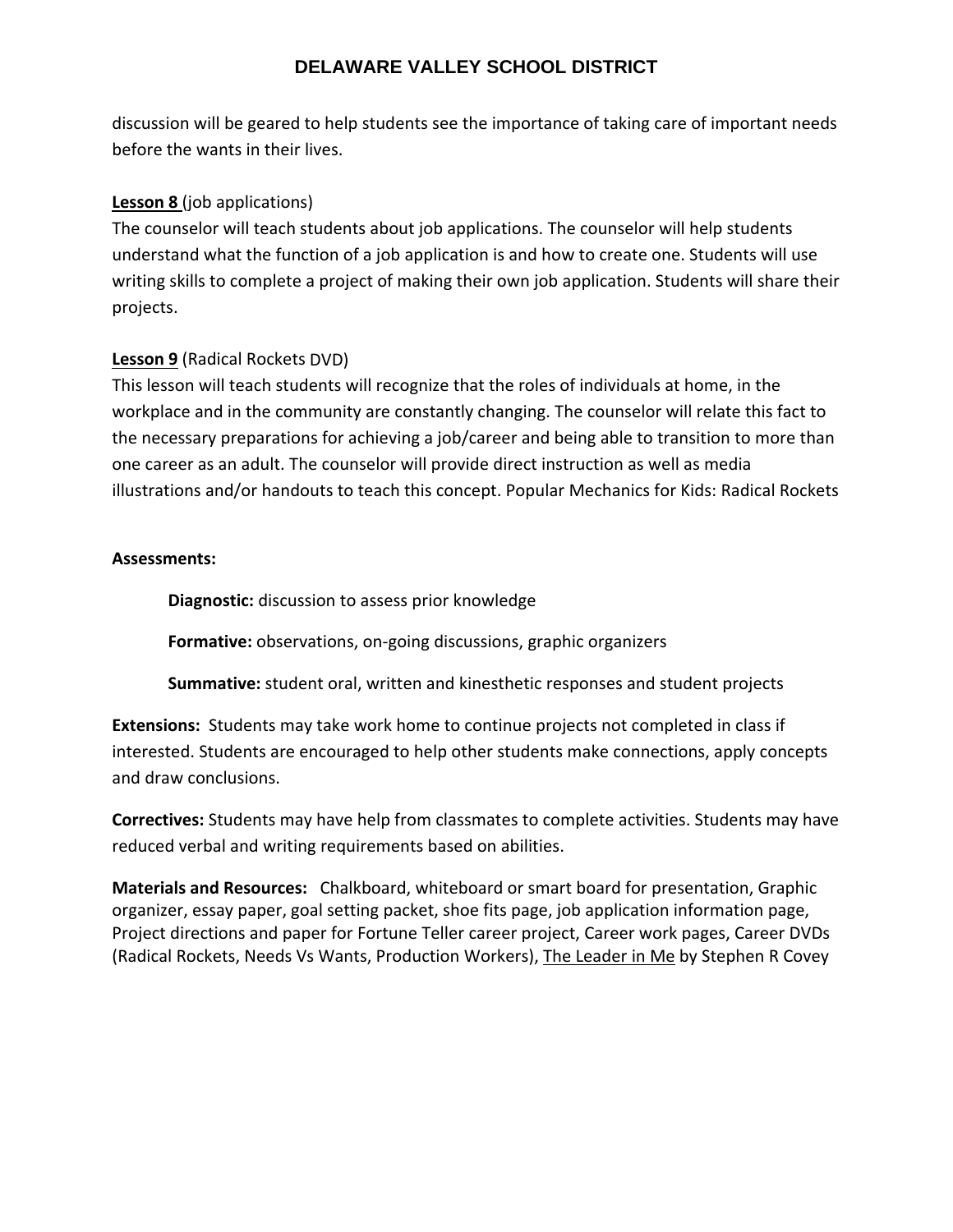# **Planned Instruction**

# **Title of Planned Instruction: Guidance Curriculum**

**Subject Area:** Guidance **Grade(s):** Fifth Grade

**Course Description:**  Students attend Guidance classes to learn communication and listening skills, self-awareness, Career Awareness (including preparing for careers through education), and 7 Habits of Successful People (Stephen Covey).

**Time/Credit for the Course**: 3 Units/2 Semesters or bi‐weekly/ up to 19 lessons @ 30 min. each

**Curriculum Writing Committee:** Virginia Kim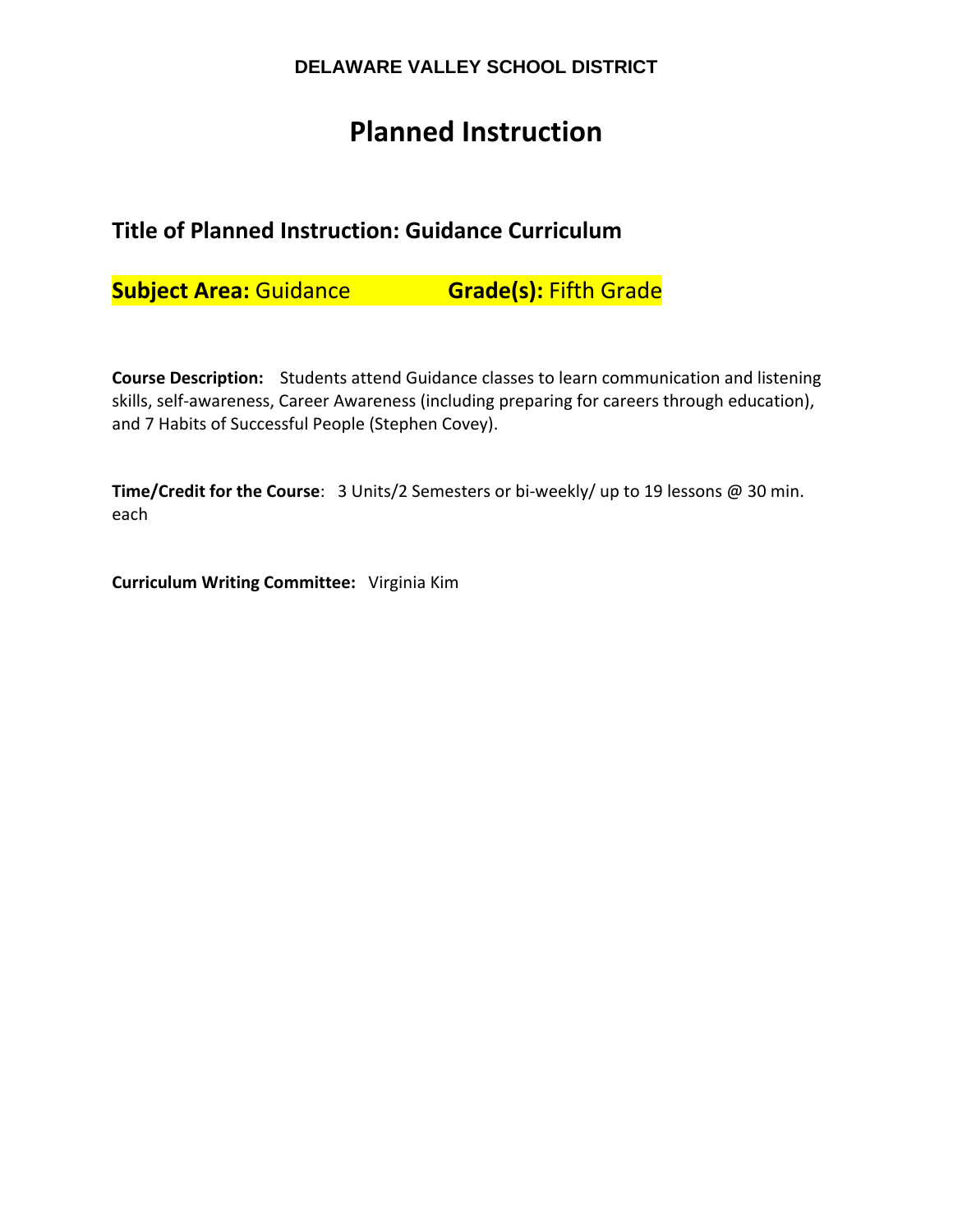# **Curriculum Map**

# **1. Unit One ‐Overview with time range in days:** Communication

8 Lessons @ 30 min per lesson

## **Unit One ‐Goals:**

Students will use writing skills to express their understanding of communication skills, including listening skills.

Students will use writing skills to complete self‐assessment survey.

Students will use written and oral responses to demonstrate understanding of Habit 1 ‐ 7 (Stephen Covey). **Understanding of:** Communication

# **2. Unit Two ‐Overview with time range in days:** Self Awareness

5 Lessons @ 30 min per lesson

## **Unit Two ‐Goals:**

Students will use writing skills to express their understanding of Self Awareness and how self-awareness will improve their lives.

Students will use written and oral responses to demonstrate understanding of Habit 1‐7 (Stephen Covey) and how these habits demonstrate self‐awareness. **Understanding of: Self Awareness** 

# **3. Unit Three ‐Overview with time range in days:** Career

6 Lessons @ 30 min per lesson

## **Unit Three –Goals:**

Students will use written and oral skills to demonstrate understanding of Habit 1‐7 (Stephen Covey) as these habits relate to career awareness.

Students will use written and oral language to demonstrate understanding of career preparation through education.

Students will use oral and writing skills to demonstrate knowledge of various career choices‐ students will expand their knowledge of careers choices available. **Understanding of:** Career Awareness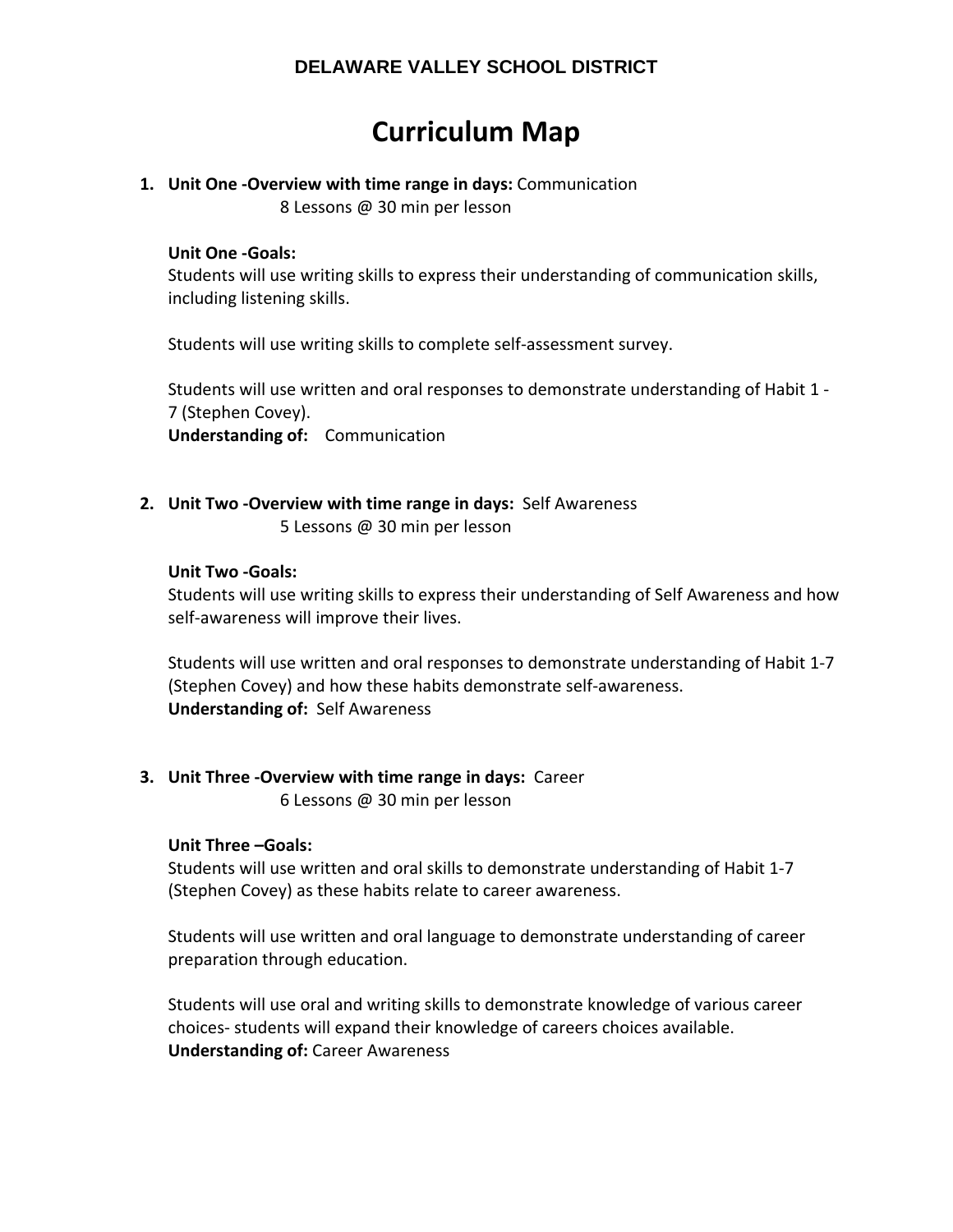# **UNIT 1: Unit 1 Communication**

**Big Idea # 1:** Citizens show respect for others and act responsibly

**Essential Questions:** Why do we always respect others?

**Concepts:** People do not always like or agree with each other, but they must act respectfully toward each other.

## **Competencies:**

- Comply with established school routines and procedures
- Demonstrate respect for property of self and others

**Big Idea # 2:** Career choice and preparation are lifelong processes **Essential Questions:** When does my career journey begin? **Concepts:** 

Uniqueness of individual interests**.**

**Competencies:** 

• Identify personal interests and compare them with others

**Big Idea # 3:** Writing is a recursive process that conveys ideas, thoughts and feelings **Essential Questions:** What role does writing play in our lives?

**Concepts:** Focus, content, organization, style, and conventions work together to impact writing quality

## **Competencies:**

- Identify a specific audience and write about one topic (focus)
- Frame ideas for writing and identify appropriate topic-specific content that is supported by details. (content)
- Write a series of sentences or paragraphs that relate to the topic.

**Big Idea #4:** Effective speaking and listening are essential for productive communication

**Essential Questions:** How does productive oral communication rely on speaking and listening?

**Concepts:** Purpose, context and audience influence the content and delivery in speaking situations

**Competencies:** Interact effectively in discussions by staying on topic being credible by providing evidence and/or examples asking clarifying questions while striving for understanding building on the ideas of others engaging others to participate speaking with enthusiasm, confidence and appropriate body language while making eye contact pronouncing words clearly, carefully and loudly so others will hear, understand and be able to respond demonstrating courtesy when others respond by providing others with attention and respect

(There may be several Big Ideas and associated Essential Questions, Concepts, and Competencies within a unit.)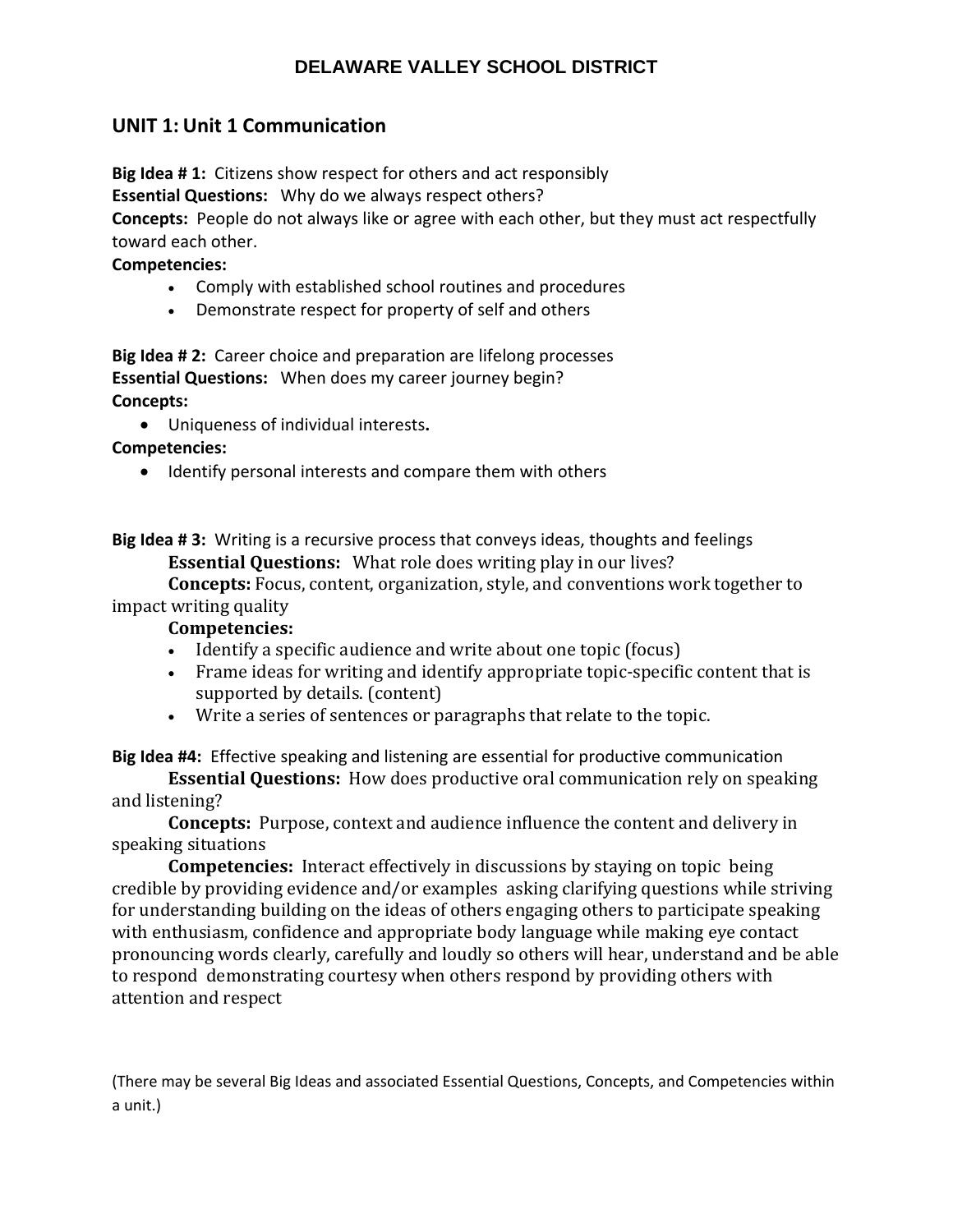# **Curriculum Plan**

**UNIT 1: Communication Time Range in Days:** 8 Lessons @ 30 min per lesson

**Standard(s): PA Core Standards ASCA National Standards**

**Standards Addressed: PA Core Standards CC.1.4.3.B** (focus: Writing) **CC.1.4.3C, CC1.4.3H, CC.1.4.3W, CC1.4.4W** (content: writing) **CC1.4.3B, CC1.4.3C, CC1.4.3H, CC1.4.3W** (sentences/paragraph: writing) **CC1.5.3A, CC1.5.3C, CC1.5.5A** (speaking & listening)

**ASCA National Standards A:A1, A:A1.1,A:A1.2, A:A1.3 , A:A1.4 , A:A1.5 A:A3 ,A:A3.1,A:A3.2 ,A:A3.3 ,A:A3.4 ,A:A3.5 C:A1.3. ,C:A1.4, C:A1.5, C:A1.6, C:A1.7, C:A1.8, C:A1.9 C:A2.4, C:A2.5, C:A2.7, C:A2.8 PS:A1.1, PS:A1.2, PS:A1.5, PS:A1.6, PS:A1.7, PS:A1.8, PS:A1.9, PS:A1.10 PS:A2.1, PS:A2.2, PS:A2.3, PS:A2.4, PS:A2.6, PS:A2.7, PS:A2.8 PS:B1.2, PS:B1.3, PS:B1.4, PS:B1.5, PS:B1.6, PS:B1.7, PS:B1.8 PS:C1.3, PS:C1.4, PS:C1.5, PS:C1.6, PS:C1.7, PS:C1.9, PS:C1.10** 

(Number Only‐ See Appendix for Description)

**Anchor(s):**

(As Applicable)

**Overview: Communication** 

## **Focus Question(s):**

- 1 What words can express understanding of communication and listening skills; including dealing with feelings and tolerance for others?
- 2. What is the meaning of each of the 7 Habits according to Stephen Covey?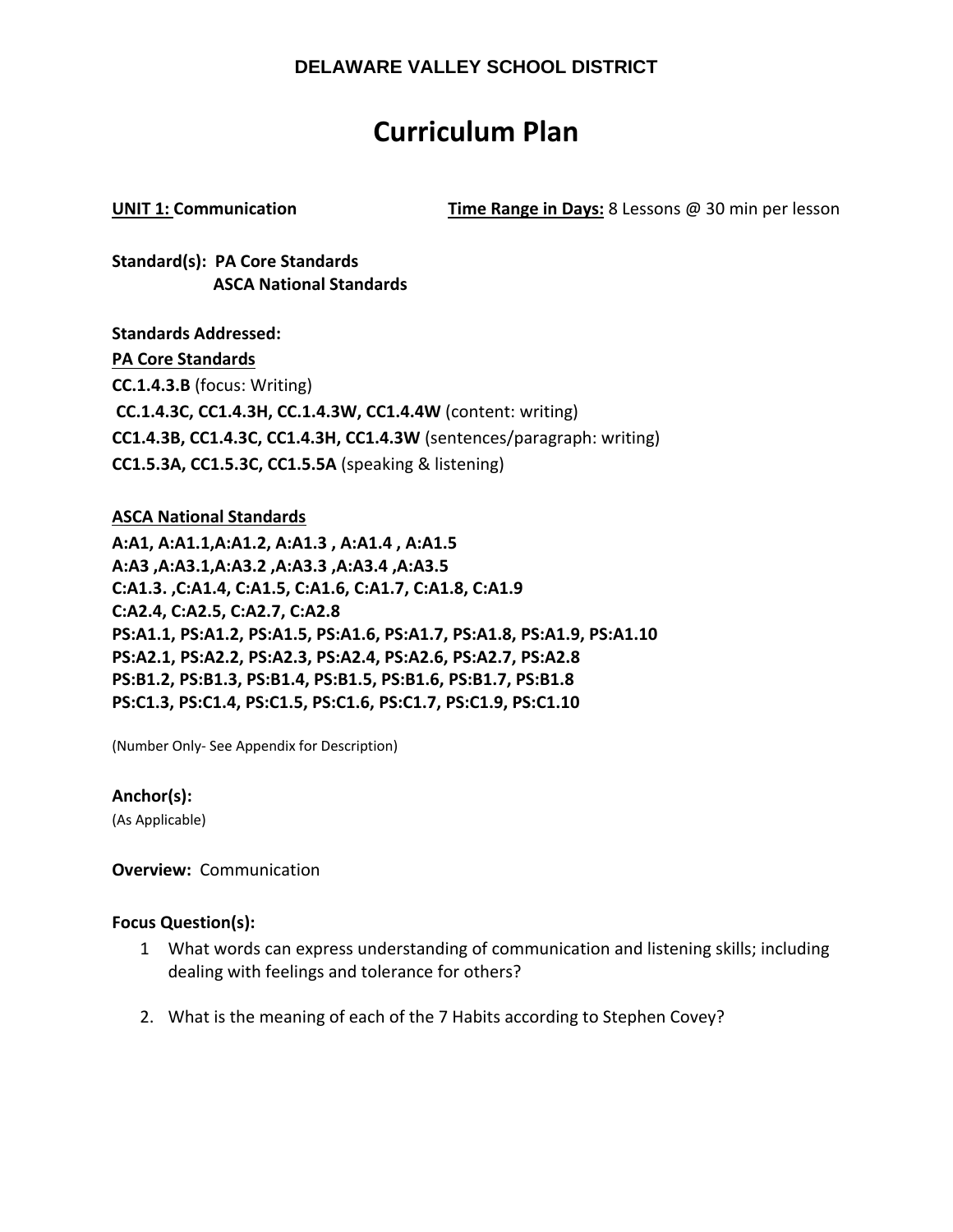#### **Goals:**

Students will use writing skills to express their understanding of communication and listening skills.

Students will use oral and written responses to demonstrate understanding of each of the 7 Habits (Stephen Covey).

#### **Objectives:**

**Lesson 1** (Overview of 7 Habits)

Students will use oral and writing skills to express their understanding of the 7 Habits **DOK 3**: Students will draw conclusions, cite evidence, compare

## **Lesson 2** (Communication Survey)

Students will use writing skills to express their understanding of communication skills. **DOK 1**: Students will define, identify, list and recite

## **Lesson 3 (**Survey Answers 1‐12**)**

Students will use oral responses and writing skills to express their understanding of communication skills.

**DOK 2**: Students will organize, classify, identify patterns, construct

## **Lesson 4 (**Survey Answers 13‐23)

Students will use oral responses and writing skills to express their understanding of communication skills.

**DOK 2**: Students will organize, classify, identify patterns, construct

**Lesson 5** Vocabulary: Create Bingo cards

Students will use oral responses and writing skills to express their understanding of vocabulary terms related to communication skills.

**DOK 4:** Students will critique, synthesize, and apply concepts

## **Lesson 6** Vocabulary: play Bingo cards

Students will use oral responses and writing skills to express their understanding of vocabulary terms related to communication skills.

**DOK 1**: Students will define, identify, list and recite

**Lesson 7** Listening Skills: work pages

Students will use writing skills to express their understanding of skills related to communication skills: specifically listening skills.

**DOK 4:** Students will critique, synthesize, and apply concepts

**Lesson 8** Listening Skills: activity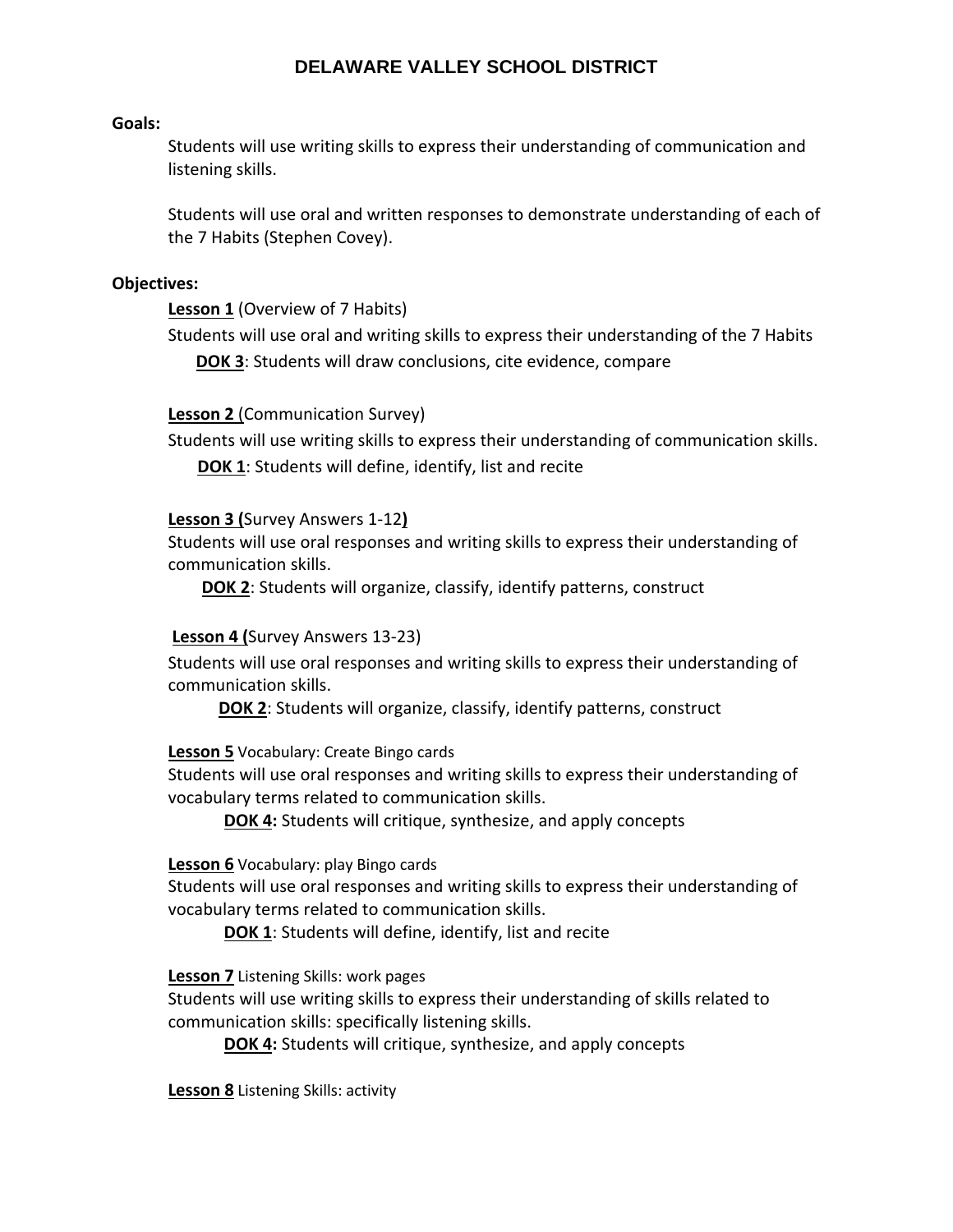Students will use writing skills to express their understanding of skills related to communication skills: specifically listening skills.

**DOK 4:** Students will critique, synthesize, and apply concepts

## **Core Activities and Corresponding Instructional Methods:**

Lesson 1 The counselor will introduce all 7 Habits. The book and video "Inch by Inch" by Leo Lionni will illustrate the importance of having good habits. Students will use writing skills to produce written responses to Essential Question. All students will be able to describe and discuss the essentials of making constructive decisions and problem solving using 7 Habits of Highly Effective People

Lesson 2 Students will learn the basics of what constitutes effective communication skills. *"The key to being understood is to understand the needs, concerns and priorities of the other person first." (pg. 115 The 7 Habits of Highly Effective People workbook.)* The counselor will access prior knowledge through questioning students. Students will complete a self-assessment exercise 1- 15.

Lesson 3 The counselor will utilize the "best answers" for questions 1- 12. The counselor will teach students vocabulary terms and provide helpful ideas for good communication skills. Topics covered include: balanced conversations, introductions, small talk, courtesy words, and eye contact. Students will complete self-assessment questions 13 - 23. For each question students will give one of the 7 Habits and how it can be applied.

Lesson 4 The counselor will utilize the "best answers" for questions 13-23. The counselor will teach students vocabulary terms and provide helpful ideas for good communication skills. Topics covered include: body posture, empathy, giving and receiving feedback. Students work in cooperative learning groups to complete the fill-in the blank sentences using the terms learned from the self-assessment exercise. For each question students will give one of the 7 Habits and how it can be applied.

Lesson 5 - Students will complete the fill-in the blank vocabulary exercise and fill in their bingo boards with vocabulary words from this activity

Lesson 6 - Students will play Bingo with the vocabulary terms. The counselor will read the sentences reinforcing good communication skills and terms.

Lesson 7 - Learning to Listen: Students will take a pre-test to determine student's prior knowledge of listening skills as related to "hearing" "understanding" and "judging." Counselor will provide the definition for all three terms as related to the per-test. Students will have cooperative time to make corrections and ask questions. Counselor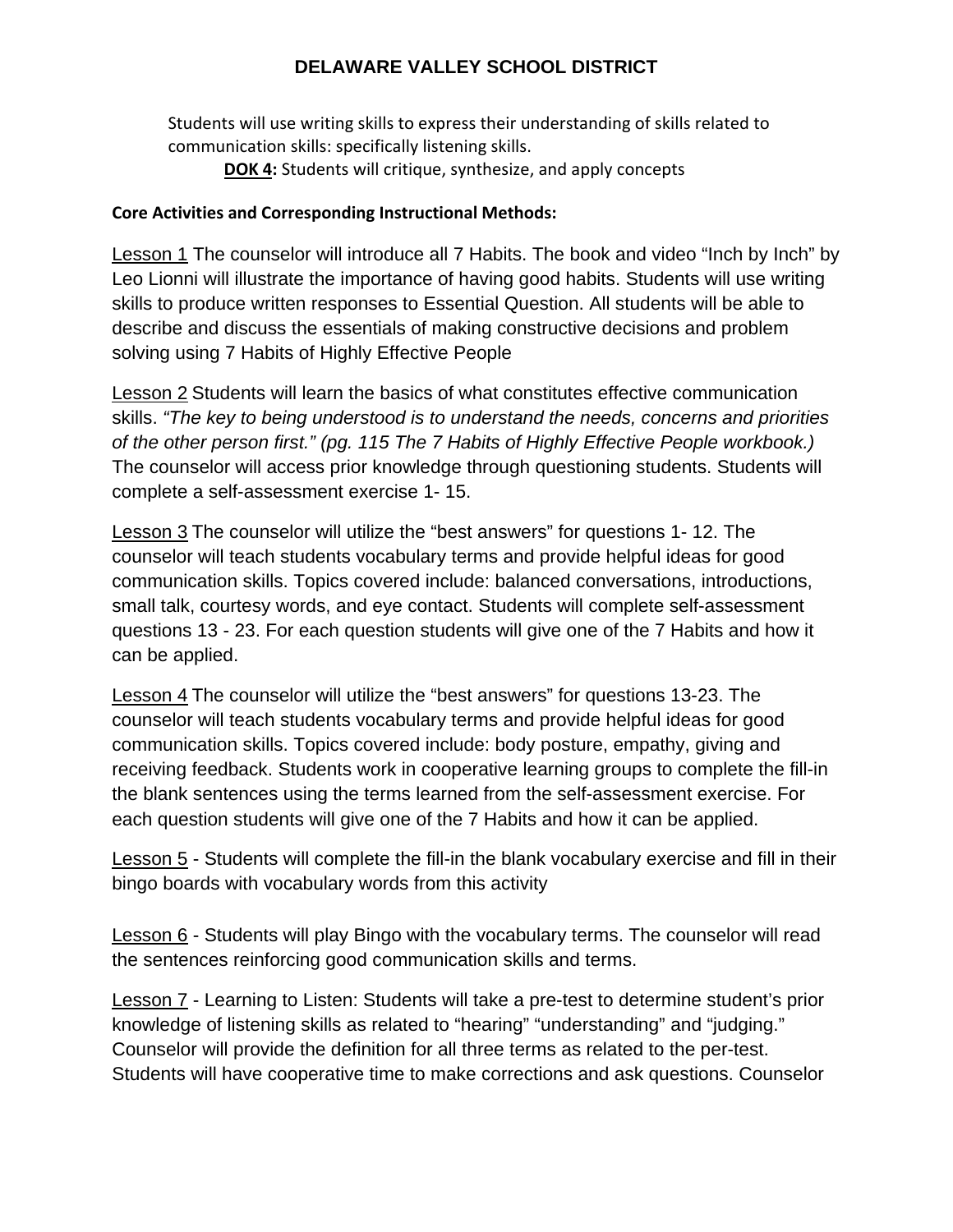will circulate room and check student work. Counselor will direct corrections on Pre-test as needed.

Lesson 8 – Review the Habits 5 and 6. Elicit student responses to indicate the main idea of these habits in relationship to listening skills. Today students will be asked to work together "synergize" and learn from each other "synergize" during the activity. Learning to Listen: Students will go continue to go through a classroom program and role-play communication skills which include, knowing what you hear and listening for feelings, pages 68-69 in supplemental worksheets.

## **Assessments:**

**Diagnostic:** discussion to assess prior knowledge

**Formative:** observations, on‐going discussions, graphic organizers

**Summative:** student oral, written and kinesthetic responses and student projects

**Extensions:** Students may take work home to continue projects not completed in class if interested. Students are encouraged to help other students make connections, apply concepts and draw conclusions.

**Correctives:** Students may have help from classmates to complete activities. Students may have reduced writing requirements based on abilities.

**Materials and Resources:** Book/video Inch by Inch by Leo Lionni, Self-assessment exercise, fill-in the blank vocabulary exercise, bingo boards with vocabulary words, listening skills pre-test, pages 68-69 in supplemental worksheets**,** The Leader in Me by Stephen R Covey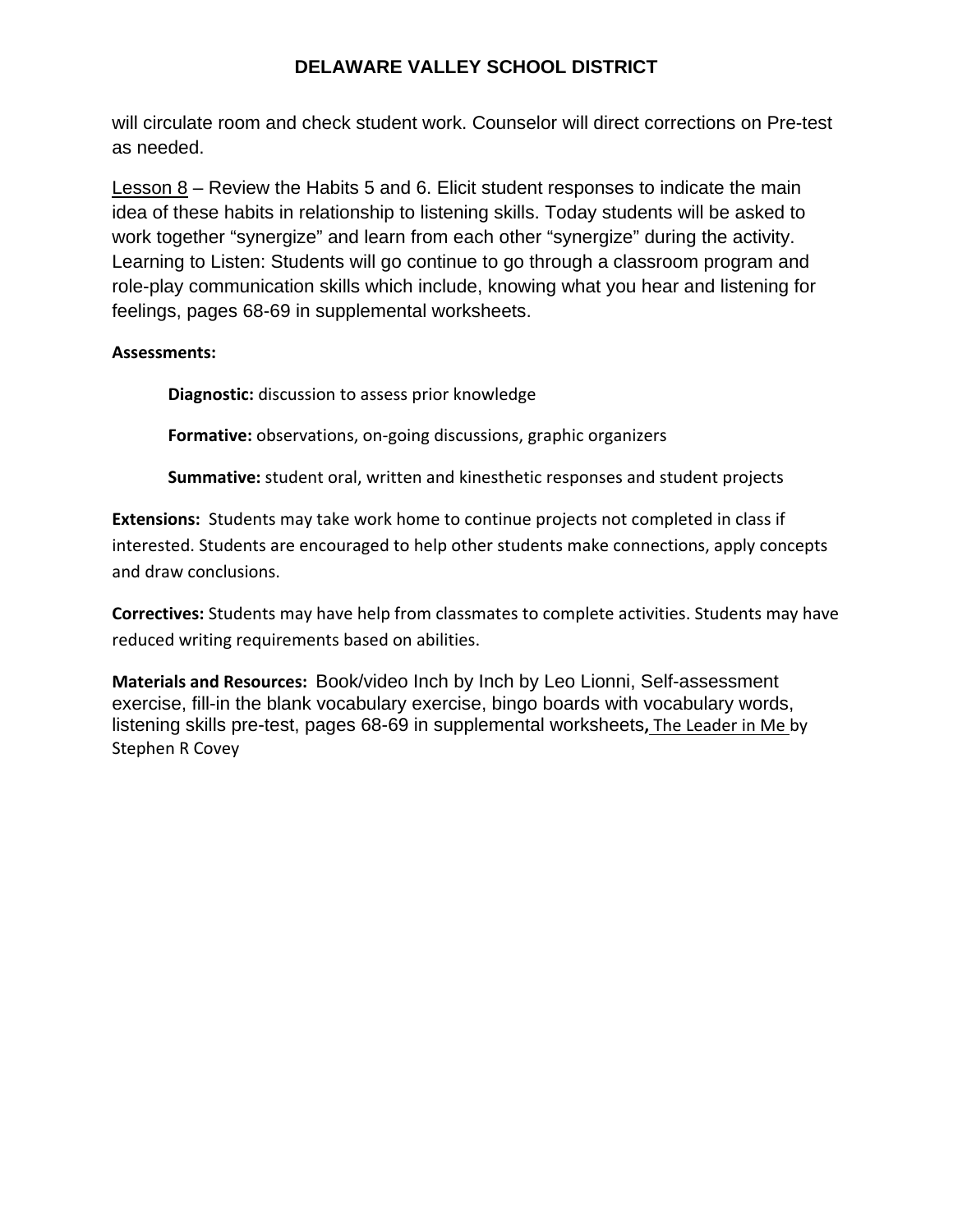## **UNIT 2: Self Awareness**

**Big Idea # 1:** Citizens show respect for others and act responsibly **Essential Questions:** Why do we always respect others?

**Concepts:** People do not always like or agree with each other, but they must act respectfully toward each other.

## **Competencies:**

- Comply with established school routines and procedures
- Demonstrate respect for property of self and others

**Big Idea # 2:** Career choice and preparation are lifelong processes **Essential Questions:** When does my career journey begin? **Concepts:** 

Uniqueness of individual interests**.**

**Competencies:** 

• Identify personal interests and compare them with others

**Big Idea # 3:** Writing is a recursive process that conveys ideas, thoughts and feelings **Essential Questions:** What role does writing play in our lives?

**Concepts:** Focus, content, organization, style, and conventions work together to impact writing quality

## **Competencies:**

- Identify a specific audience and write about one topic (focus)
- Frame ideas for writing and identify appropriate topic-specific content that is supported by details. (content)
- Write a series of sentences or paragraphs that relate to the topic.

**Big Idea #4:** Effective speaking and listening are essential for productive communication

**Essential Questions:** How does productive oral communication rely on speaking and listening?

**Concepts:** Purpose, context and audience influence the content and delivery in speaking situations

**Competencies:** Interact effectively in discussions by staying on topic being credible by providing evidence and/or examples asking clarifying questions while striving for understanding building on the ideas of others engaging others to participate speaking with enthusiasm, confidence and appropriate body language while making eye contact pronouncing words clearly, carefully and loudly so others will hear, understand and be able to respond demonstrating courtesy when others respond by providing others with attention and respect

(There may be several Big Ideas and associated Essential Questions, Concepts, and Competencies within a unit.)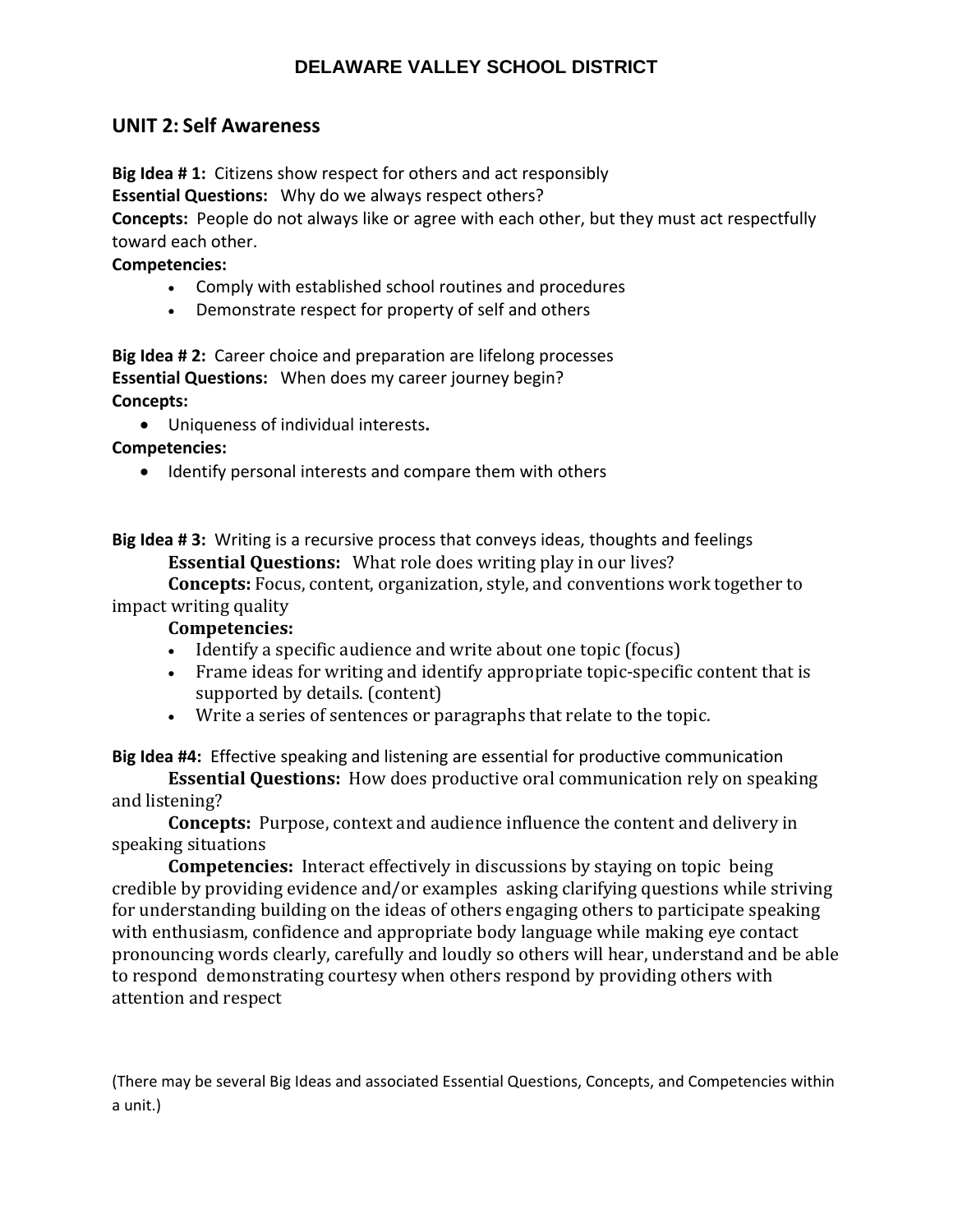# **Curriculum Plan**

**UNIT 2: Self Awareness Time Range in Days:** 5 Lessons @ 30 min per lesson

**Standard(s): PA Core Standards ASCA National Standards**

**Standards Addressed: PA Core Standards CC.1.4.3C, CC1.4.3H, CC.1.4.3W, CC1.4.4W** (content: writing) **CC1.4.3B, CC1.4.3C, CC1.4.3H, CC1.4.3W** (sentences/paragraph: writing) **CC1.5.3A, CC1.5.3C, CC1.5.5A** (speaking & listening)

**ASCA National Standards**

**A:A1, A:A1.1,A:A1.2, A:A1.3 , A:A1.4 , A:A1.5 A:A2.3 A:A3 ,A:A3.1,A:A3.2 ,A:A3.3 ,A:A3.4 ,A:A3.5 A:B1.4, A.B.1.7 C:A1.3. ,C:A1.4, C:A1.5, C:A1.6, C:A1.7, C:A1.8, C:A1.9 C:A2.4, C:A2.5, C:A2.7, C:A2.8 PS:A1.1, PS:A1.2, PS:A1.5, PS:A1.6, PS:A1.7, PS:A1.8, PS:A1.9, PS:A1.10 PS:A2.1, PS:A2.2, PS:A2.3, PS:A2.4, PS:A2.6, PS:A2.7, PS:A2.8 PS:B1.2, PS:B1.3, PS:B1.4, PS:B1.5, PS:B1.6, PS:B1.7, PS:B1.8 PS:C1.3, PS:C1.4, PS:C1.5, PS:C1.6, PS:C1.7, PS:C1.9, PS:C1.10** 

(Number Only‐ See Appendix for Description)

**Anchor(s):**

(As Applicable)

**Overview: Self Awareness** 

## **Focus Question(s):**

- 1. Am I a Self‐ Disciplined Student?
- 2. What does it mean to be Proactive as in Habit 1?
- 3. How observant am I?
- 4. Explain how Habit 7: Sharpen means that we learn in lots of ways and lots of places.
- 5. What are my perceptions about myself?
- 6. How Can I Help End Bullying Behaviors at School?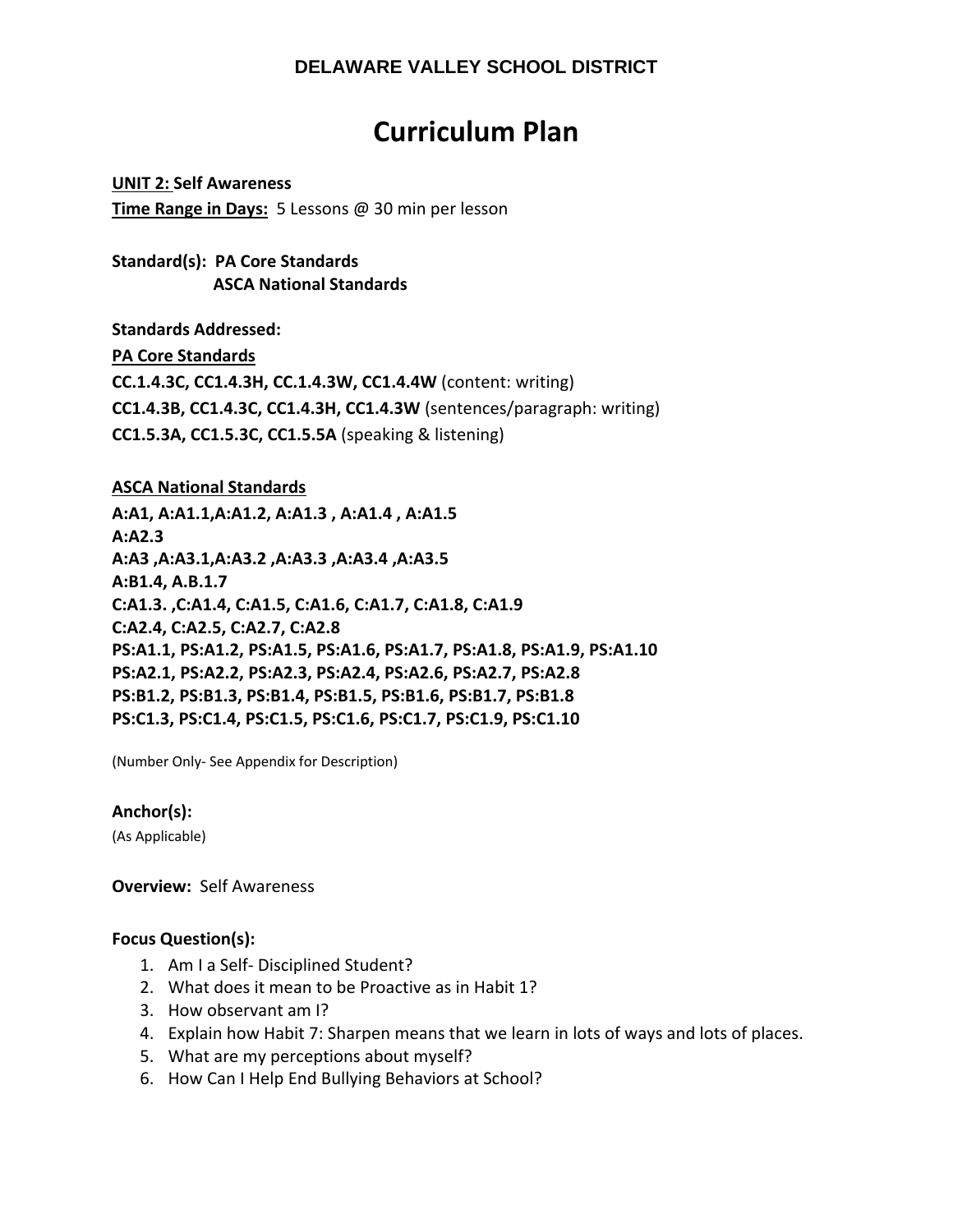#### **Goals:**

Students will use writing skills and complete work pages to express their understanding of Self Awareness.

Students will use oral and written responses to demonstrate understanding of the 7 Habits (Stephen Covey).

#### **Objectives:**

**Lesson 1** (Habit 1: Be Proactive/writing)

Students will complete a survey to express their understanding of Habit 1: Be Proactive and self‐awareness.

**DOK 3**: Students will draw conclusions, cite evidence, compare

**Lesson 2** (How Observant Am I? / Habit 7: Sharpen skills and self‐awareness). Students will use writing skills to express their understanding of observation skills and self‐awareness.

**DOK 2**: Students will organize, classify, identify patterns, construct

**Lesson 3** (Self Perceptions and Self‐awareness)

Students will use self‐awareness to rate themselves on their own perceptions using a questionnaire. At the end of the lesson, students will be able to identify positive attributes of themselves.

**DOK 2**: Students will organize, classify, identify patterns, construct

**Lesson 4** (Help End Bullying Behaviors)

Students will use writing skills to develop a brochure to help younger students deal with Teasing and Bullying.

**DOK 4:** Students will critique, synthesize, and apply

**Lesson 5** (Help End Bullying Behaviors)

 Students will use writing skills to develop a brochure to help younger students deal with Teasing and Bullying.

**DOK 4:** Students will critique, synthesize, and apply concepts

#### **Core Activities and Corresponding Instructional Methods:**

#### Lesson 1

All students will develop a personalized realization of the importance and relevance of the world in which they live, study and play.

Students complete a Self‐Survey to describe what it means to be Proactive as in Habit 1. Students will develop a personal realization of their ability to be a self‐disciplined student. Each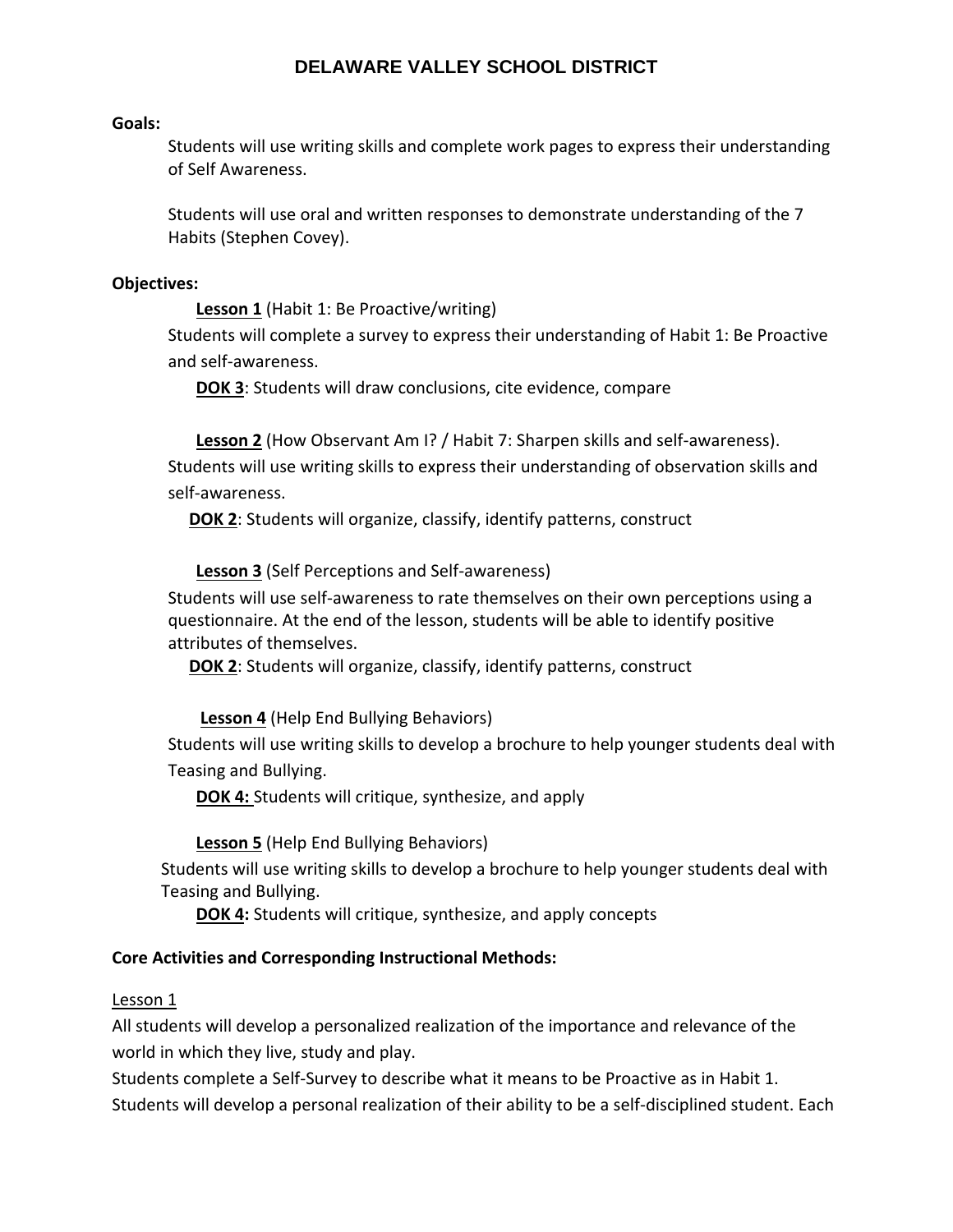student will examine the importance and relevance of self‐discipline through examples of various activities of the world in which they live, study and play. Students will use writing skills to answer the open ended Essential Question: Am I a Self‐ Disciplined Student?

Lesson 2 How observant are you? Students will answer the questions on page 112 independently.

The counselor will explain the importance and relevance of being observant. The counselor will explain how Habit 7: Sharpen means that we "learn in lots of ways and lots of places, not just at school. …take time to find meaningful ways to help others." (Covey, Leader in Me, pg. 22) Being observant – noticing the world around you can help you accomplish this habit.

Then students will be directed to use writing skills to answer the open ended essential question above.

Lesson 3 Perception Student will rate themselves on their own perceptions about themselves through a questionnaire that the students will graph page 18 in the supplemental worksheets.

Lesson 4 Teasing, Bullying and Feeling Left Out: The counselor will access prior knowledge through questioning. The counselor will explain the project and lead the class to brainstorm suggestions for dealing with these situations. Students will use writing skills to make a tri‐fold brochure to help younger students deal with Teasing, Bullying and Feeling Left‐Out.

Lesson 5 - Teasing, Bullying and Feeling Left Out: The counselor will access prior knowledge through questioning. Students will use writing skills to finish a tri‐fold brochure to help younger students deal with Teasing, Bullying and Feeling Left‐Out. Students will reference at least 2 or more of the 7 Habits on their project.

## **Assessments:**

**Diagnostic:** discussion to assess prior knowledge

**Formative:** observations, on‐going discussions, graphic organizers

**Summative:** student oral, written and kinesthetic responses and student projects

**Extensions:** Students may take work home to continue projects not completed in class if interested. Students are encouraged to help other students make connections, apply concepts and draw conclusions.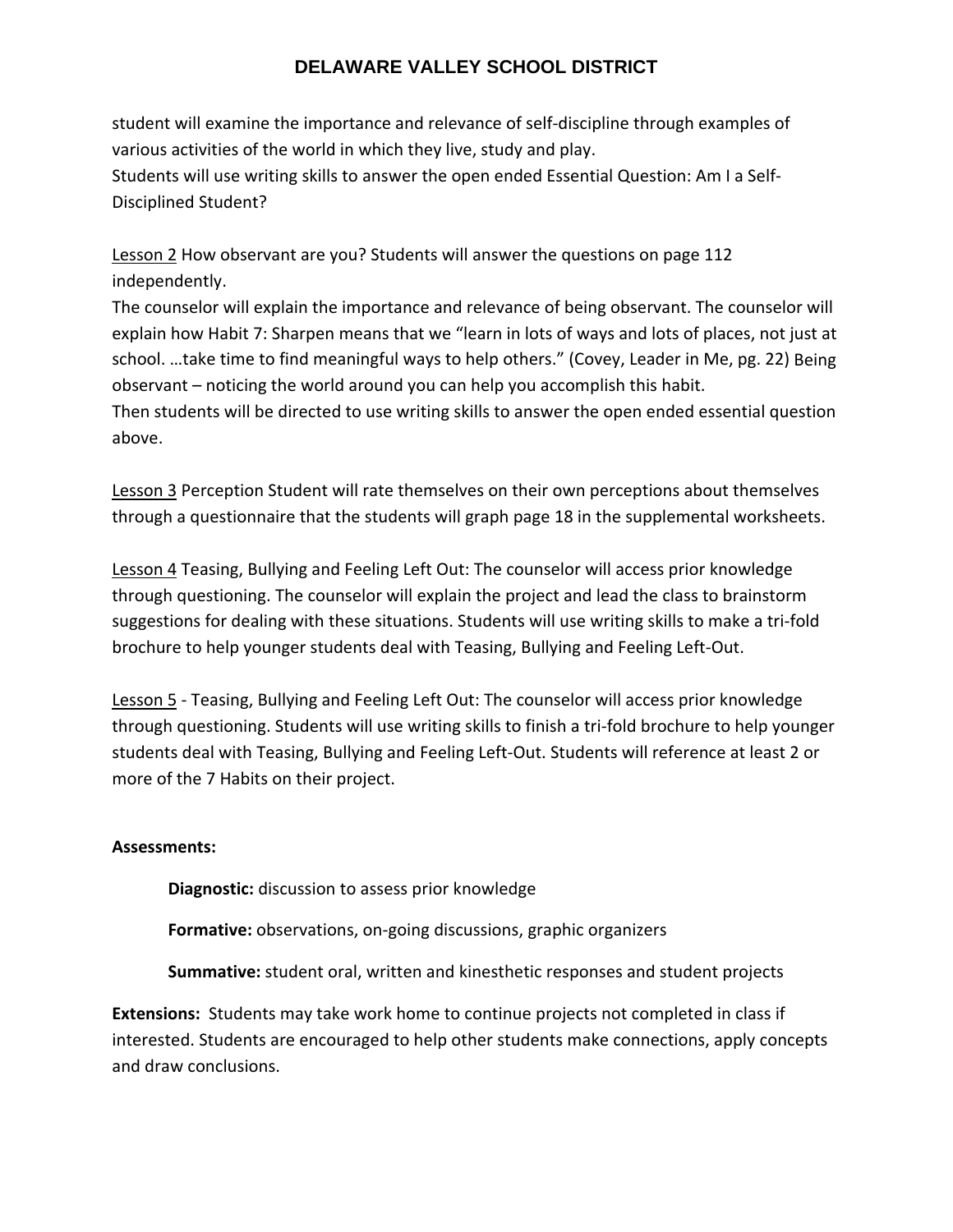**Correctives:** Students may have help from classmates to complete activities. Students may have reduced writing requirements based on abilities.

**Materials and Resources:** Self Disciplined Self‐Survey, P112 How Observant work page, Perceptions questionnaire, The Leader in Me by Stephen R Covey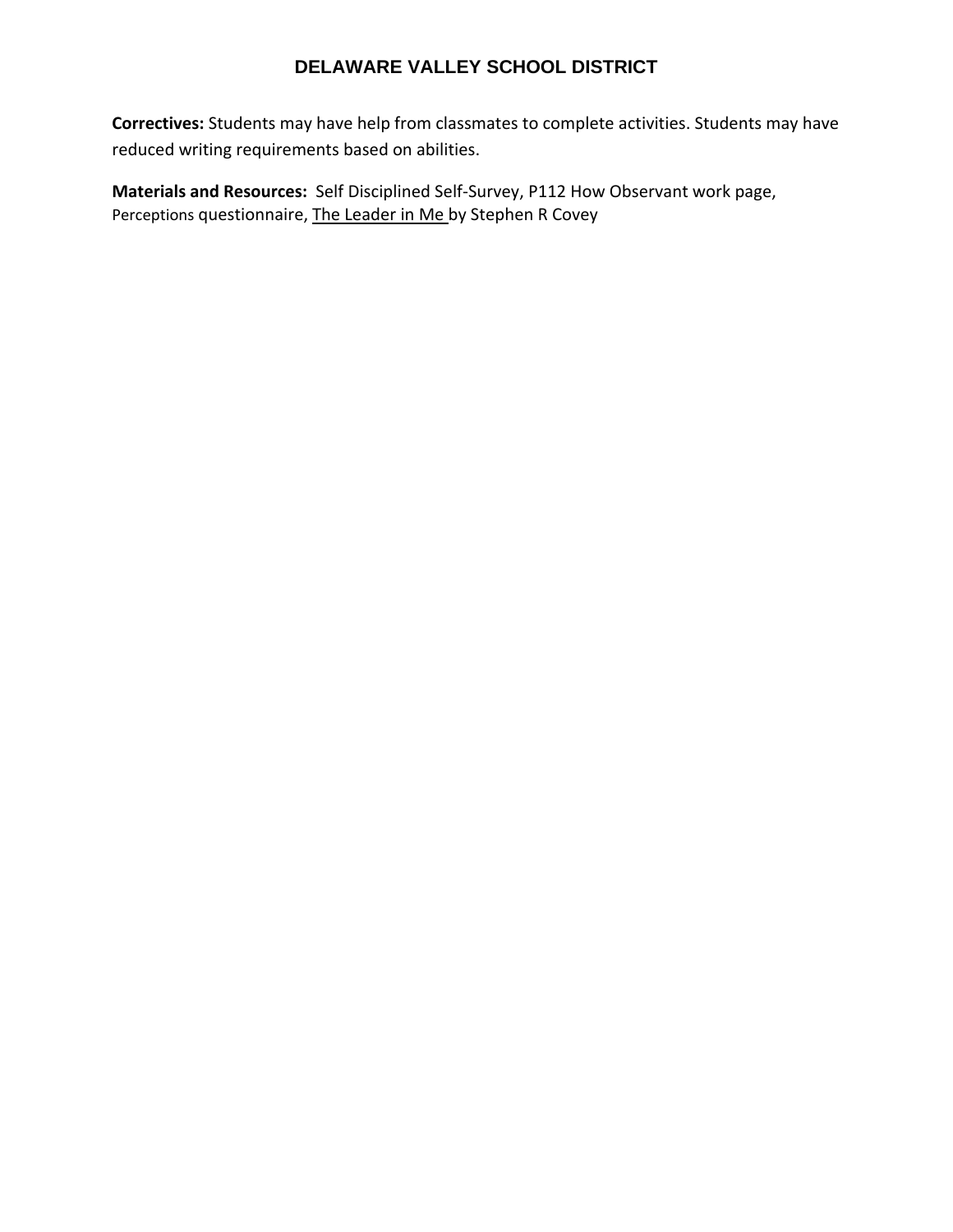## **UNIT 3: Career**

**Big Idea # 1:** Citizens show respect for others and act responsibly

**Essential Questions:** Why do we always respect others?

**Concepts:** People do not always like or agree with each other, but they must act respectfully toward each other.

## **Competencies:**

- Comply with established school routines and procedures
- Demonstrate respect for property of self and others

**Big Idea # 2:** Career choice and preparation are lifelong processes **Essential Questions:** When does my career journey begin? **Concepts:** 

Uniqueness of individual interests**.**

**Competencies:** 

• Identify personal interests and compare them with others

**Big Idea # 3:** Writing is a recursive process that conveys ideas, thoughts and feelings **Essential Questions:** What role does writing play in our lives?

**Concepts:** Focus, content, organization, style, and conventions work together to impact writing quality

## **Competencies:**

- Identify a specific audience and write about one topic (focus)
- Frame ideas for writing and identify appropriate topic-specific content that is supported by details. (content)
- Write a series of sentences or paragraphs that relate to the topic.

**Big Idea #4:** Effective speaking and listening are essential for productive communication

**Essential Questions:** How does productive oral communication rely on speaking and listening?

**Concepts:** Purpose, context and audience influence the content and delivery in speaking situations

**Competencies:** Interact effectively in discussions by staying on topic being credible by providing evidence and/or examples asking clarifying questions while striving for understanding building on the ideas of others engaging others to participate speaking with enthusiasm, confidence and appropriate body language while making eye contact pronouncing words clearly, carefully and loudly so others will hear, understand and be able to respond demonstrating courtesy when others respond by providing others with attention and respect

(There may be several Big Ideas and associated Essential Questions, Concepts, and Competencies within a unit.)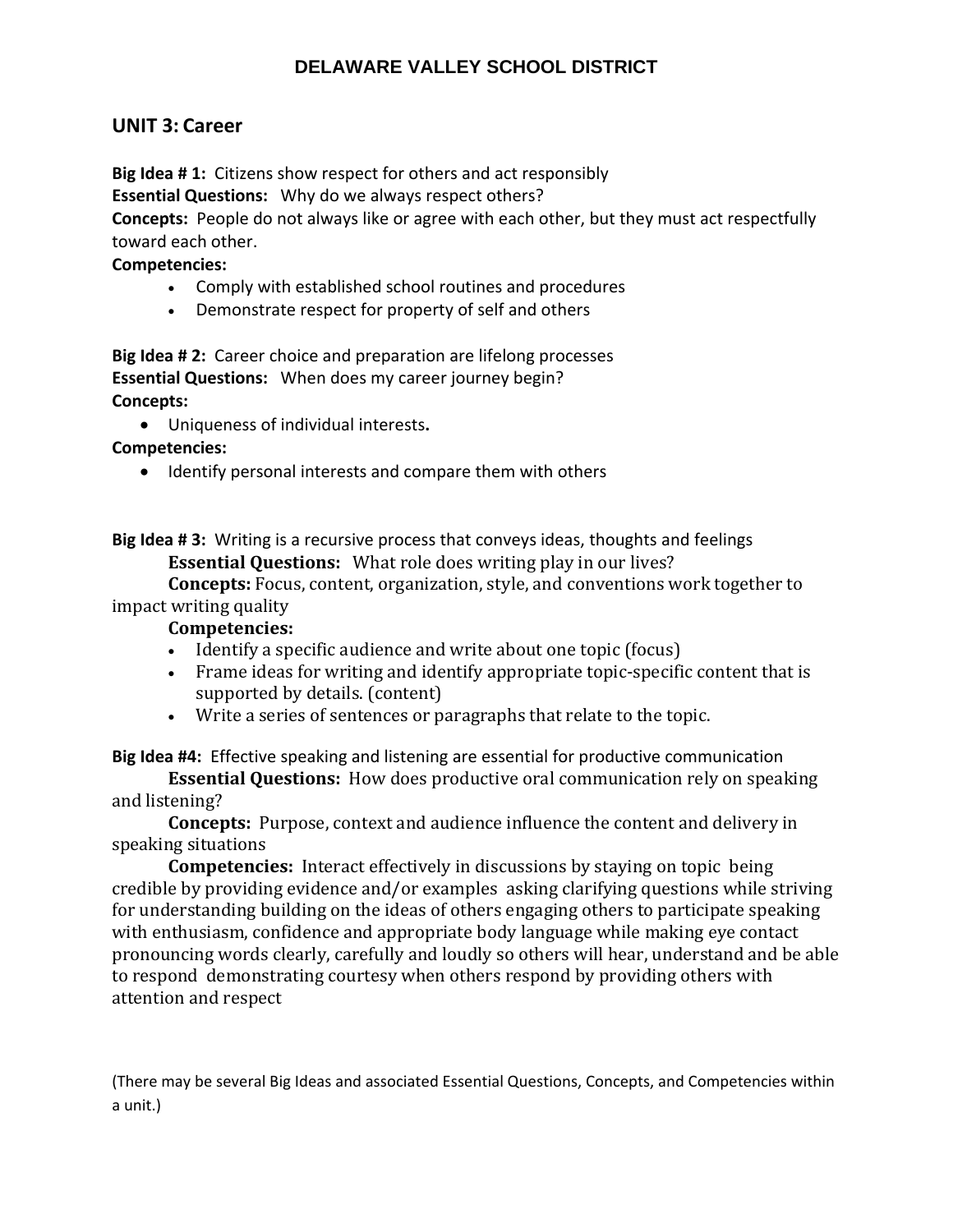# **Curriculum Plan**

**UNIT 3: Career Awareness Time Range in Days:** 6 Lessons @ 30 min per lesson

**CC1.5.3A, CC1.5.3C, CC1.5.5A** (speaking & listening)

## **Standard(s): PA Core Standards**,  **ASCA National Standards**

**Standards Addressed: PA Core Standards, CC.1.4.3.B** (focus: Writing) **CC.1.4.3C, CC1.4.3H, CC.1.4.3W, CC1.4.4W** (content: writing) **CC1.4.3B, CC1.4.3C, CC1.4.3H, CC1.4.3W** (sentences/paragraph: writing)

## **ASCA National Standards**

**A:A1, A:A1.1,A:A1.2, A:A1.3 , A:A1.4 , A:A1.5 A:A3 ,A:A3.1,A:A3.2 ,A:A3.3 ,A:A3.4 ,A:A3.5 C:A1.3. ,C:A1.4, C:A1.5, C:A1.6, C:A1.7, C:A1.8, C:A1.9 C:A2.4, C:A2.5, C:A2.7, C:A2.8 PS:A1.1, PS:A1.2, PS:A1.5, PS:A1.6, PS:A1.7, PS:A1.8, PS:A1.9, PS:A1.10 PS:A2.1, PS:A2.2, PS:A2.3, PS:A2.4, PS:A2.6, PS:A2.7, PS:A2.8 PS:B1.2, PS:B1.3, PS:B1.4, PS:B1.5, PS:B1.6, PS:B1.7, PS:B1.8 PS:C1.3, PS:C1.4, PS:C1.5, PS:C1.6, PS:C1.7, PS:C1.9, PS:C1.10**  (Number Only‐ See Appendix for Description)

## **Anchor(s):**

(As Applicable)

**Overview: Career Awareness** 

## **Focus Question(s):**

- 1 What are jobs and careers that I see on a daily basis?
- 2 What are my interests that can lead to future career choices for me?
- 3 What are my current and future strengths that will go onto a job resume?
- 4 How can I use synergy (working together) to prepare for a job interview?
- 5 What are appropriate ways to prepare for a career?
- 6 What is the meaning of the 7 Habits: According to Stephen Covey and how does this habit apply to career planning?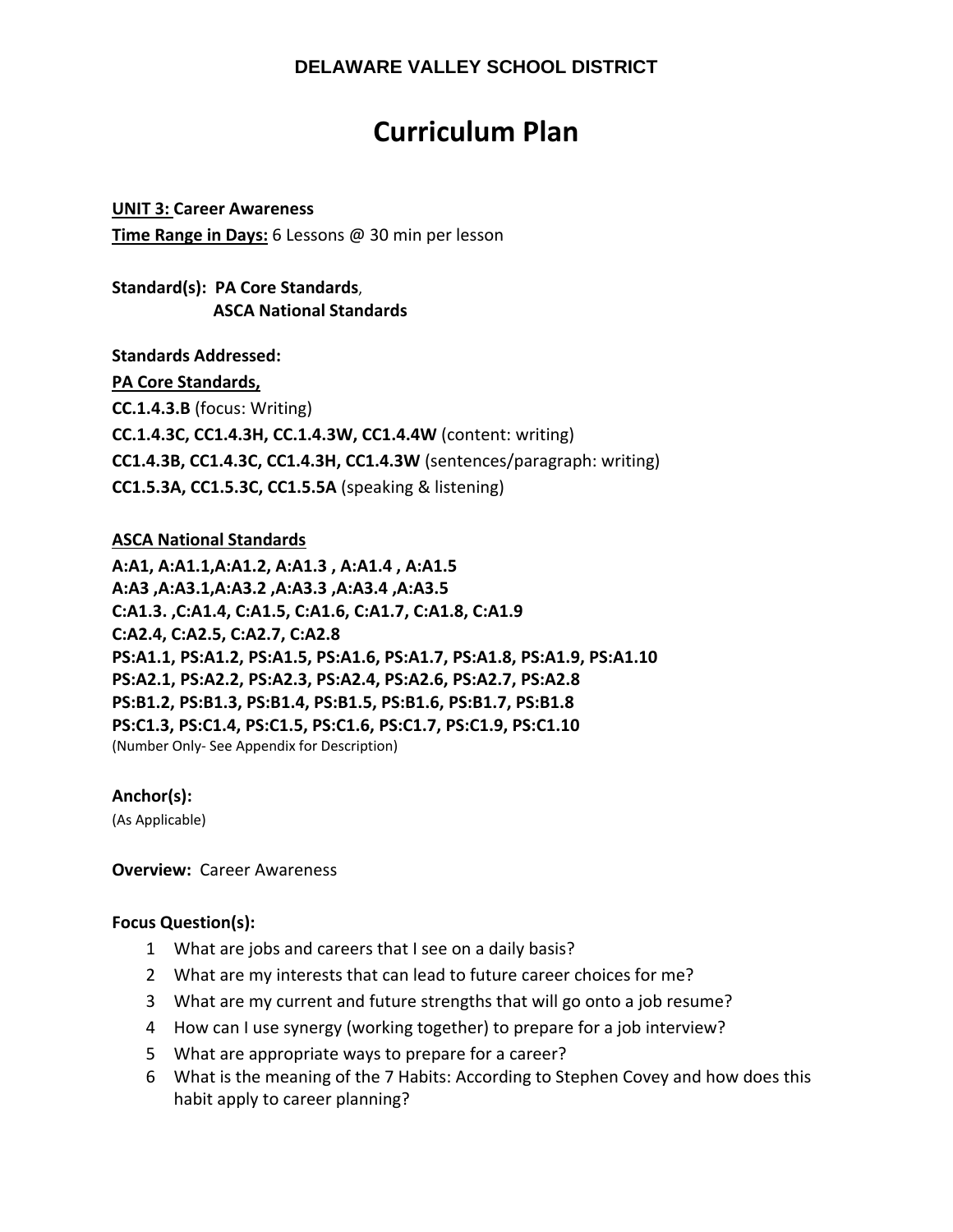#### **Goals:**

Students will use oral and physical responses (thumbs up/ thumbs down) to demonstrate understanding of 7 Habits (Stephen Covey).

Students will use written and oral responses to demonstrate appropriate responses preparing for a career.

#### **Objectives:**

**Lesson 1** (class discussion and written responses) Counselor leads discussion with students to brainstorm career opportunities. **DOK 3**: Students will draw conclusions, cite evidence, compare

**Lesson 2** (Explorer Packet) Explorer Packet complete interest inventory **DOK 1:** Students will define, identify, list and recite

**Lesson 3** (Explorer Packet) tally up categories, discuss career opportunities **DOK 3**: Students will draw conclusions, cite evidence, compare

**Lesson 4** (Look into the Future) plan ahead for career choices **DOK 4**: Students will critique, synthesize, and apply concepts

**Lesson 5** (Habit 2 Begin with an End in Mind) plan ahead for career choices **DOK 3**: Students will draw conclusions, cite evidence, compare

## **Core Activities and Corresponding Instructional Methods:**

**Lesson 1** Introduction to career awareness: Help students recognize that the roles of individuals at home, in the workplace and in the community are constantly changing. Identify the range of jobs available in their families, school and community. Counselor will elicit responses from students and put highlights onto chalkboard. Students will use writing skills to record responses to open ended essential question (above) on their own paper.

**Lesson 2** Use the Explorer Packet to target areas of interest that could lead to career choices. Discuss why people have jobs to earn money. Discuss Economic Systems (wants and needs), Markets and Economic Systems (consumers and producers in community), Functions of Government (why people work, different occupations) Work and Earnings. Students indicate preferences with check marks.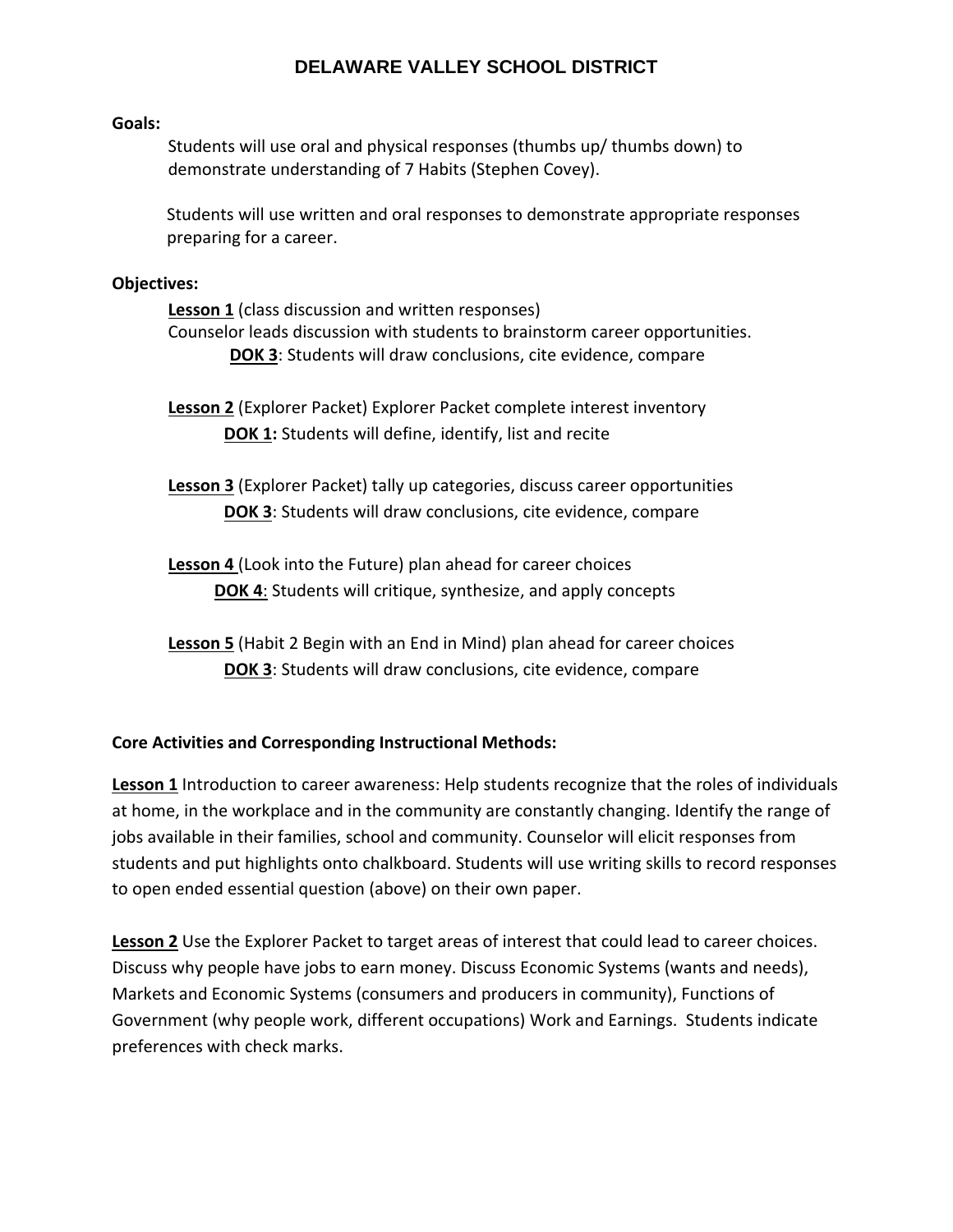**Lesson 3** Students complete the check marks on the Explorer packets and then tally up categories. Have student volunteers read aloud the career categories. Note the necessary training and schooling involved in various career options. Explore how people prepare for careers. Explain why education and training plans what is learned in the classroom.

**Lesson 4** Look into the Future: The counselor will use a variety of information pages to guide students as they identify current personal interests, recognize that the roles of individuals at home in the workplace and community are constantly changing. The counselor will identify the range of jobs available in the community and describe the work done by school personnel.

**Lesson 5** Career Terms and Resumes: The counselor will use the sheet titled Terms Match to teach students vocabulary terms that relate to job acquisition. The counselor will explain to students how people prepare for careers. Students will identify topics that are learned in the classroom that will lead to future careers. The counselor will use the sheet titled Your Resume to introduce students to resume construction.

## **Assessments:**

**Diagnostic:** discussion to assess prior knowledge

**Formative:** observations, on‐going discussions, graphic organizers

**Summative:** student oral, written and kinesthetic responses and student projects

**Extensions:** Students may take work home to continue projects not completed in class if interested. Students are encouraged to help other students make connections, apply concepts and draw conclusions.

**Correctives:** Students may have help from classmates to complete activities. Students may have reduced verbal and writing requirements based on abilities.

**Materials and Resources:** Chalkboard, whiteboard or smart board for presentation, Career work pages "Look into the Future," "Resume", Career DVD, Explorer Packet (interest inventory and careers by category) The Leader in Me by Stephen R Covey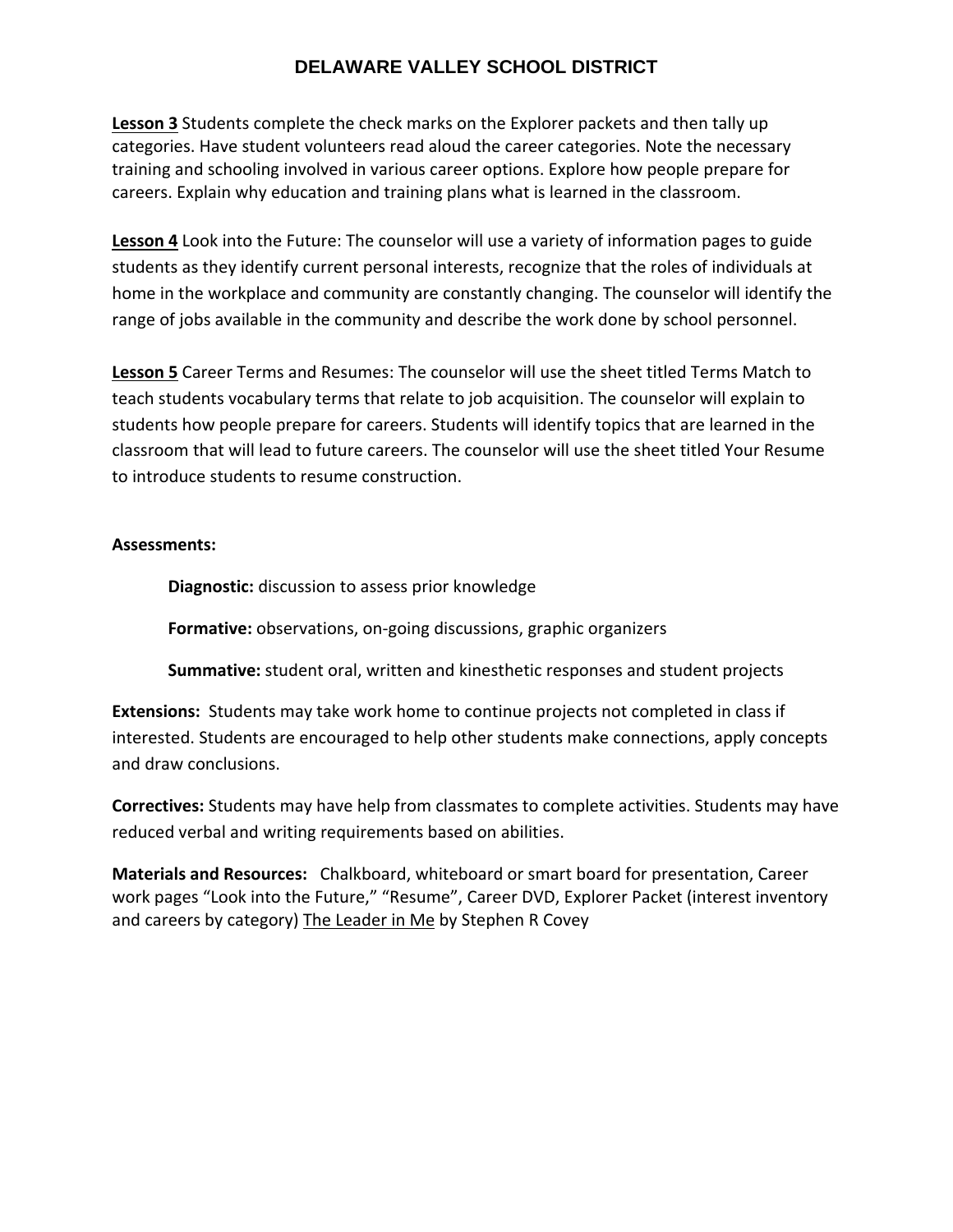# **Primary Textbook(s) Used for this Course of Instruction**

Name of Textbook: **N/A**

Textbook ISBN #:

Textbook Publisher &Year of Publication:

Curriculum Textbook is utilized in (title of course):

Please complete one sheet for each primary textbook.

American School Counselor Association (2004). ASCA National Standards for Students. Alexandria, VA: Author. Copyright 2004 by the American School Counselor Association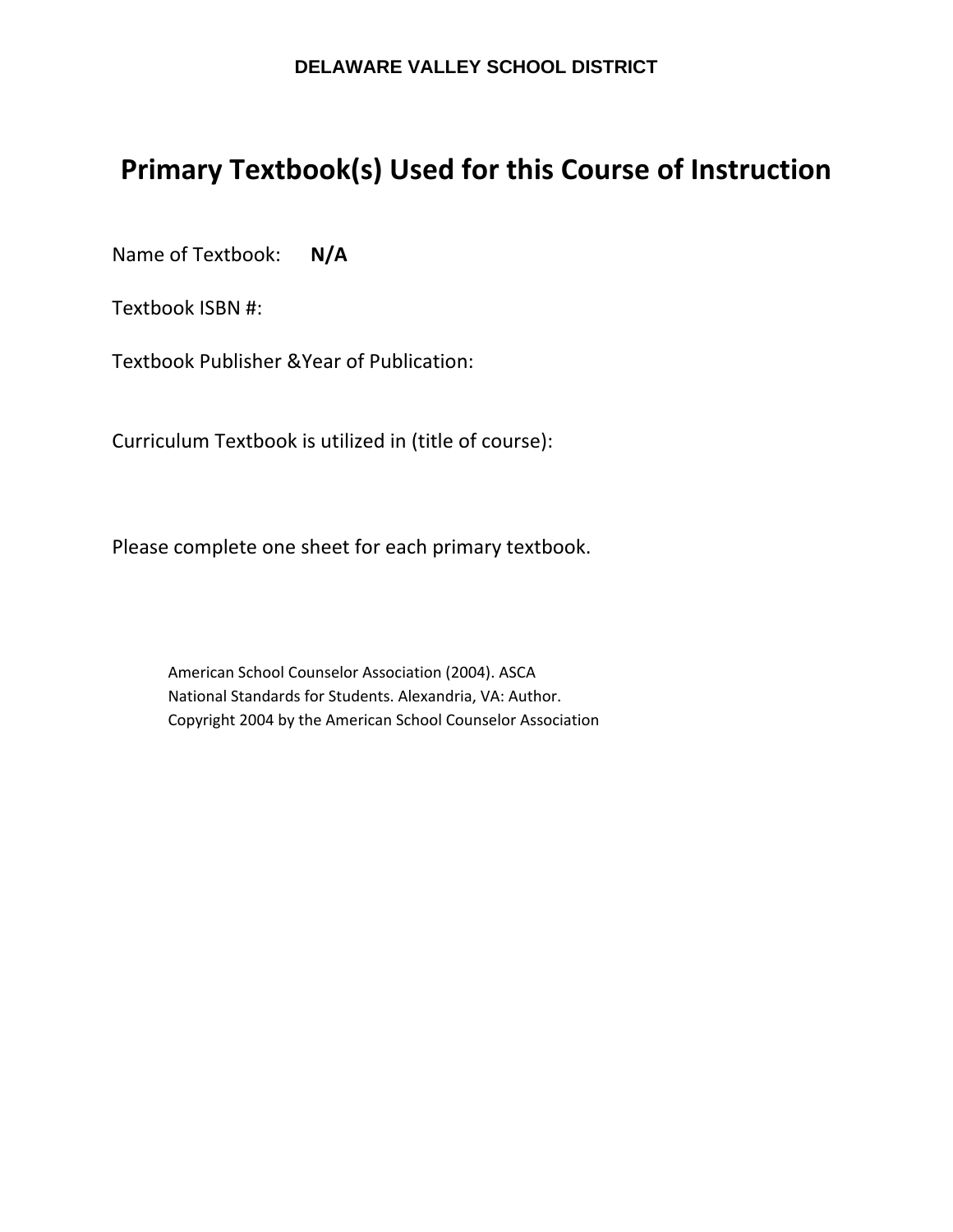# **Appendix**

# **PA Core Standards, PA Academic Standards, ASCA National Standards**

Reading, Writing, Speaking, and Listening(focus) **CC.1.4.3.B** Identify and introduce the topic

Reading, Writing, Speaking, and Listening (content) **CC.1.4.3C** Facts definitions and details **CC1.4.3H** Introduce the topic and state an opinion **CC.1.4.3W** Recall information and take notes and sort evidence into categories **CC1.4.4W** Recall information and take notes and sort evidence into categories

Reading, Writing, Speaking, and Listening (sentences/paragraph) **CC1.4.3B** identify and introduce the topic **CC1.4.3C** develop the topic with facts, definitions, details and illustrations **CC1.4.3H** introduce the topic and state an opinion **CC1.4.3W** recall information, gather information and sort evidence

Reading, Writing, Speaking, and Listening (speaking & listening) **CC1.5.3A** Engage in a range of collaborative discussions building on others ideas and expressing their own clearly

**CC1.5.3C** Ask and answer questions, offer details.

**CC1.5.5A** Engage in a range of collaborative discussions

# **ASCA National Standards**

**A:A1** Improve Academic Self‐concept

**A:A1.1** Articulate feelings of competence and confidence as learners

**A:A1.2** Display a positive interest in learning

**A:A1.3** Take pride in work and achievement

**A:A1.4** Accept mistakes as essential to the learning process

**A:A1.5** Identify attitudes and behaviors that lead to successful learning

**A:A2.3** Use communications skills to know when and how to ask for help when needed

**A:A3.1** Take responsibility for their actions

**A:A3.2** Demonstrate the ability to work independently, as well as the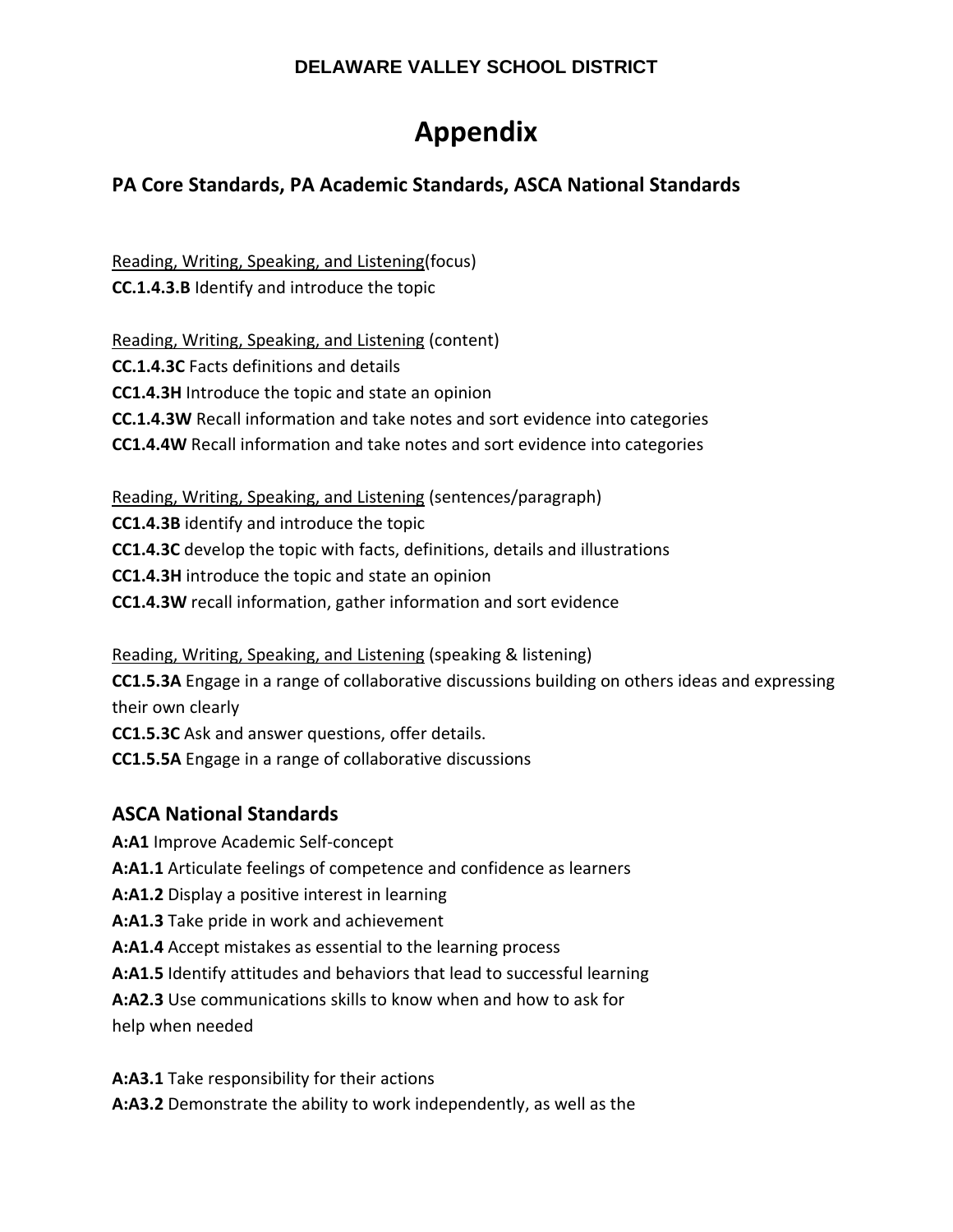ability to work cooperatively with other students

**A:A3.3** Develop a broad range of interests and abilities

**A:A3.4** Demonstrate dependability, productivity and initiative

**A:A3.5** Share knowledge

**A:B1.4** Seek information and support from faculty, staff, family and Peers

**A:B1.7** Become a self‐directed and independent learner

**C:A1.3**. Develop an awareness of personal abilities, skills, interests and motivations

**C:A1.4** Learn how to interact and work cooperatively in teams

**C:A1.5** Learn to make decisions

**C:A1.6** Learn how to set goals

**C:A1.7** Understand the importance of planning

**C:A1.8** Pursue and develop competency in areas of interest

**C:A1.9** Develop hobbies and vocational interests

**C:A2.4** Learn about the rights and responsibilities of employers and employees

**C:A2.5** Learn to respect individual uniqueness in the workplace

**C:A2.7** Develop a positive attitude toward work and learning

**C:A2.8** Understand the importance of responsibility, dependability,

punctuality, integrity and effort in the workplace

**PS:A1.1** Develop positive attitudes toward self as a unique and worthy person

**PS:A1.2** Identify values, attitudes and beliefs

**PS:A1.5** Identify and express feelings

**PS:A1.6** Distinguish between appropriate and inappropriate behavior

**PS:A1.7** Recognize personal boundaries, rights and privacy needs

**PS:A1.8** Understand the need for self‐control and how to practice it

**PS:A1.9** Demonstrate cooperative behavior in groups

**PS:A1.10** Identify personal strengths and assets

**PS:A2.1** Recognize that everyone has rights and responsibilities

**PS:A2.2** Respect alternative points of view

**PS:A2.3** Recognize, accept, respect and appreciate individual differences

**PS:A2.4** Recognize, accept and appreciate ethnic and cultural diversity